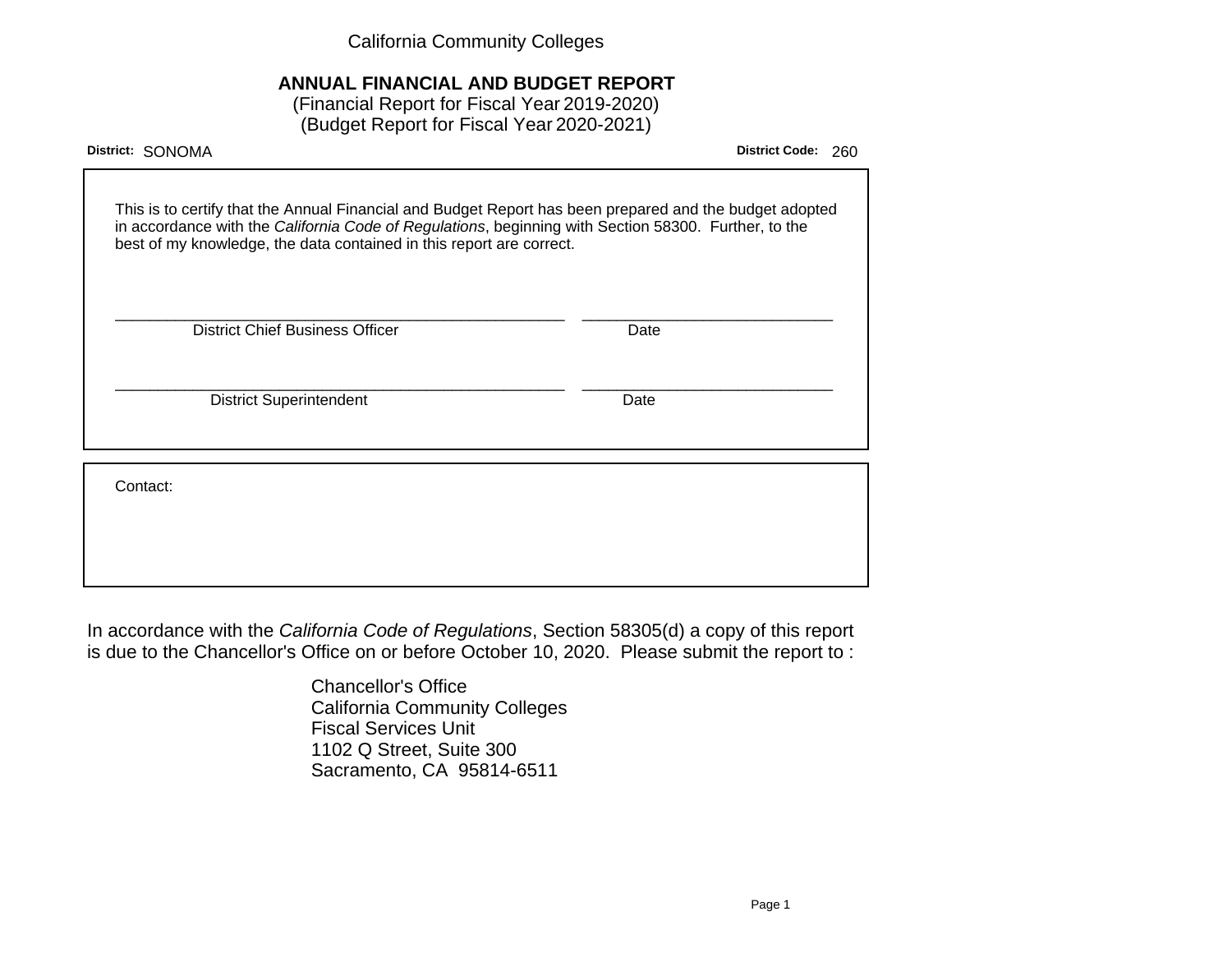# **Analysis of compliance with the 50 Percent Law (ECS 84362)**

# **Annual Financial and Budget Report**

# **The Current Expense of Education**

### **SUPPLEMENTAL DATA S11 GENERAL FUND - UNRESTRICTED SUBFUND**

| For Actual Year: 2019-2020<br>Budget Year: 2020-2021 |        | District ID: 260                 | Name: SONOMA           |                        |              |
|------------------------------------------------------|--------|----------------------------------|------------------------|------------------------|--------------|
|                                                      |        | <b>Activity (ECSA)</b>           | <b>Activity (ECSB)</b> | <b>Activity (ECSX)</b> |              |
|                                                      |        | <b>ECS 84362 A</b>               | <b>ECS 84362 B</b>     | <b>Excluded</b>        |              |
|                                                      | Object | <b>Instructional Salary Cost</b> | <b>Total CEE</b>       | <b>Activities</b>      |              |
| <b>Academic Salaries</b>                             | Code   | AC 0100-5900 & AC 6110           | AC 0100 - 6799         | AC 6800 - 7390         | <b>Total</b> |
| <b>Instructional Salaries</b>                        |        |                                  |                        |                        |              |
| Contract or Regular                                  | 1100   | 20,448,737                       | 20,448,737             |                        | 20,448,737   |
| Other                                                | 1300   | 22,162,809                       | 22,162,809             | 24,115                 | 22,186,924   |
| <b>Total Instructional Salaries</b>                  |        | 42,611,546                       | 42,611,546             | 24,115                 | 42,635,661   |
| <b>Non-Instructional Salaries</b>                    |        |                                  |                        |                        |              |
| Contract or Regular                                  | 1200   |                                  | 10,074,908             | 822,942                | 10,897,850   |
| Other                                                | 1400   |                                  | 1,647,553              | 237,967                | 1,885,520    |
| <b>Total Non-Instructional Salaries</b>              |        | $\Omega$                         | 11,722,461             | 1,060,909              | 12,783,370   |
| <b>Total Academic Salaries</b>                       |        | 42,611,546                       | 54,334,007             | 1,085,024              | 55,419,031   |
|                                                      |        |                                  |                        |                        |              |
| <b>Classified Salaries</b>                           |        |                                  |                        |                        |              |
| <b>Non-Instructional Salaries</b>                    |        |                                  |                        |                        |              |
| <b>Regular Status</b>                                | 2100   |                                  | 20,824,150             | 644,363                | 21,468,513   |
| Other                                                | 2300   |                                  | 1,914,344              | 177,438                | 2,091,782    |
| <b>Total Non-Instructional Salaries</b>              |        | $\Omega$                         | 22,738,494             | 821,801                | 23,560,295   |
| <b>Instructional Aides</b>                           |        |                                  |                        |                        |              |
| <b>Regular Status</b>                                | 2200   | 3,193,832                        | 3,193,832              |                        | 3,193,832    |
| Other                                                | 2400   | 361,251                          | 361,251                |                        | 361,251      |
| <b>Total Instructional Aides</b>                     |        | 3,555,083                        | 3,555,083              | $\Omega$               | 3,555,083    |
| <b>Total Classified Salaries</b>                     |        | 3,555,083                        | 26,293,577             | 821,801                | 27,115,378   |
|                                                      |        |                                  |                        |                        |              |
| <b>Employee Benefits</b>                             | 3000   | 13,943,859                       | 27,468,873             | 642,358                | 28,111,231   |
| <b>Supplies and Materials</b>                        | 4000   |                                  | 1,780,360              | 92,874                 | 1,873,234    |
| <b>Other Operating Expenses</b>                      | 5000   | 1,369,562                        | 9,600,244              | 610,948                | 10,211,192   |
| <b>Equipment Replacement</b>                         | 6420   |                                  |                        |                        | $\Omega$     |
| <b>Total Expenditures Prior to Exclusions</b>        |        | 61,480,050                       | 119,477,061            | 3,253,005              | 122,730,066  |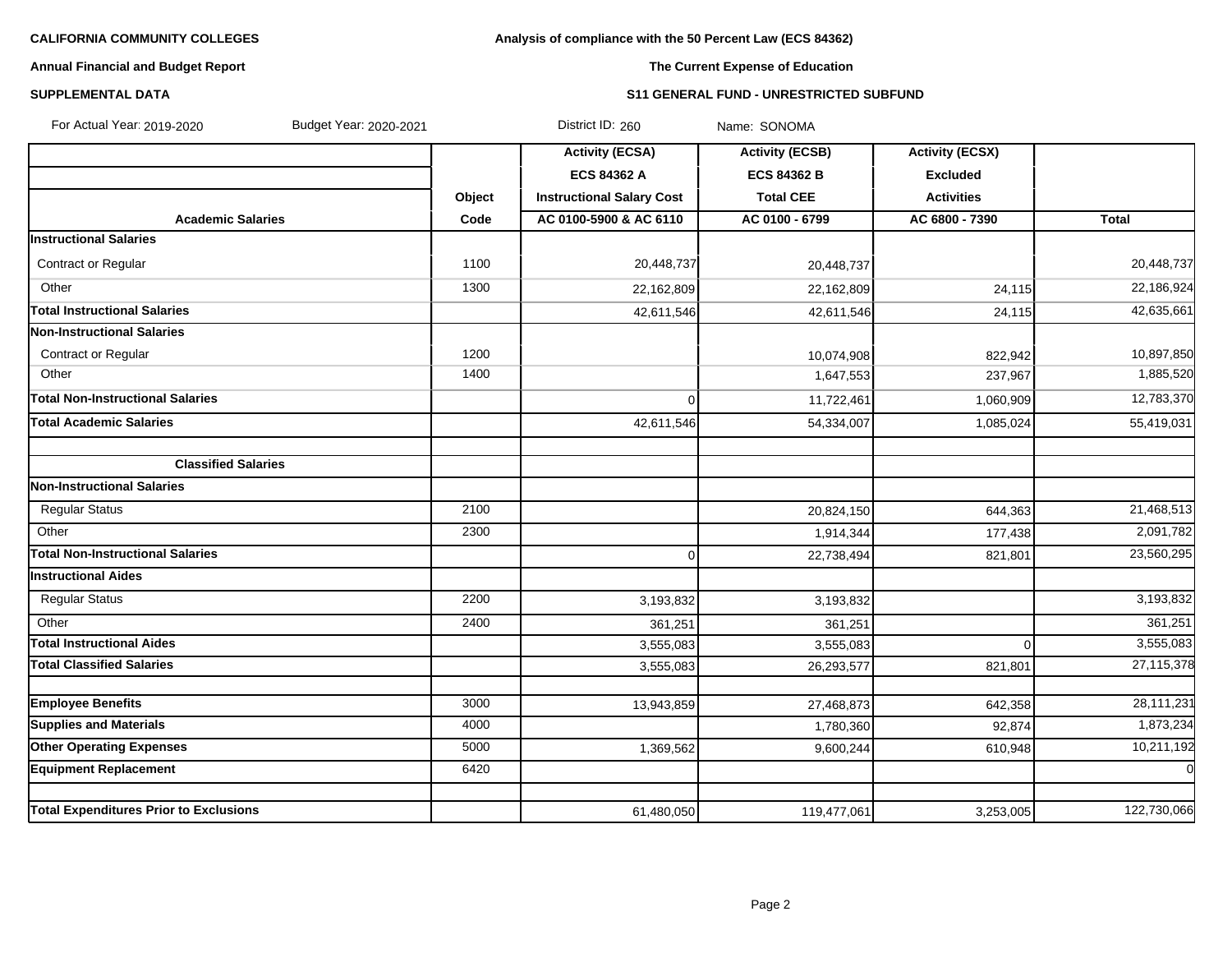**Analysis of compliance with the 50 Percent Law (ECS 84362)**

# **Annual Financial and Budget Report**

## **The Current Expense of Education**

### **SUPPLEMENTAL DATA S11 GENERAL FUND - UNRESTRICTED SUBFUND**

| For Actual Year: 2019-2020<br>Budget Year: 2020-2021                |                    | District ID: 260                 | Name: SONOMA           |                        |              |
|---------------------------------------------------------------------|--------------------|----------------------------------|------------------------|------------------------|--------------|
|                                                                     |                    | <b>Activity (ECSA)</b>           | <b>Activity (ECSB)</b> | <b>Activity (ECSX)</b> |              |
|                                                                     |                    | ECS 84362 A                      | <b>ECS 84362 B</b>     | <b>Excluded</b>        |              |
|                                                                     |                    | <b>Instructional Salary Cost</b> | <b>Total CEE</b>       | <b>Activities</b>      |              |
| <b>Exclusions</b>                                                   |                    | AC 0100-5900 & AC 6110           | AC 0100 - 6799         | AC 6800 - 7390         | <b>Total</b> |
| <b>Activities to Exclude</b>                                        | <b>TOP Code</b>    |                                  |                        |                        |              |
| Instructional Staff-Retirees' Benefits and Retirement Incentives    | 5900               | 837,561                          | 1,471,430              |                        | 1,471,430    |
| Student Health Services Above Amount Collected                      | 6441               |                                  | (8, 191)               |                        | (8, 191)     |
| <b>Student Transportation</b>                                       | 6491               |                                  | 106,478                |                        | 106,478      |
| Noninstructional Staff-Retirees' Benefits and Retirement Incentives | 6740               |                                  | 633,869                |                        | 633,869      |
| <b>Objects to Exclude</b>                                           | <b>Object Code</b> |                                  |                        |                        |              |
| Rents and Leases                                                    | 5060               |                                  | 168,020                | 104,808                | 272,828      |
| Lottery Expenditures                                                |                    |                                  |                        |                        |              |
| <b>Academic Salaries</b>                                            | 1000               |                                  | 585,464                |                        | 585,464      |
| <b>Classified Salaries</b>                                          | 2000               |                                  | 1,556,172              |                        | 1,556,172    |
| <b>Employee Benefits</b>                                            | 3000               |                                  | 538,464                |                        | 538,464      |
| <b>Supplies and Materials</b>                                       | 4000               |                                  |                        |                        |              |
| Software                                                            | 4100               |                                  |                        |                        | $\Omega$     |
| Books, Magazines, & Periodicals                                     | 4200               |                                  |                        |                        | <sup>0</sup> |
| <b>Instructional Supplies &amp; Materials</b>                       | 4300               |                                  |                        |                        | $\Omega$     |
| Noninstructional, Supplies & Materials                              | 4400               |                                  |                        |                        | <sup>0</sup> |
| <b>Total Supplies and Materials</b>                                 |                    | $\mathbf 0$                      | $\Omega$               |                        | <sup>0</sup> |
| Other Operating Expenses and Services                               | 5000               |                                  |                        |                        | $\Omega$     |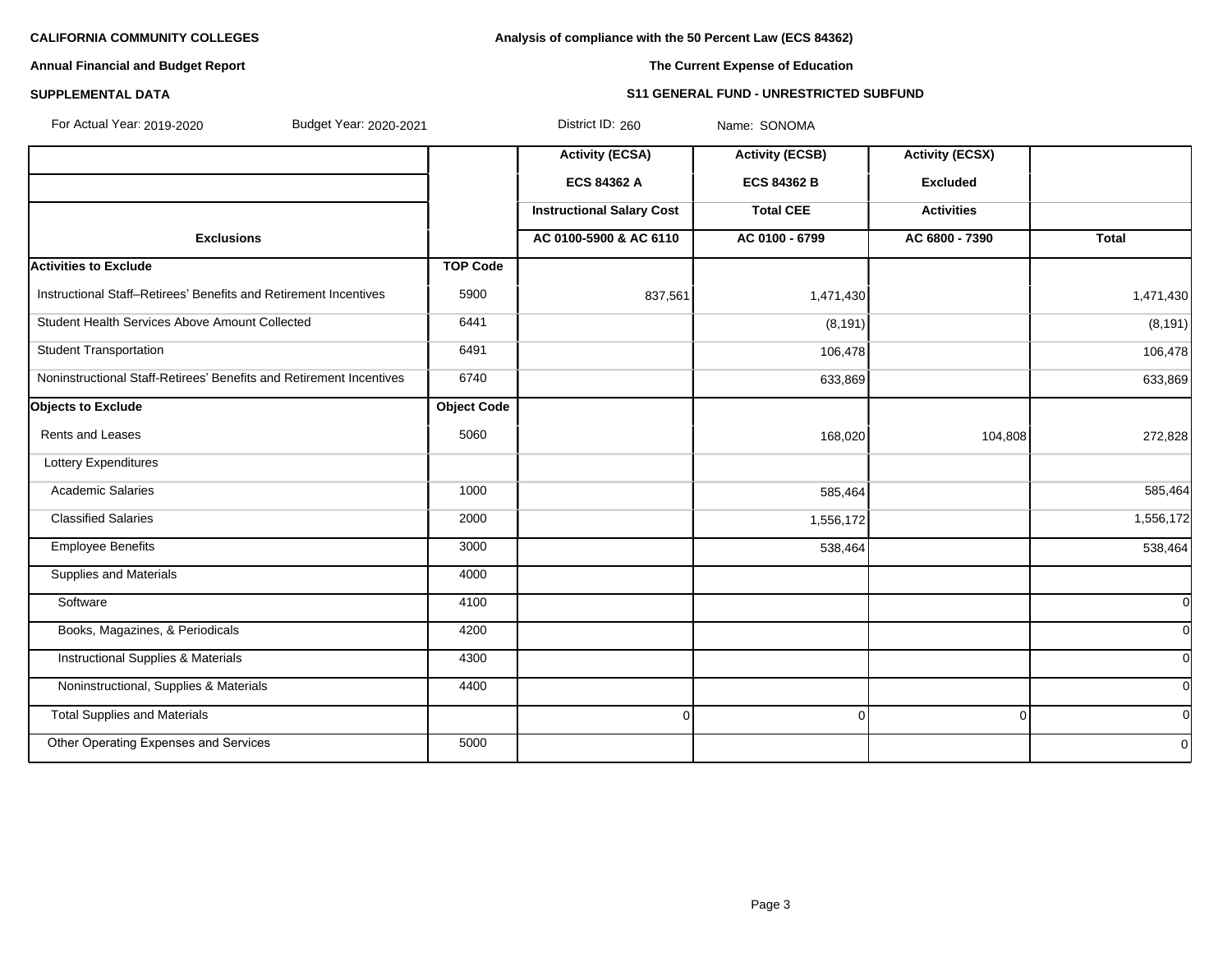# **Analysis of compliance with the 50 Percent Law (ECS 84362)**

# **Annual Financial and Budget Report**

## **The Current Expense of Education**

# **SUPPLEMENTAL DATA S11 GENERAL FUND - UNRESTRICTED SUBFUND**

| For Actual Year: 2019-2020<br>Budget Year: 2020-2021            |        | District ID: 260                 | Name: SONOMA           |                        |                |
|-----------------------------------------------------------------|--------|----------------------------------|------------------------|------------------------|----------------|
|                                                                 |        | <b>Activity (ECSA)</b>           | <b>Activity (ECSB)</b> | <b>Activity (ECSX)</b> |                |
|                                                                 |        | ECS 84362 A                      | <b>ECS 84362 B</b>     | <b>Excluded</b>        |                |
|                                                                 | Object | <b>Instructional Salary Cost</b> | <b>Total CEE</b>       | <b>Activities</b>      |                |
|                                                                 | Code   | AC 0100-5900 & AC 6110           | AC 0100 - 6799         | AC 6800 - 7390         | <b>Total</b>   |
| <b>Capital Outlay</b>                                           | 6000   |                                  |                        |                        |                |
| Library Books                                                   | 6300   |                                  |                        |                        | $\overline{0}$ |
| Equipment                                                       | 6400   |                                  |                        |                        |                |
| Equipment - Additional                                          | 6410   |                                  |                        |                        | $\overline{0}$ |
| Equipment - Replacement                                         | 6420   |                                  |                        |                        | $\overline{0}$ |
| <b>Total Equipment</b>                                          |        | 0                                | 0                      | $\Omega$               | $\Omega$       |
| <b>Total Capital Outlay</b>                                     |        | 0                                | 0                      | $\Omega$               | $\Omega$       |
| Other Outgo                                                     | 7000   |                                  |                        |                        | $\Omega$       |
| <b>Total Exclusions</b>                                         |        | 837,561                          | 5,051,706              | 104,808                | 5,156,514      |
| <b>Total for ECS 84362, 50% Law</b>                             |        | 60,642,489                       | 114,425,355            | 3,148,197              | 117,573,552    |
| Percent of CEE (Instructional Salary Cost / Total CEE)          |        | 53.00%                           | 100.00%                |                        |                |
| 50% of Current Expense of Education                             |        |                                  | 57,212,678             |                        |                |
| Nonexempted (Remaining) Deficiency from second                  |        |                                  |                        |                        |                |
| preceeding Fiscal Year                                          |        |                                  |                        |                        |                |
| Amount Required to be Expended for Salaries of Classroom        |        | 60,642,489                       | 114,425,355            | 3,148,197              | 117,573,552    |
| Instructors                                                     |        |                                  |                        |                        |                |
| <b>Reconciliation to Unrestricted General Fund Expenditures</b> |        |                                  |                        |                        |                |
| <b>Total Expenditures Prior to Exclusions</b>                   |        | 61,480,050                       | 119,477,061            | 3,253,005              | 122,730,066    |
| <b>Capital Expenditures</b>                                     | 6000   | 8,999                            | 109,441                | 55,053                 | 164,494        |
| Equipment Replacement (Back out)                                | 6420   |                                  | 0                      | $\Omega$               | $\overline{0}$ |
| <b>Total Unrestricted General Fund Expenditures</b>             |        | 61,489,049                       | 119,586,502            | 3,308,058              | 122,894,560    |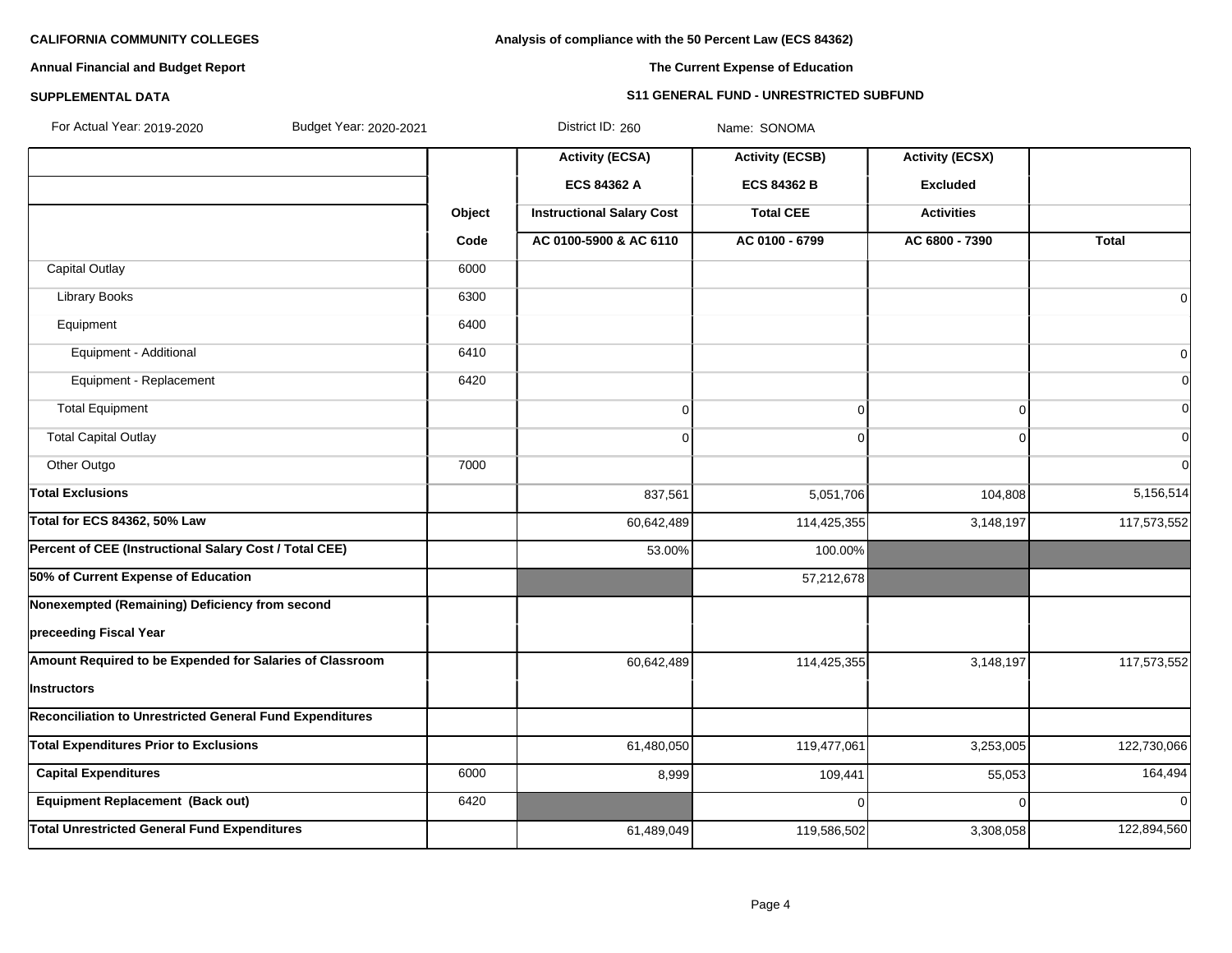# **COMBINED BALANCE SHEET 10 General Fund — Combined**

#### **(Total Unrestricted and Restricted)**

| For Year Ended June 30, 2020                    | District ID: 260 | Name: SONOMA        |                     |                     |
|-------------------------------------------------|------------------|---------------------|---------------------|---------------------|
|                                                 |                  | $\overline{11}$     | 12                  | 10                  |
|                                                 | CA               | <b>General Fund</b> | <b>General Fund</b> | <b>General Fund</b> |
| <b>Description</b>                              | (Object)         | <b>Unrestricted</b> | <b>Restricted</b>   | <b>COMBINED</b>     |
| <b>ASSETS</b>                                   |                  |                     |                     |                     |
| Cash, Investments, and Receivables              | 9100             |                     |                     |                     |
| Cash:                                           |                  |                     |                     |                     |
| Awaiting Deposit and in Banks                   | 9111             | 1,354,987           |                     | 1,354,987           |
| In County Treasury                              | 9112             | 10,940,627          | 4,557,108           | 15,497,735          |
| Cash With Fiscal Agents                         | 9113             | 118,464             |                     | 118,464             |
| <b>Revolving Cash Accounts</b>                  | 9114             | 119,960             |                     | 119,960             |
| Investments (at cost)                           | 9120             |                     |                     | $\Omega$            |
| <b>Accounts Receivable</b>                      | 9130             | 14,439,030          | 4,822,564           | 19,261,594          |
| Due from Other Funds                            | 9140             | 848,743             |                     | 848,743             |
| Inventories, Stores, and Prepaid Items          | 9200             |                     |                     |                     |
| <b>Inventories and Stores</b>                   | 9210             | 31,028              |                     | 31,028              |
| Prepaid Items                                   | 9220             | 173,399             |                     | 173,399             |
| <b>TOTAL ASSETS</b>                             |                  | 28,026,238          | 9,379,672           | 37,405,910          |
| <b>LIABILITIES</b>                              |                  |                     |                     |                     |
| <b>Current Liabilities and Deferred Revenue</b> | 9500             |                     |                     |                     |
| <b>Accounts Payable</b>                         | 9510             | 2,398,898           | 81,590              | 2,480,488           |
| Accrued Salaries and Wages Payable              | 9520             | 2,793,671           |                     | 2,793,671           |
| <b>Compensated Absences Payable Current</b>     | 9530             | 2,701,323           |                     | 2,701,323           |
| Due to Other Funds                              | 9540             | 2,845,407           |                     | 2,845,407           |
| <b>Temporary Loans</b>                          | 9550             |                     |                     | 0                   |
| Current Portion of Long-Term Debt               | 9560             |                     |                     | $\Omega$            |
| <b>Deferred Revenues</b>                        | 9570             | 9,858,204           | 9,298,082           | 19,156,286          |
| <b>TOTAL LIABILITIES</b>                        |                  | 20,597,503          | 9,379,672           | 29,977,175          |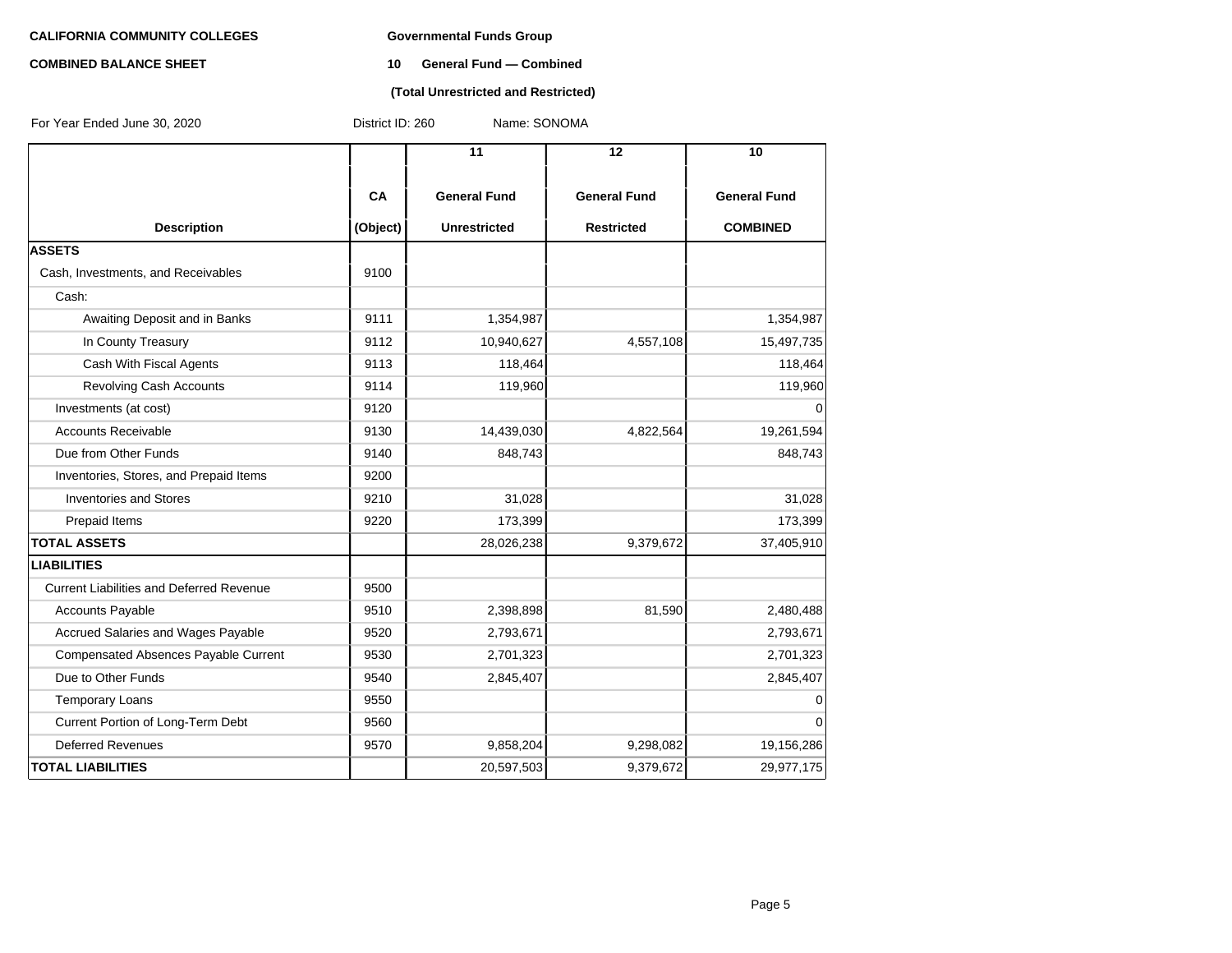#### **COMBINED BALANCE SHEET 10 General Fund — Combined**

### **(Total Unrestricted and Restricted)**

| For Year Ended June 30, 2020                    | District ID: 260<br>Name: SONOMA |                     |                     |                     |  |  |
|-------------------------------------------------|----------------------------------|---------------------|---------------------|---------------------|--|--|
|                                                 |                                  | 11                  | 12                  | 10                  |  |  |
|                                                 | CA                               | <b>General Fund</b> | <b>General Fund</b> | <b>General Fund</b> |  |  |
| <b>Description</b>                              | (Object)                         | <b>Unrestricted</b> | <b>Restricted</b>   | <b>COMBINED</b>     |  |  |
| <b>FUND BALANCE (NON-GASB 54)</b>               |                                  |                     |                     |                     |  |  |
| <b>Fund Balance Reserved</b>                    | 9710                             |                     |                     | 0                   |  |  |
| <b>NonCash Assets</b>                           | 9711                             |                     |                     | $\mathbf 0$         |  |  |
| Amounts Restricted by Law for Specific Purposes | 9712                             |                     |                     | $\mathbf 0$         |  |  |
| Reserve for Encumbrances Credit                 | 9713                             |                     |                     | $\mathbf 0$         |  |  |
| Reserve for Encumbrances Debit                  | 9714                             |                     |                     | $\mathbf 0$         |  |  |
| <b>Reserve for Debt Services</b>                | 9715                             |                     |                     | $\mathbf 0$         |  |  |
| Assigned/Committed                              | 9754                             |                     |                     | $\mathbf 0$         |  |  |
| Unassigned                                      | 9790                             |                     |                     | $\mathbf 0$         |  |  |
| <b>Total Fund Balance</b>                       |                                  | 0                   | $\Omega$            | $\Omega$            |  |  |
| <b>Fund Balance (GASB 54)</b>                   | 9750                             |                     |                     |                     |  |  |
| Nonspendable Fund Balance                       | 9751                             |                     |                     | $\mathbf 0$         |  |  |
| <b>Restricted Fund Balance</b>                  | 9752                             | 324,387             |                     | 324,387             |  |  |
| <b>Committed Fund Balance</b>                   | 9753                             |                     |                     | $\Omega$            |  |  |
| Assigned Fund Balance                           | 9754                             | 7,104,348           |                     | 7,104,348           |  |  |
| <b>Total Designated Fund Balance</b>            |                                  | 7,428,735           | $\overline{0}$      | 7,428,735           |  |  |
| <b>Uncommitted Fund Balance</b>                 | 9790                             |                     |                     | $\Omega$            |  |  |
| <b>TOTAL FUND EQUITY</b>                        |                                  | 7,428,735           | $\Omega$            | 7,428,735           |  |  |
| <b>TOTAL LIABILITIES AND FUND EQUITY</b>        |                                  | 28,026,238          | 9,379,672           | 37,405,910          |  |  |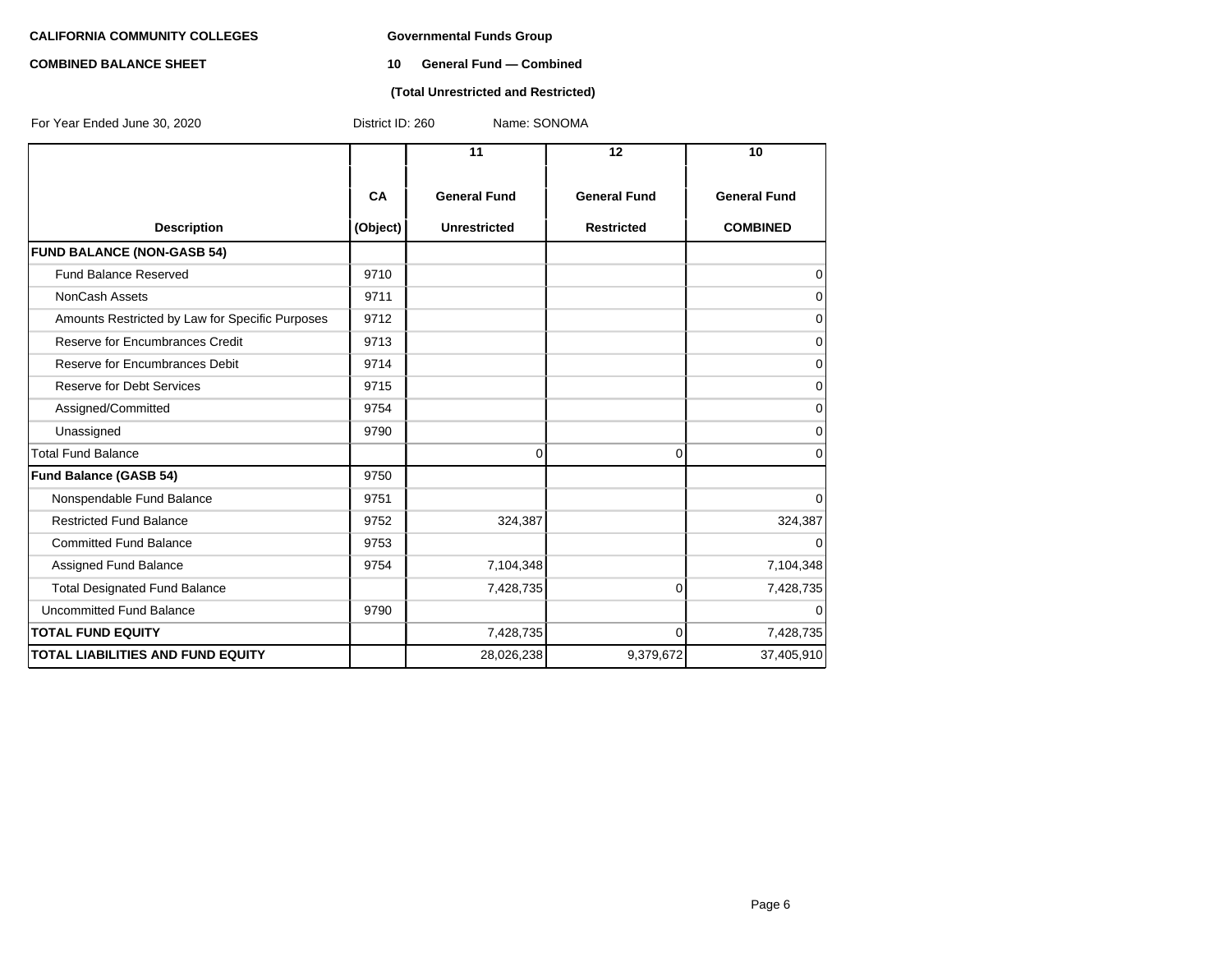**Annual Financial and Budget Report 20 Debt Service Funds:**

- 
- **21 Bond Interest and Redemption Fund**
- **22 Revenue Bond Interest and Redemption Fund**
- **COMBINED BALANCE SHEET 29 Other Debt Service Fund**

|                                                 |           | 21                     | 22                     | 29                  |
|-------------------------------------------------|-----------|------------------------|------------------------|---------------------|
|                                                 |           | <b>Bond Interest</b>   | <b>Revenue Bond</b>    |                     |
|                                                 | <b>CA</b> | and                    | Interest and           | <b>Other Debt</b>   |
| <b>Description</b>                              | (Object)  | <b>Redemption Fund</b> | <b>Redemption Fund</b> | <b>Service Fund</b> |
| <b>ASSETS</b>                                   |           |                        |                        |                     |
| Cash, Investments, and Receivables              | 9100      |                        |                        |                     |
| Cash:                                           |           |                        |                        |                     |
| Awaiting Deposit and in Banks                   | 9111      |                        |                        |                     |
| In County Treasury                              | 9112      |                        |                        |                     |
| Cash With Fiscal Agents                         | 9113      |                        |                        |                     |
| Investments (at cost)                           | 9120      |                        |                        |                     |
| <b>Accounts Receivable</b>                      | 9130      |                        |                        |                     |
| Due from Other Funds                            | 9140      |                        |                        |                     |
| <b>TOTAL ASSETS</b>                             |           | $\Omega$               | 0                      | $\Omega$            |
| <b>LIABILITIES</b>                              |           |                        |                        |                     |
| <b>Current Liabilities and Deferred Revenue</b> | 9500      |                        |                        |                     |
| Accounts Payable                                | 9510      |                        |                        |                     |
| Accrued Salaries and Wages Payable              | 9520      |                        |                        |                     |
| Compensated Absences Payable Current            | 9530      |                        |                        |                     |
| Due to Other Funds                              | 9540      |                        |                        |                     |
| <b>Temporary Loans</b>                          | 9550      |                        |                        |                     |
| Current Portion of Long-Term Debt               | 9560      |                        |                        |                     |
| <b>Deferred Revenues</b>                        | 9570      |                        |                        |                     |
| <b>TOTAL LIABILITIES</b>                        |           | $\overline{0}$         | 0                      | $\Omega$            |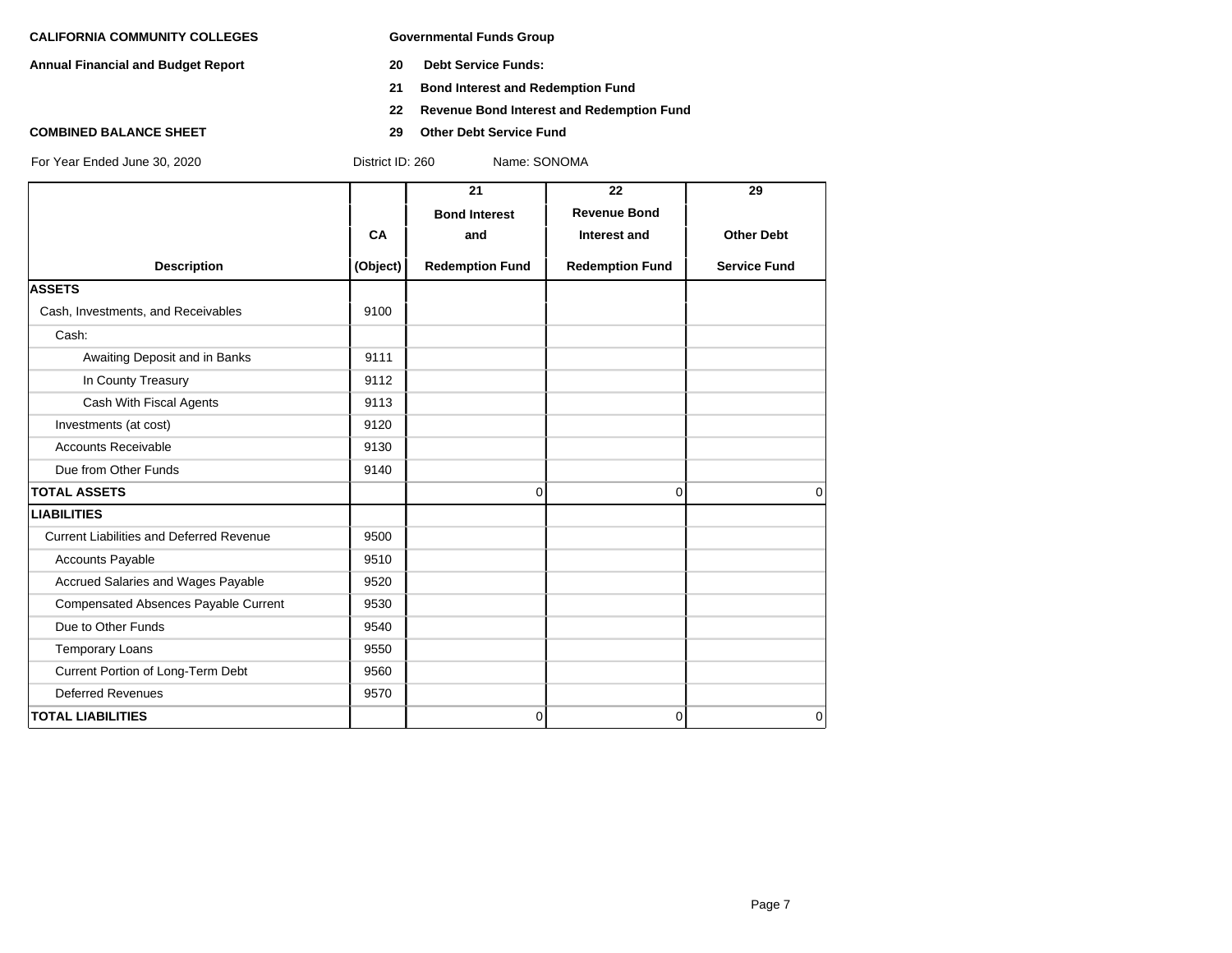**Annual Financial and Budget Report 20 Debt Service Funds:**

- 
- **21 Bond Interest and Redemption Fund**
- **22 Revenue Bond Interest and Redemption Fund**
- **COMBINED BALANCE SHEET 29 Other Debt Service Fund**

|                                                 |           | 21                     | 22                     | 29                  |
|-------------------------------------------------|-----------|------------------------|------------------------|---------------------|
|                                                 |           | <b>Bond Interest</b>   | <b>Revenue Bond</b>    |                     |
|                                                 | <b>CA</b> | and                    | Interest and           | <b>Other Debt</b>   |
| <b>Description</b>                              | (Object)  | <b>Redemption Fund</b> | <b>Redemption Fund</b> | <b>Service Fund</b> |
| <b>FUND BALANCE (NON-GASB 54)</b>               |           |                        |                        |                     |
| <b>Fund Balance Reserved</b>                    | 9710      |                        |                        |                     |
| <b>NonCash Assets</b>                           | 9711      |                        |                        |                     |
| Amounts Restricted by Law for Specific Purposes | 9712      |                        |                        |                     |
| Reserve for Encumbrances Credit                 | 9713      |                        |                        |                     |
| Reserve for Encumbrances Debit                  | 9714      |                        |                        |                     |
| <b>Reserve for Debt Services</b>                | 9715      |                        |                        |                     |
| Assigned/Committed                              | 9754      |                        |                        |                     |
| Unassigned                                      | 9790      |                        |                        |                     |
| <b>Total Fund Balance</b>                       |           | 0                      | 0                      | $\Omega$            |
| <b>Fund Balance (GASB 54)</b>                   | 9750      |                        |                        |                     |
| Nonspendable Fund Balance                       | 9751      |                        |                        |                     |
| <b>Restricted Fund Balance</b>                  | 9752      |                        |                        |                     |
| <b>Committed Fund Balance</b>                   | 9753      |                        |                        |                     |
| Assigned Fund Balance                           | 9754      |                        |                        |                     |
| <b>Total Designated Fund Balance</b>            |           | 0                      | 0                      | $\mathbf 0$         |
| <b>Uncommitted Fund Balance</b>                 | 9790      |                        |                        |                     |
| <b>TOTAL FUND EQUITY</b>                        |           | 0                      | 0                      | $\mathbf 0$         |
| <b>TOTAL LIABILITIES AND FUND EQUITY</b>        |           | 0                      | 0                      | $\mathbf 0$         |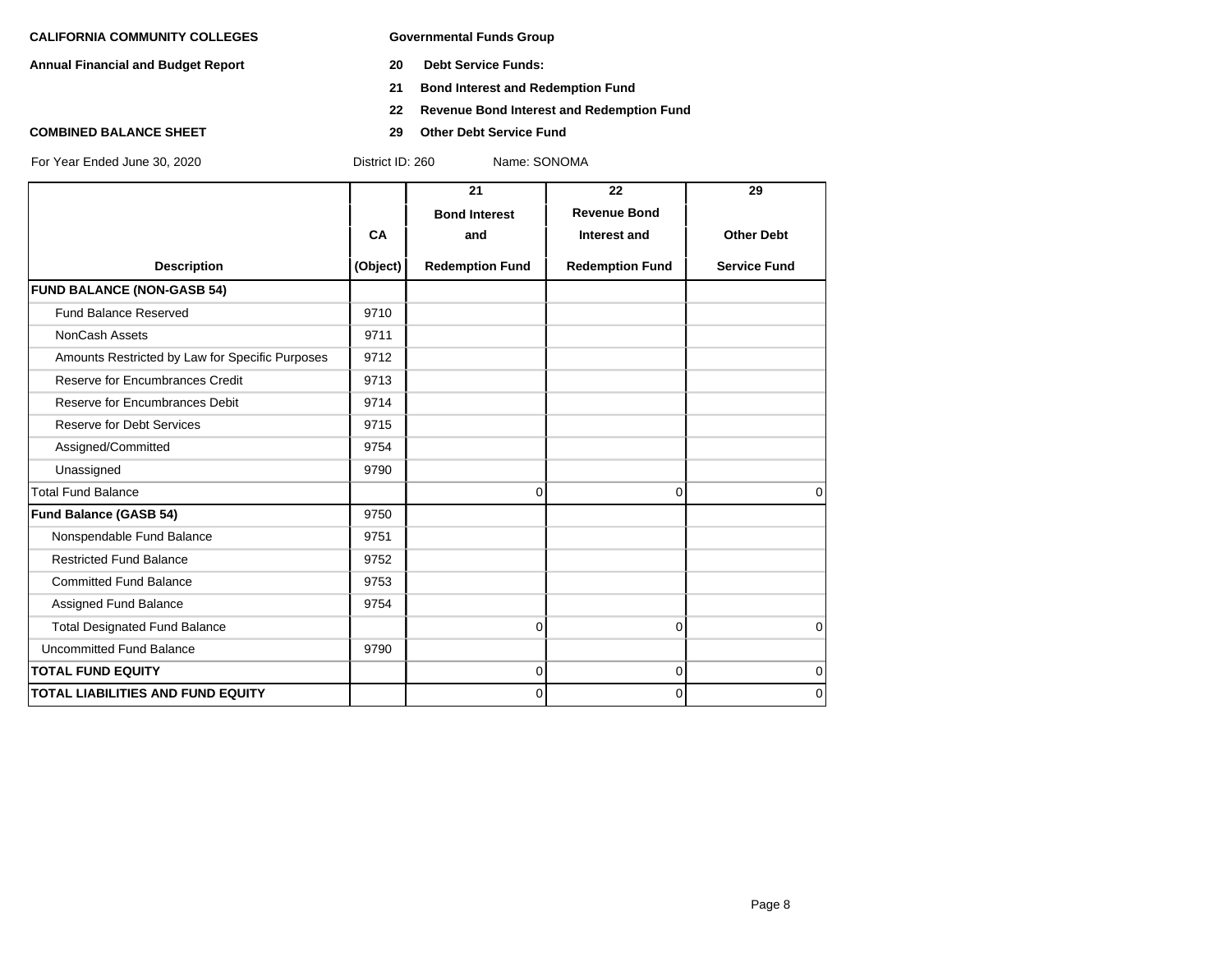**Annual Financial and Budget Report 30 Special Revenue Funds:**

- **31 Bookstore Fund 34 Farm Operation Fund**
- 
- **COMBINED BALANCE SHEET 33 Child Development Fund 39 Other Special Revenue Fund**

**32 Cafeteria Fund 35 Revenue Bond Project Fund**

|                                                 |           | 31                    | 32                    | 33                                 | 34                    | $\overline{35}$     | 39                   |
|-------------------------------------------------|-----------|-----------------------|-----------------------|------------------------------------|-----------------------|---------------------|----------------------|
|                                                 | <b>CA</b> |                       |                       | <b>Child</b><br><b>Development</b> | <b>Farm Operation</b> | <b>Revenue Bond</b> | <b>Other Special</b> |
| <b>Description</b>                              | (Object)  | <b>Bookstore Fund</b> | <b>Cafeteria Fund</b> | Fund                               | <b>Fund</b>           | <b>Project Fund</b> | <b>Revenue Fund</b>  |
| <b>ASSETS</b>                                   |           |                       |                       |                                    |                       |                     |                      |
| Cash, Investments, and Receivables              | 9100      |                       |                       |                                    |                       |                     |                      |
| Cash:                                           |           |                       |                       |                                    |                       |                     |                      |
| Awaiting Deposit and in Banks                   | 9111      |                       |                       | (48)                               | 9,379                 | 4,990               | (10, 789)            |
| In County Treasury                              | 9112      |                       |                       | 93,017                             | 1,253,443             | 314,549             | 72,753               |
| Cash With Fiscal Agents                         | 9113      |                       |                       |                                    |                       |                     |                      |
| <b>Revolving Cash Accounts</b>                  | 9114      |                       |                       |                                    |                       |                     |                      |
| Investments (at cost)                           | 9120      |                       |                       |                                    |                       |                     |                      |
| <b>Accounts Receivable</b>                      | 9130      |                       |                       | 13,921                             | 7,969                 |                     | 16,227               |
| Due from Other Funds                            | 9140      |                       |                       | 3,186                              |                       |                     | 37,465               |
| Inventories, Stores, and Prepaid Items          | 9200      |                       |                       |                                    |                       |                     |                      |
| <b>Inventories and Stores</b>                   | 9210      |                       |                       |                                    |                       |                     |                      |
| Prepaid Items                                   | 9220      |                       |                       |                                    |                       |                     |                      |
| <b>TOTAL ASSETS</b>                             |           | $\overline{0}$        | 0                     | 110,076                            | 1,270,791             | 319,539             | 115,656              |
| <b>LIABILITIES</b>                              |           |                       |                       |                                    |                       |                     |                      |
| <b>Current Liabilities and Deferred Revenue</b> | 9500      |                       |                       |                                    |                       |                     |                      |
| Accounts Payable                                | 9510      |                       |                       | 44                                 | 143,459               | 209,310             | 22,351               |
| Accrued Salaries and Wages Payable              | 9520      |                       |                       |                                    |                       |                     | 13,559               |
| Compensated Absences Payable Current            | 9530      |                       |                       |                                    |                       |                     |                      |
| Due to Other Funds                              | 9540      |                       |                       | 110,032                            | 3,817                 |                     | 2,323                |
| <b>Temporary Loans</b>                          | 9550      |                       |                       |                                    |                       |                     |                      |
| Current Portion of Long-Term Debt               | 9560      |                       |                       |                                    |                       |                     |                      |
| <b>Deferred Revenues</b>                        | 9570      |                       |                       |                                    |                       |                     |                      |
| <b>TOTAL LIABILITIES</b>                        |           | $\overline{0}$        | $\overline{0}$        | 110,076                            | 147,276               | 209,310             | 38,233               |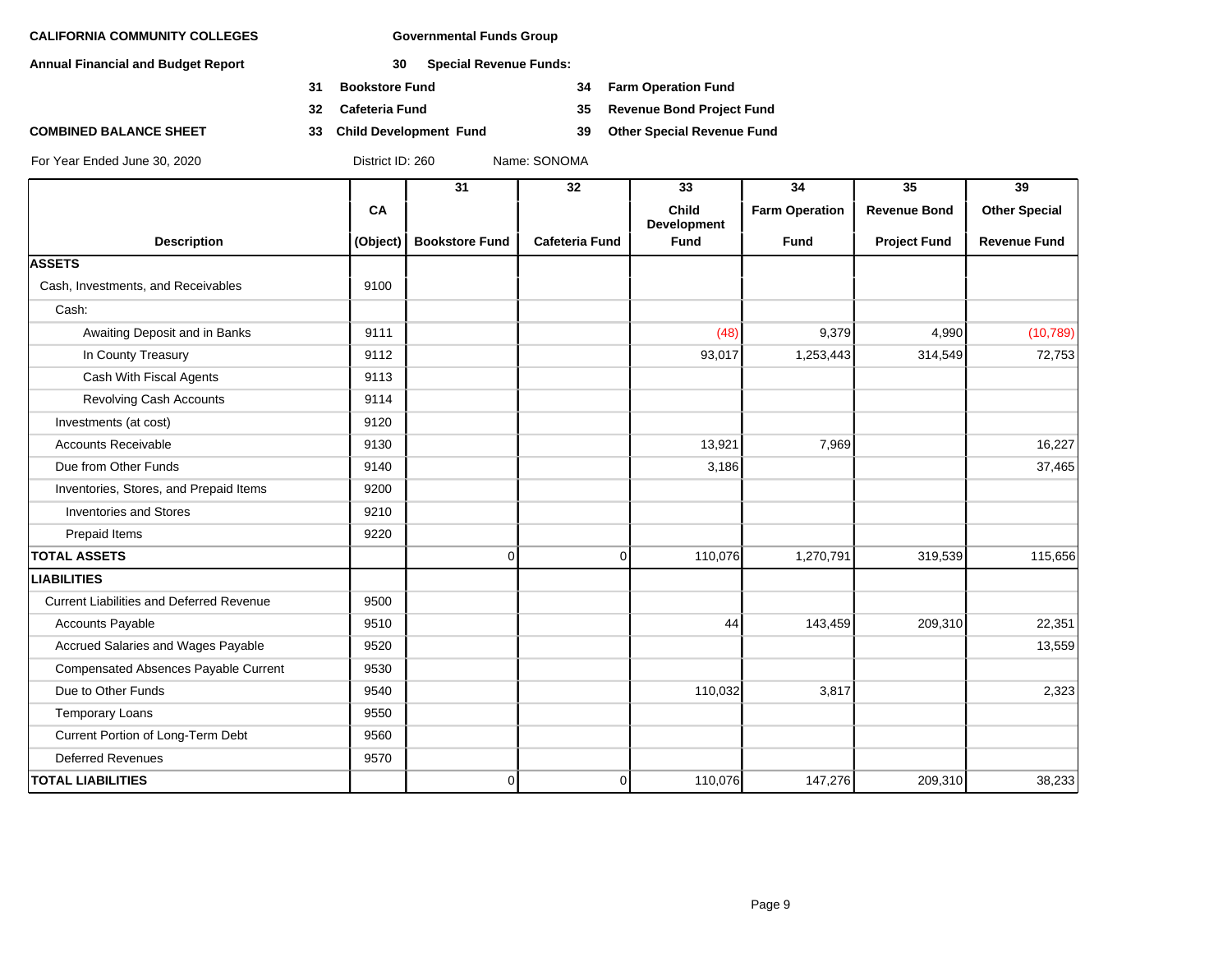**Annual Financial and Budget Report 30 Special Revenue Funds:**

- **31 Bookstore Fund 34 Farm Operation Fund**
- 
- 

**32 Cafeteria Fund 35 Revenue Bond Project Fund**

**COMBINED BALANCE SHEET 33 Child Development Fund 39 Other Special Revenue Fund**

|                                                 |          | 31                    | 32                    | 33                   | 34                    | 35                  | 39                   |
|-------------------------------------------------|----------|-----------------------|-----------------------|----------------------|-----------------------|---------------------|----------------------|
|                                                 | CA       |                       |                       | Child<br>Development | <b>Farm Operation</b> | <b>Revenue Bond</b> | <b>Other Special</b> |
| <b>Description</b>                              | (Object) | <b>Bookstore Fund</b> | <b>Cafeteria Fund</b> | <b>Fund</b>          | <b>Fund</b>           | <b>Project Fund</b> | <b>Revenue Fund</b>  |
| <b>FUND BALANCE (NON-GASB 54)</b>               |          |                       |                       |                      |                       |                     |                      |
| <b>Fund Balance Reserved</b>                    | 9710     |                       | 0                     |                      | $\Omega$              | 0                   | $\overline{0}$       |
| NonCash Assets                                  | 9711     |                       |                       |                      | $\Omega$              |                     | $\overline{0}$       |
| Amounts Restricted by Law for Specific Purposes | 9712     |                       | O                     |                      | $\Omega$              | $\Omega$            | 77,423               |
| Reserve for Encumbrances Credit                 | 9713     |                       | $\Omega$              |                      | $\Omega$              | $\Omega$            | 0                    |
| Reserve for Encumbrances Debit                  | 9714     |                       |                       |                      | $\Omega$              | O                   | $\overline{0}$       |
| <b>Reserve for Debt Services</b>                | 9715     |                       | 0                     |                      | $\Omega$              | $\Omega$            | $\overline{0}$       |
| Assigned/Committed                              | 9754     |                       | $\Omega$              |                      | $\Omega$              | $\Omega$            | $\overline{0}$       |
| Unassigned                                      | 9790     |                       | n                     |                      | $\cap$                |                     | $\overline{0}$       |
| <b>Total Fund Balance</b>                       |          | U                     | $\Omega$              | $\Omega$             | $\Omega$              | $\Omega$            | 77,423               |
| <b>Fund Balance (GASB 54)</b>                   | 9750     |                       |                       |                      |                       |                     |                      |
| Nonspendable Fund Balance                       | 9751     | U                     | 0                     |                      | $\Omega$              | $\Omega$            | $\overline{0}$       |
| <b>Restricted Fund Balance</b>                  | 9752     |                       | n                     |                      | $\Omega$              | $\Omega$            | $\overline{0}$       |
| <b>Committed Fund Balance</b>                   | 9753     | U                     | $\Omega$              |                      | $\Omega$              | $\Omega$            | $\overline{0}$       |
| Assigned Fund Balance                           | 9754     | n                     | 0                     |                      | 1,123,515             | 110,229             | $\overline{0}$       |
| <b>Total Designated Fund Balance</b>            |          |                       | 0                     |                      | 1,123,515             | 110,229             | $\overline{0}$       |
| <b>Uncommitted Fund Balance</b>                 | 9790     | 0                     | $\Omega$              |                      | $\Omega$              | $\Omega$            | $\overline{0}$       |
| <b>TOTAL FUND EQUITY</b>                        |          | 0                     | 0                     | 0                    | 1,123,515             | 110,229             | 77,423               |
| TOTAL LIABILITIES AND FUND EQUITY               |          | U                     | $\Omega$              | 110,076              | 1,270,791             | 319,539             | 115,656              |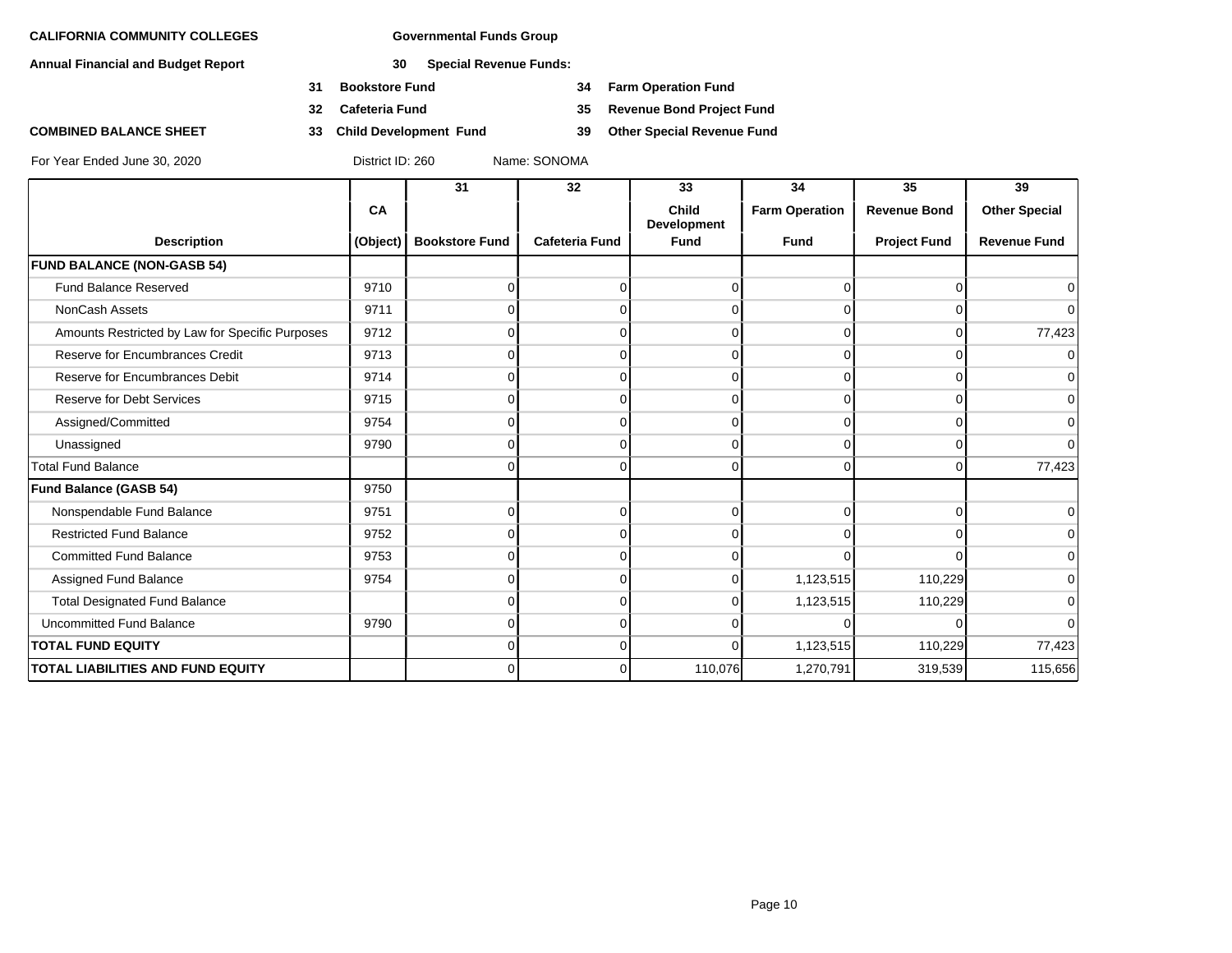**Annual Financial and Budget Report 40 Capital Projects Funds:**

- - **41 Capital Outlay Projects Fund**
- **COMBINED BALANCE SHEET 42 Revenue Bond Construction Fund**

| For Year Ended June 30, 2020 |  |
|------------------------------|--|
|------------------------------|--|

District ID: 260 Name: SONOMA

|                                                 |          | 41                    | 42                       | 43                        |
|-------------------------------------------------|----------|-----------------------|--------------------------|---------------------------|
|                                                 |          |                       |                          |                           |
|                                                 | CA       | <b>Capital Outlay</b> | <b>Revenue Bond</b>      | <b>General Obligation</b> |
| <b>Description</b>                              | (Object) | <b>Projects Fund</b>  | <b>Construction Fund</b> | <b>Bond Fund</b>          |
| <b>ASSETS</b>                                   |          |                       |                          |                           |
| Cash, Investments, and Receivables              | 9100     |                       |                          |                           |
| Cash:                                           |          |                       |                          |                           |
| Awaiting Deposit and in Banks                   | 9111     | 4,169                 |                          | 85,300                    |
| In County Treasury                              | 9112     | 7,028,534             |                          | 151,105,803               |
| Cash With Fiscal Agents                         | 9113     |                       |                          | 122,569                   |
| <b>Revolving Cash Accounts</b>                  | 9114     |                       |                          |                           |
| Investments (at cost)                           | 9120     |                       |                          |                           |
| <b>Accounts Receivable</b>                      | 9130     | 240,483               |                          | 20,022                    |
| Due from Other Funds                            | 9140     | 1,246,879             |                          | 281,896                   |
| Inventories, Stores, and Prepaid Items          | 9200     |                       |                          |                           |
| <b>Inventories and Stores</b>                   | 9210     |                       |                          |                           |
| Prepaid Items                                   | 9220     |                       |                          |                           |
| <b>TOTAL ASSETS</b>                             |          | 8,520,065             | $\mathbf 0$              | 151,615,590               |
| <b>LIABILITIES</b>                              |          |                       |                          |                           |
| <b>Current Liabilities and Deferred Revenue</b> | 9500     |                       |                          |                           |
| <b>Accounts Payable</b>                         | 9510     | 156,101               |                          | 8,138,366                 |
| Accrued Salaries and Wages Payable              | 9520     |                       |                          |                           |
| Compensated Absences Payable Current            | 9530     |                       |                          |                           |
| Due to Other Funds                              | 9540     | 282,347               |                          | 26,692                    |
| <b>Temporary Loans</b>                          | 9550     |                       |                          |                           |
| Current Portion of Long-Term Debt               | 9560     |                       |                          |                           |
| <b>Deferred Revenues</b>                        | 9570     | 89,633                |                          |                           |
| <b>TOTAL LIABILITIES</b>                        |          | 528,081               | $\mathbf 0$              | 8,165,058                 |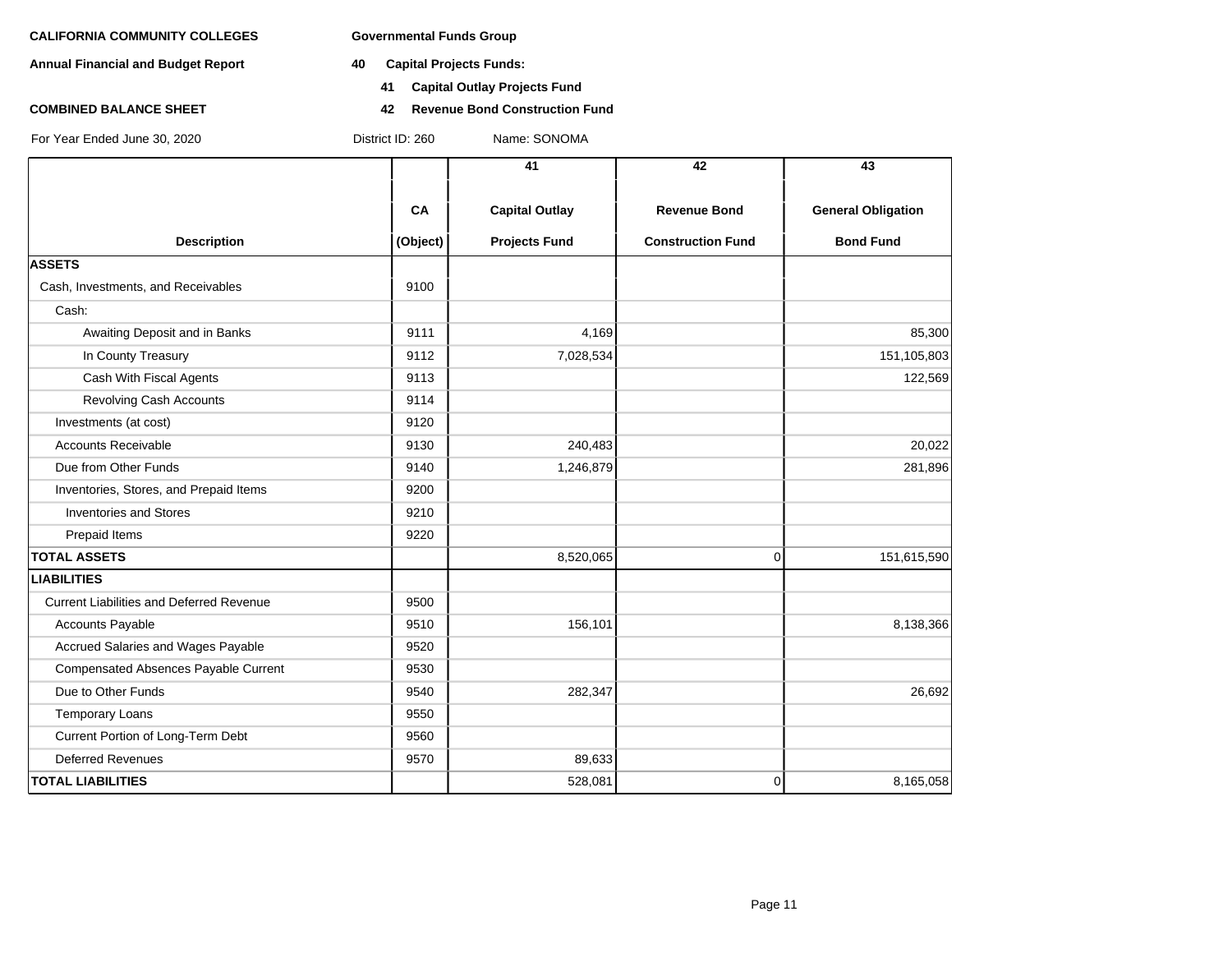**Annual Financial and Budget Report 40 Capital Projects Funds:**

- - **41 Capital Outlay Projects Fund**
- **COMBINED BALANCE SHEET 42 Revenue Bond Construction Fund**

|                                                 |          | 41                    | 42                       | 43                        |
|-------------------------------------------------|----------|-----------------------|--------------------------|---------------------------|
|                                                 | CA       | <b>Capital Outlay</b> | <b>Revenue Bond</b>      | <b>General Obligation</b> |
| <b>Description</b>                              | (Object) | <b>Projects Fund</b>  | <b>Construction Fund</b> | <b>Bond Fund</b>          |
| <b>FUND BALANCE (NON-GASB 54)</b>               |          |                       |                          |                           |
| <b>Fund Balance Reserved</b>                    | 9710     |                       |                          |                           |
| <b>NonCash Assets</b>                           | 9711     |                       |                          |                           |
| Amounts Restricted by Law for Specific Purposes | 9712     |                       |                          | 143,450,532               |
| Reserve for Encumbrances Credit                 | 9713     |                       |                          |                           |
| Reserve for Encumbrances Debit                  | 9714     |                       |                          |                           |
| <b>Reserve for Debt Services</b>                | 9715     |                       |                          |                           |
| Assigned/Committed                              | 9754     |                       |                          |                           |
| Unassigned                                      | 9790     |                       |                          |                           |
| <b>Total Fund Balance</b>                       |          | $\Omega$              | $\Omega$                 | 143,450,532               |
| Fund Balance (GASB 54)                          | 9750     |                       |                          |                           |
| Nonspendable Fund Balance                       | 9751     |                       |                          |                           |
| <b>Restricted Fund Balance</b>                  | 9752     |                       |                          |                           |
| <b>Committed Fund Balance</b>                   | 9753     |                       |                          |                           |
| Assigned Fund Balance                           | 9754     | 7,991,984             |                          |                           |
| <b>Total Designated Fund Balance</b>            |          | 7,991,984             | $\mathbf 0$              | 0                         |
| <b>Uncommitted Fund Balance</b>                 | 9790     |                       |                          |                           |
| <b>TOTAL FUND EQUITY</b>                        |          | 7,991,984             | $\mathbf 0$              | 143,450,532               |
| <b>TOTAL LIABILITIES AND FUND EQUITY</b>        |          | 8,520,065             | $\Omega$                 | 151,615,590               |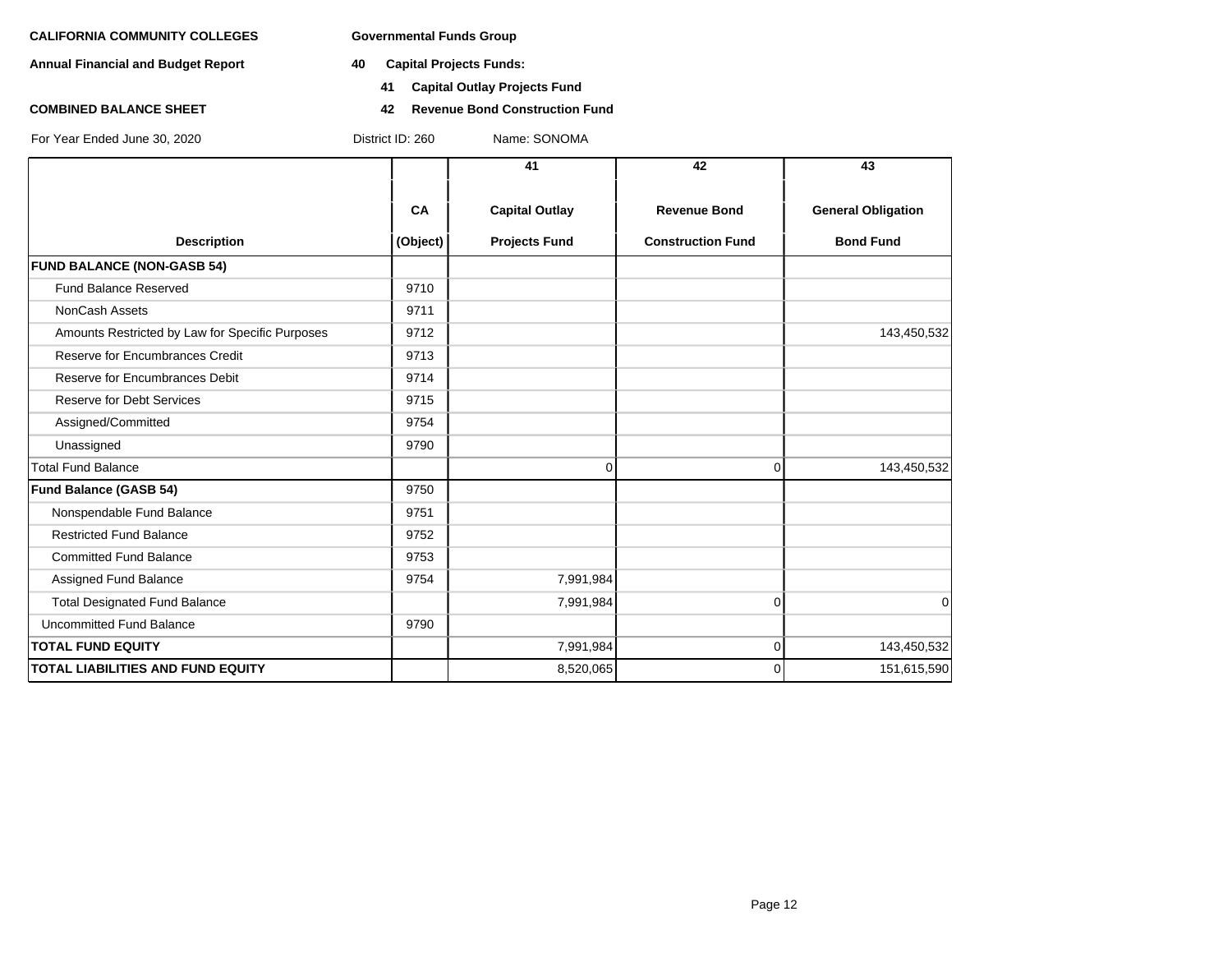**Annual Financial and Budget Report 50 Enterprise Funds:**

**COMBINED BALANCE SHEET 52 Cafeteria Fund 59 Other Enterprise Fund**

**51 Bookstore Fund 53 Farm Operations Fund**

|                                            |          | 51               | 52          | 53                | 59             |
|--------------------------------------------|----------|------------------|-------------|-------------------|----------------|
|                                            |          |                  |             | Farm              | Other          |
|                                            | CA       | <b>Bookstore</b> | Cafeteria   | <b>Operations</b> | Enterprise     |
| <b>Description</b>                         | (Object) | <b>Fund</b>      | <b>Fund</b> | <b>Fund</b>       | <b>Fund</b>    |
| <b>ASSETS</b>                              |          |                  |             |                   |                |
| Cash, Investments, and Receivables         | 9100     |                  |             |                   |                |
| Cash:                                      |          |                  |             |                   |                |
| Awaiting Deposit and in Banks              | 9111     |                  |             |                   |                |
| In County Treasury                         | 9112     |                  |             |                   |                |
| Cash With Fiscal Agents                    | 9113     |                  |             |                   |                |
| Revolving Cash Accounts                    | 9114     |                  |             |                   |                |
| Investments (at cost)                      | 9120     |                  |             |                   |                |
| <b>Accounts Receivable</b>                 | 9130     |                  |             |                   |                |
| Due from Other Funds                       | 9140     |                  |             |                   |                |
| Inventories, Stores, and Prepaid Items     | 9200     |                  |             |                   |                |
| <b>Inventories and Stores</b>              | 9210     |                  |             |                   |                |
| Prepaid Items                              | 9220     |                  |             |                   |                |
| <b>Fixed Assets</b>                        | 9300     |                  |             |                   |                |
| <b>Sites</b>                               | 9310     |                  |             |                   |                |
| Site Improvements                          | 9320     |                  |             |                   |                |
| Accumulated Depreciation Site Improvements | 9321     |                  |             |                   |                |
| <b>Buildings</b>                           | 9330     |                  |             |                   |                |
| <b>Accumulated Depreciation Buildings</b>  | 9331     |                  |             |                   |                |
| Library Books                              | 9340     |                  |             |                   |                |
| Equipment                                  | 9350     |                  |             |                   |                |
| <b>Accumulated Depreciation Equipment</b>  | 9351     |                  |             |                   |                |
| Work in Progress                           | 9360     |                  |             |                   |                |
| <b>Total Fixed Assets</b>                  |          | 0                | $\pmb{0}$   | $\overline{0}$    | $\mathbf 0$    |
| <b>TOTAL ASSETS</b>                        |          | 0                | 0           | $\overline{0}$    | $\overline{0}$ |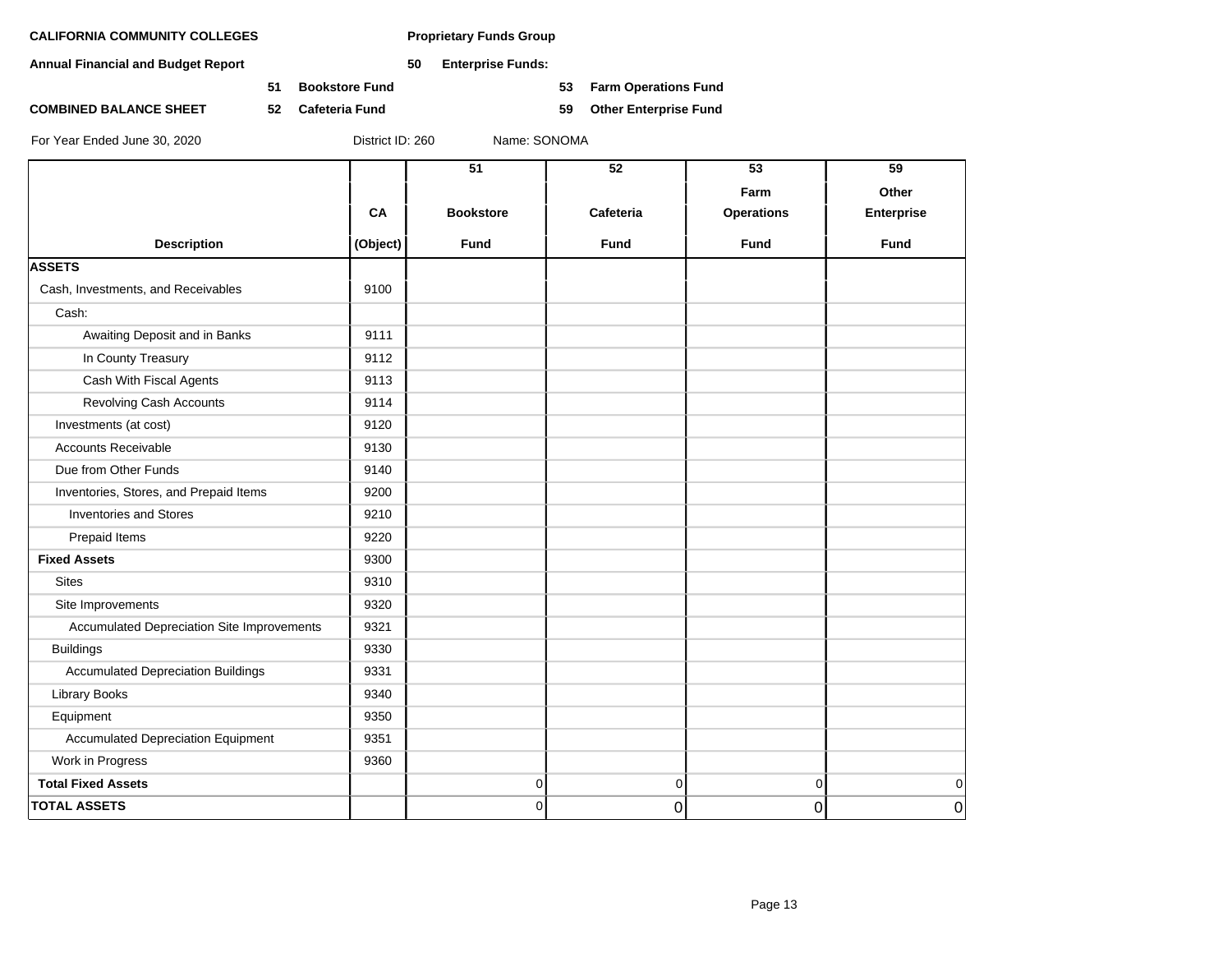**Annual Financial and Budget Report 50 Enterprise Funds:**

**51 Bookstore Fund 53 Farm Operations Fund**

**COMBINED BALANCE SHEET 52 Cafeteria Fund 59 Other Enterprise Fund**

|                                                       |          | 51               | 52          | 53                | 59                |
|-------------------------------------------------------|----------|------------------|-------------|-------------------|-------------------|
|                                                       |          |                  |             | Farm              | Other             |
|                                                       | CA       | <b>Bookstore</b> | Cafeteria   | <b>Operations</b> | <b>Enterprise</b> |
| <b>Description</b>                                    | (Object) | <b>Fund</b>      | <b>Fund</b> | <b>Fund</b>       | <b>Fund</b>       |
| <b>LIABILITIES</b>                                    |          |                  |             |                   |                   |
| <b>Current Liabilities and Deferred Revenue</b>       | 9500     |                  |             |                   |                   |
| <b>Accounts Payable</b>                               | 9510     |                  |             |                   |                   |
| Accrued Salaries and Wages Payable                    | 9520     |                  |             |                   |                   |
| <b>Compensated Absences Payable Current</b>           | 9530     |                  |             |                   |                   |
| Due to Other Funds                                    | 9540     |                  |             |                   |                   |
| <b>Temporary Loans</b>                                | 9550     |                  |             |                   |                   |
| Current Portion of Long-Term Debt                     | 9560     |                  |             |                   |                   |
| <b>Deferred Revenues</b>                              | 9570     |                  |             |                   |                   |
| <b>Total Current Liabilities and Deferred Revenue</b> |          | $\mathbf 0$      | $\Omega$    | $\overline{0}$    | $\Omega$          |
| Long-Term Liabilities                                 | 9600     |                  |             |                   |                   |
| <b>Bonds Payable</b>                                  | 9610     |                  |             |                   |                   |
| Revenue Bonds Payable                                 | 9620     |                  |             |                   |                   |
| Certificates of Participation                         | 9630     |                  |             |                   |                   |
| Lease Purchase of Capital Lease                       | 9640     |                  |             |                   |                   |
| Compensated Absences Long Term                        | 9650     |                  |             |                   |                   |
| Post-Employment Benefits Long Term                    | 9660     |                  |             |                   |                   |
| Other Long-Term Liabilities                           | 9670     |                  |             |                   |                   |
| <b>Total Long-Term Liabilities</b>                    |          | $\mathbf 0$      | 0           | 0                 | $\mathbf 0$       |
| <b>TOTAL LIABILITIES</b>                              | 968      | 0                | $\Omega$    | 0                 | 0                 |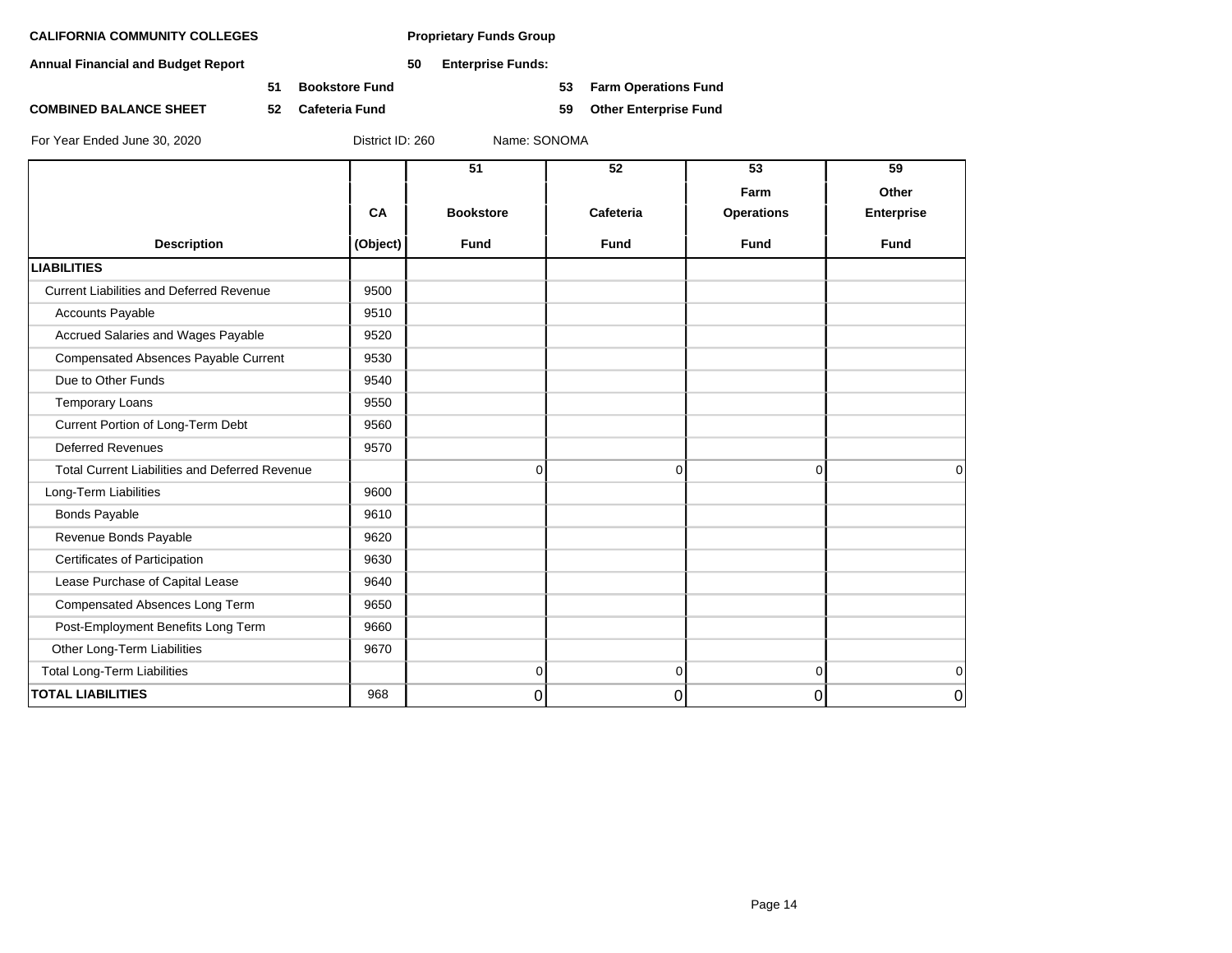**Annual Financial and Budget Report 50 Enterprise Funds:**

**51 Bookstore Fund 53 Farm Operations Fund**

**COMBINED BALANCE SHEET 52 Cafeteria Fund 59 Other Enterprise Fund**

|                                                 |           | 51               | 52          | 53                | 59                |
|-------------------------------------------------|-----------|------------------|-------------|-------------------|-------------------|
|                                                 |           |                  |             | Farm              | Other             |
|                                                 | <b>CA</b> | <b>Bookstore</b> | Cafeteria   | <b>Operations</b> | <b>Enterprise</b> |
| <b>Description</b>                              | (Object)  | <b>Fund</b>      | <b>Fund</b> | <b>Fund</b>       | <b>Fund</b>       |
| <b>FUND EQUITY</b>                              |           |                  |             |                   |                   |
| Fund Balance Reserved                           | 9710      |                  |             |                   |                   |
| NonCash Assets                                  | 9711      |                  |             |                   |                   |
| Amounts Restricted by Law for Specific Purposes | 9712      |                  |             |                   |                   |
| Reserve for Encumbrances Credit                 | 9713      |                  |             |                   |                   |
| Reserve for Encumbrances Debit                  | 9714      |                  |             |                   |                   |
| Reserve for Debt Services                       | 9715      |                  |             |                   |                   |
| Assigned/Committed                              | 9754      |                  |             |                   |                   |
| Unassigned                                      | 9790      |                  |             |                   |                   |
| <b>Total Reserved Fund Balance</b>              |           | $\Omega$         | $\mathbf 0$ | $\mathbf 0$       | 0                 |
| Fund Balance (GASB 54)                          | 9750      |                  |             |                   |                   |
| Nonspendable Fund Balance                       | 9751      |                  |             |                   |                   |
| <b>Restricted Fund Balance</b>                  | 9752      |                  |             |                   |                   |
| <b>Committed Fund Balance</b>                   | 9753      |                  |             |                   |                   |
| Assigned Fund Balance                           | 9754      |                  |             |                   |                   |
| <b>Total Designated Fund Balance</b>            |           | $\Omega$         | $\Omega$    | $\mathbf 0$       | $\Omega$          |
| Uncommitted(Unrestricted) Fund Balance          | 9790      |                  |             |                   |                   |
| <b>Other Equity</b>                             | 9800      |                  |             |                   |                   |
| <b>Contributed Capital</b>                      | 9810      |                  |             |                   |                   |
| <b>Retained Earnings</b>                        | 9850      |                  |             |                   |                   |
| Investment in General Fixed Assets              | 9890      |                  |             |                   |                   |
| <b>TOTAL FUND EQUITY</b>                        |           | $\Omega$         | 0           | 0                 | $\overline{0}$    |
| <b>TOTAL LIABILITIES AND FUND EQUITY</b>        |           | $\Omega$         | $\Omega$    | $\Omega$          | $\Omega$          |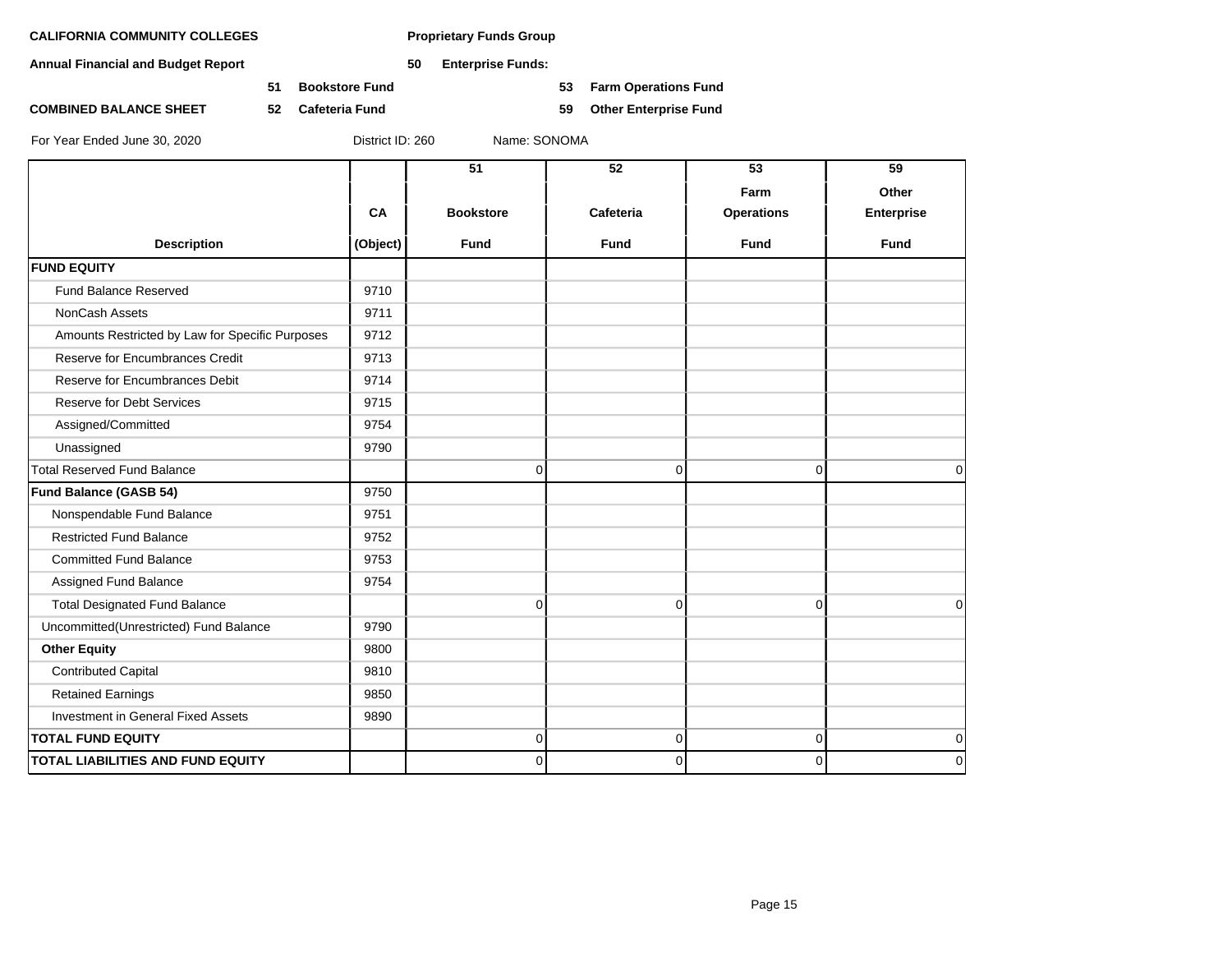- **Annual Financial and Budget Report 60 Internal Service Funds:**
	- **61 Self-Insurance Fund**
- **COMBINED BALANCE SHEET 69 Other Internal Service Fund**

|                                            |          | 61                         | 69                            |
|--------------------------------------------|----------|----------------------------|-------------------------------|
|                                            | CA       |                            | <b>Other Internal Service</b> |
| <b>Description</b>                         | (Object) | <b>Self-Insurance Fund</b> | <b>Fund</b>                   |
| <b>ASSETS</b>                              |          |                            |                               |
| Cash, Investments, and Receivables         | 9100     |                            |                               |
| Cash:                                      |          |                            |                               |
| Awaiting Deposit and in Banks              | 9111     |                            |                               |
| In County Treasury                         | 9112     | 272,771                    | 21,145                        |
| Cash With Fiscal Agents                    | 9113     | 891,569                    |                               |
| <b>Revolving Cash Accounts</b>             | 9114     |                            |                               |
| Investments (at cost)                      | 9120     |                            |                               |
| <b>Accounts Receivable</b>                 | 9130     |                            |                               |
| Due from Other Funds                       | 9140     | 123                        | 1,500,000                     |
| <b>Student Loans Receivable</b>            | 9150     |                            |                               |
| Inventories, Stores, and Prepaid Items     | 9200     |                            |                               |
| <b>Inventories and Stores</b>              | 9210     |                            |                               |
| Prepaid Items                              | 9220     |                            |                               |
| <b>Fixed Assets</b>                        | 9300     |                            |                               |
| <b>Sites</b>                               | 9310     |                            |                               |
| Site Improvements                          | 9320     |                            |                               |
| Accumulated Depreciation Site Improvements | 9321     |                            |                               |
| <b>Buildings</b>                           | 9330     |                            |                               |
| <b>Accumulated Depreciation Buildings</b>  | 9331     |                            |                               |
| <b>Library Books</b>                       | 9340     |                            |                               |
| Equipment                                  | 9350     |                            |                               |
| <b>Accumulated Depreciation Equipment</b>  | 9351     |                            |                               |
| Work in Progress                           | 9360     |                            |                               |
| <b>Total Fixed Assets</b>                  |          | $\Omega$                   | $\mathbf 0$                   |
| <b>TOTAL ASSETS</b>                        |          | 1,164,463                  | 1,521,145                     |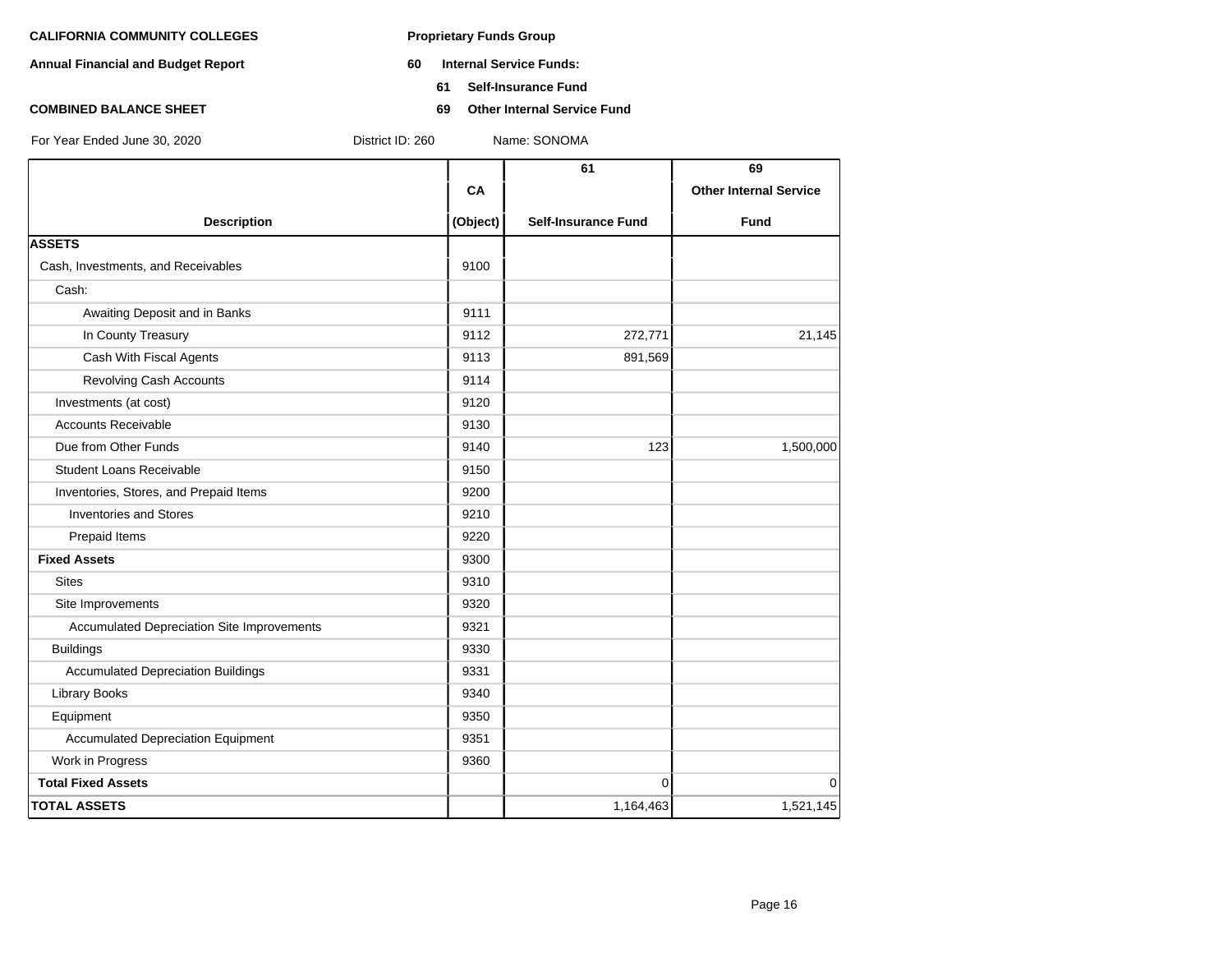- **Annual Financial and Budget Report 60 Internal Service Funds:**
	- **61 Self-Insurance Fund**
- **COMBINED BALANCE SHEET 69 Other Internal Service Fund**

|                                                       |          | 61                         | 69                            |
|-------------------------------------------------------|----------|----------------------------|-------------------------------|
|                                                       | CA       |                            | <b>Other Internal Service</b> |
| <b>Description</b>                                    | (Object) | <b>Self-Insurance Fund</b> | <b>Fund</b>                   |
| <b>LIABILITIES</b>                                    |          |                            |                               |
| <b>Current Liabilities and Deferred Revenue</b>       | 9500     |                            |                               |
| Accounts Payable                                      | 9510     | 902,393                    |                               |
| Accrued Salaries and Wages Payable                    | 9520     |                            |                               |
| Compensated Absences Payable Current                  | 9530     |                            |                               |
| Due to Other Funds                                    | 9540     | 200,000                    |                               |
| <b>Temporary Loans</b>                                | 9550     |                            |                               |
| Current Portion of Long-Term Debt                     | 9560     |                            |                               |
| <b>Deferred Revenues</b>                              | 9570     |                            |                               |
| <b>Total Current Liabilities and Deferred Revenue</b> |          | 1,102,393                  | 0                             |
| Long-Term Liabilities                                 | 9600     |                            |                               |
| <b>Bonds Payable</b>                                  | 9610     |                            |                               |
| Revenue Bonds Payable                                 | 9620     |                            |                               |
| Certificates of Participation                         | 9630     |                            |                               |
| Lease Purchase of Capital Lease                       | 9640     |                            |                               |
| Compensated Absences Long Term                        | 9650     |                            |                               |
| Post-Employment Benefits Long Term                    | 9660     |                            |                               |
| Other Long-Term Liabilities                           | 9670     |                            |                               |
| <b>Total Long-Term Liabilities</b>                    |          | $\Omega$                   | 0                             |
| <b>TOTAL LIABILITIES</b>                              | 968      | 1,102,393                  | 0                             |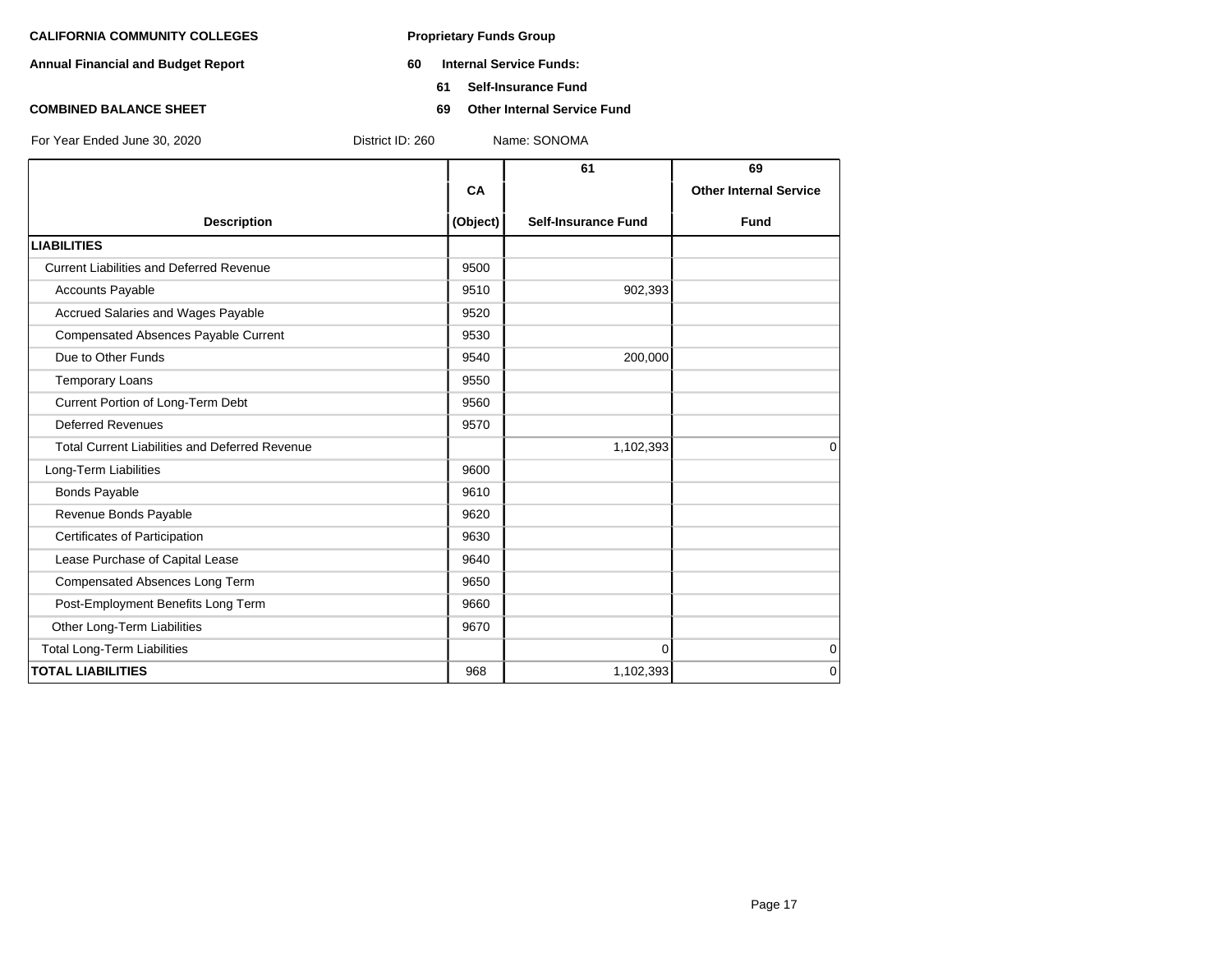- **Annual Financial and Budget Report 60 Internal Service Funds:**
	- **61 Self-Insurance Fund**
- **COMBINED BALANCE SHEET 69 Other Internal Service Fund**

|                                                 |          | 61                         | 69                            |
|-------------------------------------------------|----------|----------------------------|-------------------------------|
|                                                 | CA       |                            | <b>Other Internal Service</b> |
| <b>Description</b>                              | (Object) | <b>Self-Insurance Fund</b> | <b>Fund</b>                   |
| <b>FUND EQUITY</b>                              |          |                            |                               |
| <b>Fund Balance Reserved</b>                    | 9710     |                            |                               |
| NonCash Assets                                  | 9711     |                            |                               |
| Amounts Restricted by Law for Specific Purposes | 9712     |                            |                               |
| Reserve for Encumbrances Credit                 | 9713     |                            |                               |
| Reserve for Encumbrances Debit                  | 9714     |                            |                               |
| Reserve for Debt Services                       | 9715     |                            |                               |
| Assigned/Committed                              | 9754     |                            |                               |
| Unassigned                                      | 9790     |                            |                               |
| <b>Total Reserved Fund Balance</b>              |          | $\Omega$                   | $\Omega$                      |
| <b>Fund Balance (GASB 54)</b>                   | 9750     |                            |                               |
| Nonspendable Fund Balance                       | 9751     |                            |                               |
| <b>Restricted Fund Balance</b>                  | 9752     |                            |                               |
| <b>Committed Fund Balance</b>                   | 9753     |                            |                               |
| Assigned Fund Balance                           | 9754     |                            |                               |
| <b>Total Designated Fund Balance</b>            |          | $\mathbf{0}$               | $\Omega$                      |
| Uncommitted(Unrestricted) Fund Balance          | 9790     |                            |                               |
| <b>Other Equity</b>                             | 9800     |                            |                               |
| <b>Contributed Capital</b>                      | 9810     |                            |                               |
| <b>Retained Earnings</b>                        | 9850     | 62,070                     | 1,521,145                     |
| <b>Investment in General Fixed Assets</b>       | 9890     |                            |                               |
| <b>TOTAL FUND EQUITY</b>                        |          | 62,070                     | 1,521,145                     |
| <b>TOTAL LIABILITIES AND FUND EQUITY</b>        |          | 1,164,463                  | 1,521,145                     |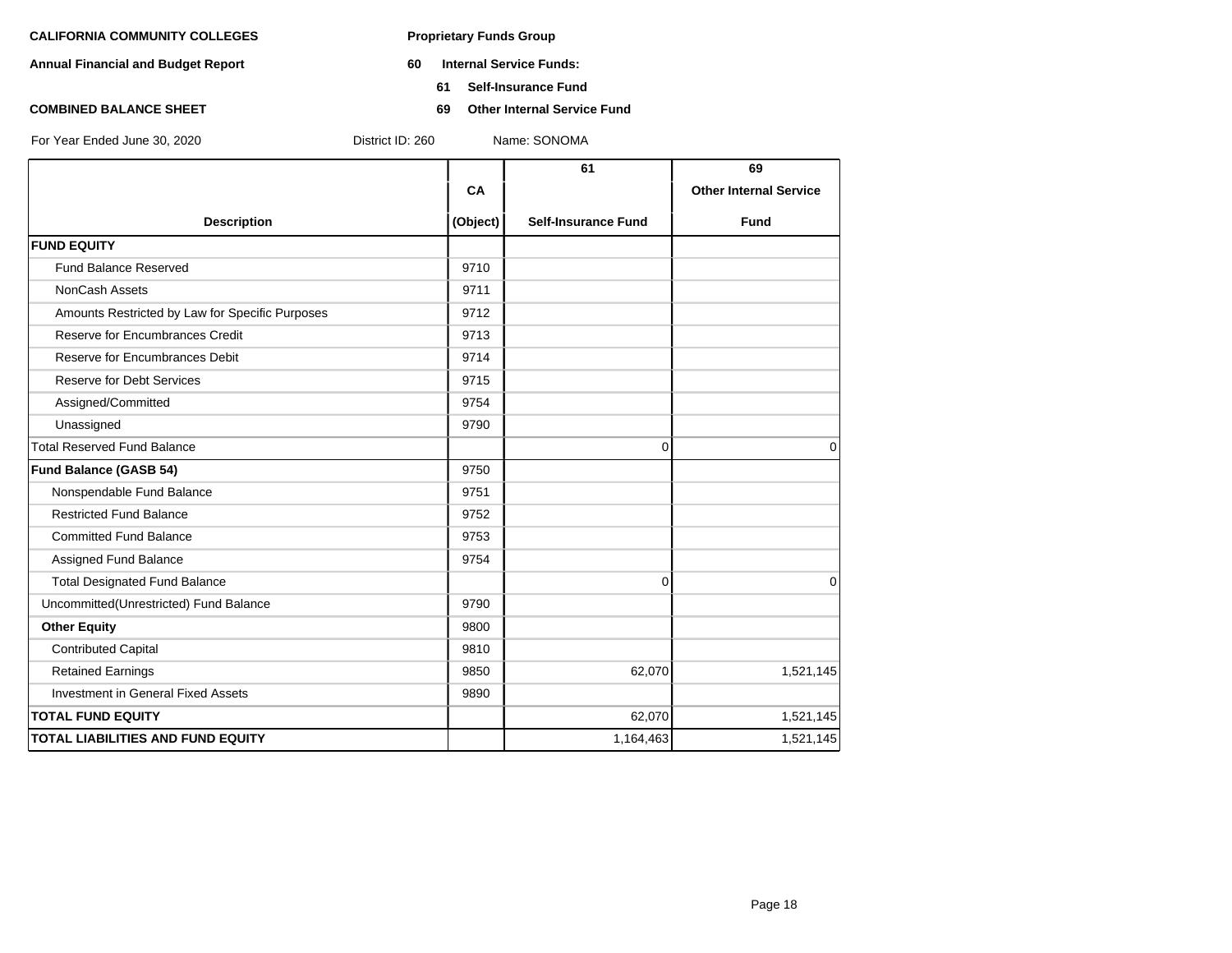#### **CALIFORNIA COMMUNITY COLLEGES Fiduciary Funds Group**

**Annual Financial and Budget Report 70 Trust Funds**

### **COMBINED BALANCE SHEET**

For Year Ended June 30, 2020 District ID: 260 Name: SONOMA

**71 72 73 74 75 76 77 79 Associated Student Student Body Student Scholarship Deferred CA Students Representation Center Fee Financial Aid and Loan Investment Compensation Other Description (Object) Trust Fund Fee Trust Fund Trust Fund Trust Fund Trust Fund Trust Fund Trust Fund Trust Fund ASSETS** Cash, Investments, and Receivables 19100 Cash: Awaiting Deposit and in Banks 9111 348,241 6,915 2,621 490,016 35,022 In County Treasury | 9112 | 268,475 | 336 Cash With Fiscal Agents 19113 Revolving Cash Accounts 19114 Investments (at cost) 19120 Accounts Receivable | 9130 | 5,665 | 31 | 26| 262,297 | | 637 Due from Other Funds **19140** 19140 15 **15 64 56,044** 56,044 Student Loans Receivable **19150** Inventories, Stores, and Prepaid Items 19200 Inventories and Stores **1** 9210 Prepaid Items 8220 **Fixed Assets** 9300 Sites 8. 2010 12:31 12:31 12:31 12:31 12:31 12:31 12:31 12:31 12:31 12:31 12:31 12:31 12:31 12:31 12:31 12:31 1 Site Improvements 2320 Accumulated Depreciation Site Improvements | 9321 Buildings 9330 Accumulated Depreciation Buildings | 9331 Library Books 3340 Equipment 9350 Accumulated Depreciation Equipment | 9351 Work in Progress 2360  **Total Fixed Assets** 0 0 0 0 0 0 0 0 **TOTAL ASSETS 353,906 200,069 271,186 808,357 35,022 0 0 973**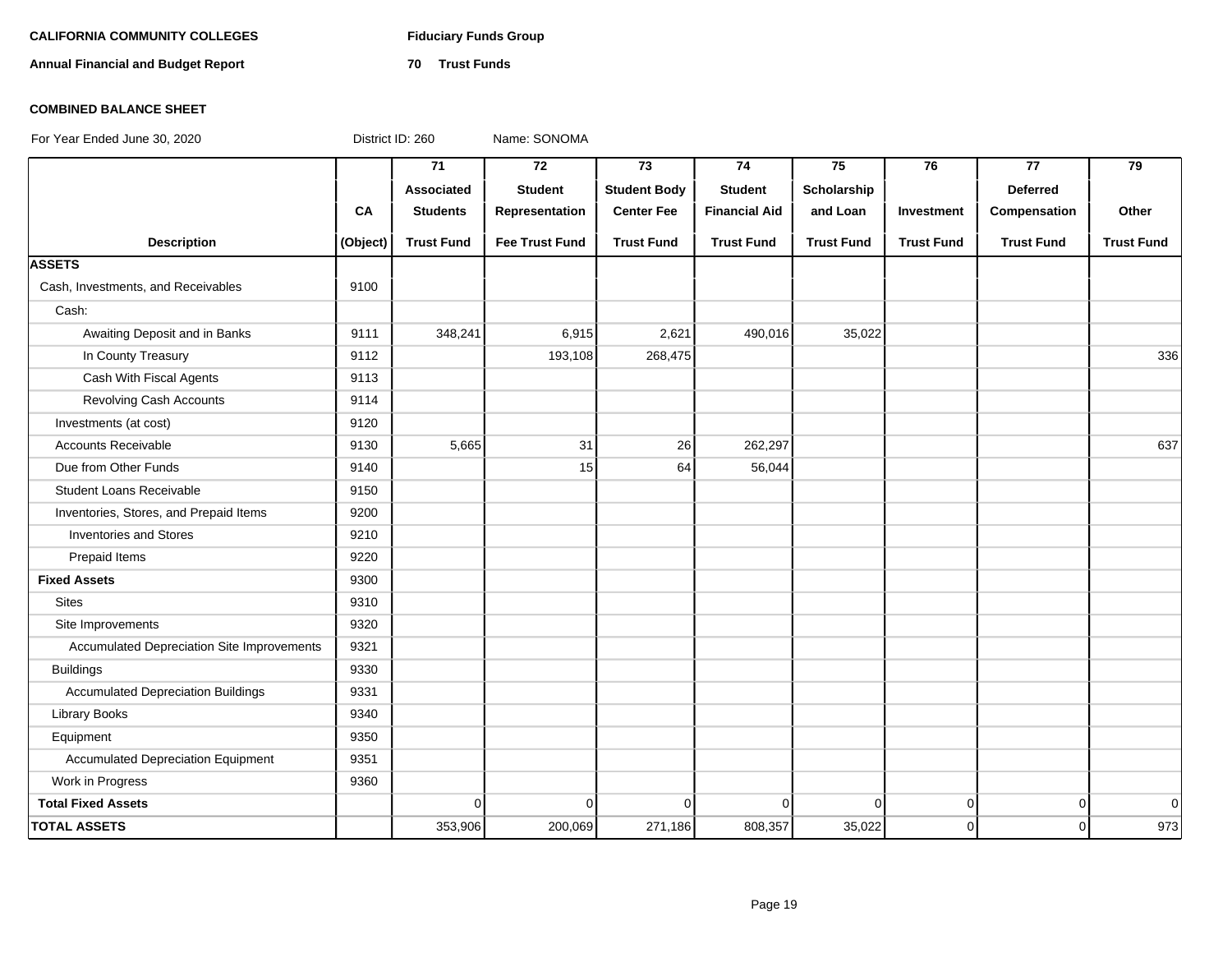# CALIFORNIA COMMUNITY COLLEGES Fiduciary Funds Group

**Annual Financial and Budget Report 70 Trust Funds**

### **COMBINED BALANCE SHEET**

|                                                       |          | 71                | 72                    | 73                  | 74                   | 75                | 76                | 77                | 79                |
|-------------------------------------------------------|----------|-------------------|-----------------------|---------------------|----------------------|-------------------|-------------------|-------------------|-------------------|
|                                                       |          | Associated        | <b>Student</b>        | <b>Student Body</b> | <b>Student</b>       | Scholarship       |                   | <b>Deferred</b>   |                   |
|                                                       | CA       | <b>Students</b>   | Representation        | <b>Center Fee</b>   | <b>Financial Aid</b> | and Loan          | Investment        | Compensation      | Other             |
| <b>Description</b>                                    | (Object) | <b>Trust Fund</b> | <b>Fee Trust Fund</b> | <b>Trust Fund</b>   | <b>Trust Fund</b>    | <b>Trust Fund</b> | <b>Trust Fund</b> | <b>Trust Fund</b> | <b>Trust Fund</b> |
| <b>LIABILITIES</b>                                    |          |                   |                       |                     |                      |                   |                   |                   |                   |
| <b>Current Liabilities and Deferred Revenue</b>       | 9500     |                   |                       |                     |                      |                   |                   |                   |                   |
| <b>Accounts Payable</b>                               | 9510     | 9,436             | 6,017                 |                     | 73,253               |                   |                   |                   |                   |
| Accrued Salaries and Wages Payable                    | 9520     |                   |                       |                     |                      |                   |                   |                   | 253               |
| Compensated Absences Payable Current                  | 9530     |                   |                       |                     |                      |                   |                   |                   |                   |
| Due to Other Funds                                    | 9540     |                   | 3,076                 |                     | 500,000              |                   |                   |                   | 720               |
| <b>Temporary Loans</b>                                | 9550     |                   |                       |                     |                      |                   |                   |                   |                   |
| Current Portion of Long-Term Debt                     | 9560     |                   |                       |                     |                      |                   |                   |                   |                   |
| <b>Deferred Revenues</b>                              | 9570     | 6,120             | 3,836                 |                     | 235,104              | 35,022            |                   |                   |                   |
| <b>Total Current Liabilities and Deferred Revenue</b> |          | 15,556            | 12,929                | $\Omega$            | 808,357              | 35,022            | $\Omega$          | $\Omega$          | 973               |
| Long-Term Liabilities                                 | 9600     |                   |                       |                     |                      |                   |                   |                   |                   |
| <b>Bonds Payable</b>                                  | 9610     |                   |                       |                     |                      |                   |                   |                   |                   |
| Revenue Bonds Payable                                 | 9620     |                   |                       |                     |                      |                   |                   |                   |                   |
| Certificates of Participation                         | 9630     |                   |                       |                     |                      |                   |                   |                   |                   |
| Lease Purchase of Capital Lease                       | 9640     |                   |                       |                     |                      |                   |                   |                   |                   |
| Compensated Absences Long Term                        | 9650     |                   |                       |                     |                      |                   |                   |                   |                   |
| Post-Employment Benefits Long Term                    | 9660     |                   |                       |                     |                      |                   |                   |                   |                   |
| Other Long-Term Liabilities                           | 9670     |                   |                       |                     |                      |                   |                   |                   |                   |
| <b>Total Long-Term Liabilities</b>                    |          | $\Omega$          | $\Omega$              | 0                   | $\Omega$             | 0                 | $\overline{0}$    | $\overline{0}$    | $\Omega$          |
| <b>TOTAL LIABILITIES</b>                              | 968      | 15,556            | 12,929                | $\Omega$            | 808,357              | 35,022            | $\Omega$          | $\Omega$          | 973               |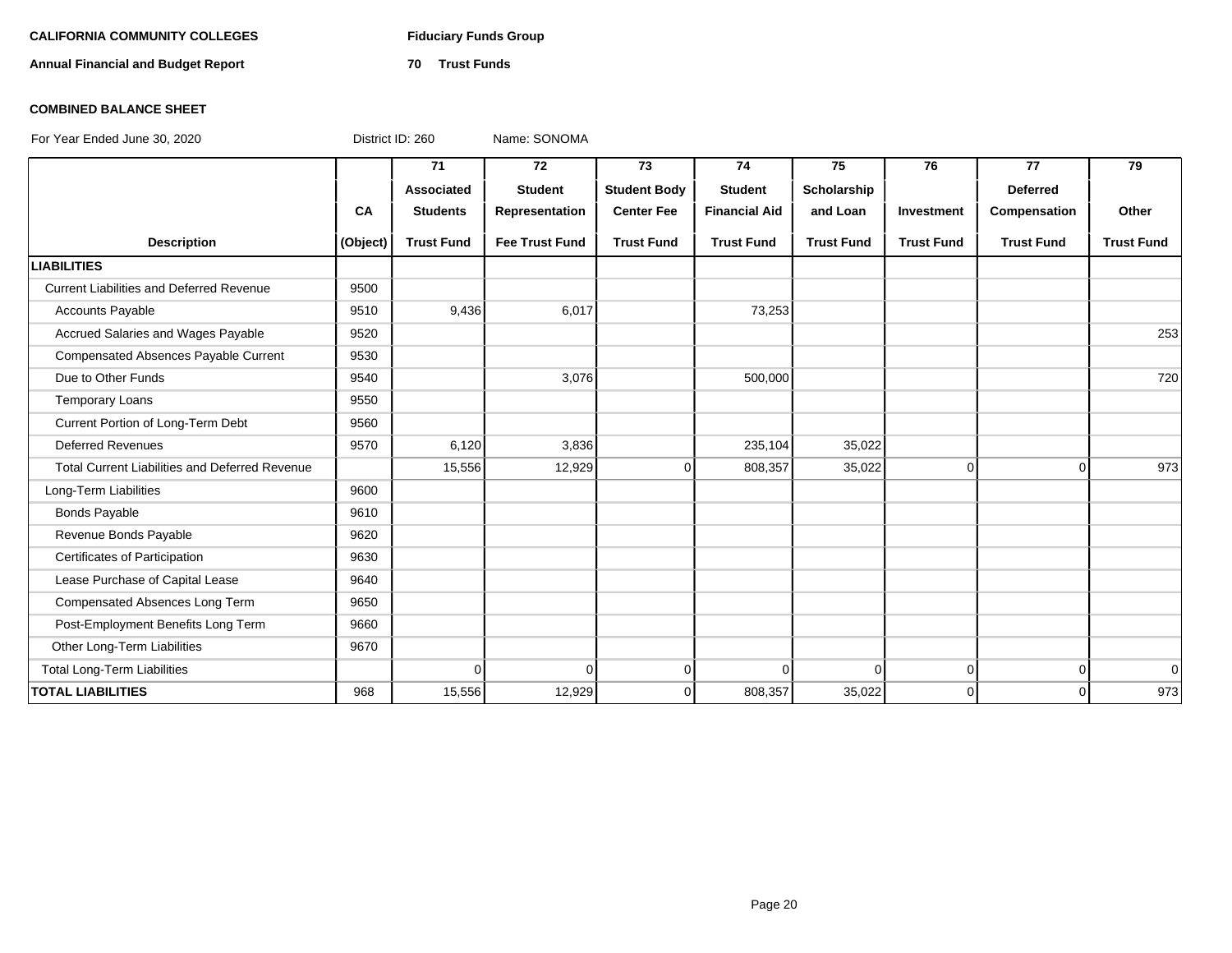# CALIFORNIA COMMUNITY COLLEGES Fiduciary Funds Group

**Annual Financial and Budget Report 70 Trust Funds**

### **COMBINED BALANCE SHEET**

|                                                 |          | 71                | 72                    | 73                  | 74                   | 75                | 76                | 77                | 79                |
|-------------------------------------------------|----------|-------------------|-----------------------|---------------------|----------------------|-------------------|-------------------|-------------------|-------------------|
|                                                 |          | Associated        | <b>Student</b>        | <b>Student Body</b> | <b>Student</b>       | Scholarship       |                   | <b>Deferred</b>   |                   |
|                                                 | CA       | <b>Students</b>   | Representation        | <b>Center Fee</b>   | <b>Financial Aid</b> | and Loan          | Investment        | Compensation      | Other             |
| <b>Description</b>                              | (Object) | <b>Trust Fund</b> | <b>Fee Trust Fund</b> | <b>Trust Fund</b>   | <b>Trust Fund</b>    | <b>Trust Fund</b> | <b>Trust Fund</b> | <b>Trust Fund</b> | <b>Trust Fund</b> |
| <b>FUND EQUITY</b>                              |          |                   |                       |                     |                      |                   |                   |                   |                   |
| Fund Balance Reserved                           | 9710     |                   |                       |                     |                      |                   |                   |                   |                   |
| <b>NonCash Assets</b>                           | 9711     |                   |                       |                     |                      |                   |                   |                   |                   |
| Amounts Restricted by Law for Specific Purposes | 9712     |                   |                       |                     |                      |                   |                   |                   |                   |
| Reserve for Encumbrances Credit                 | 9713     |                   |                       |                     |                      |                   |                   |                   |                   |
| Reserve for Encumbrances Debit                  | 9714     |                   |                       |                     |                      |                   |                   |                   |                   |
| <b>Reserve for Debt Services</b>                | 9715     |                   |                       |                     |                      |                   |                   |                   |                   |
| Assigned/Committed                              | 9754     |                   | 187,140               | 271,186             |                      |                   |                   |                   |                   |
| Unassigned                                      | 9790     |                   |                       |                     |                      |                   |                   |                   |                   |
| <b>Total Reserved Fund Balance</b>              |          | $\Omega$          | 187,140               | 271,186             | $\overline{0}$       | $\mathbf 0$       | $\mathbf 0$       | $\Omega$          | $\Omega$          |
| Fund Balance (GASB 54)                          | 9750     |                   |                       |                     |                      |                   |                   |                   |                   |
| Nonspendable Fund Balance                       | 9751     |                   |                       |                     |                      |                   |                   |                   |                   |
| <b>Restricted Fund Balance</b>                  | 9752     | 338,350           |                       |                     |                      |                   |                   |                   |                   |
| <b>Committed Fund Balance</b>                   | 9753     |                   |                       |                     |                      |                   |                   |                   |                   |
| Assigned Fund Balance                           | 9754     |                   |                       |                     |                      |                   |                   |                   |                   |
| <b>Total Designated Fund Balance</b>            |          | 338,350           | $\Omega$              | $\Omega$            | $\Omega$             | $\Omega$          | $\Omega$          | $\Omega$          | $\Omega$          |
| Uncommitted(Unrestricted) Fund Balance          | 9790     |                   |                       |                     |                      |                   |                   |                   |                   |
| <b>Other Equity</b>                             | 9800     |                   |                       |                     |                      |                   |                   |                   |                   |
| <b>Contributed Capital</b>                      | 9810     |                   |                       |                     |                      |                   |                   |                   |                   |
| <b>Retained Earnings</b>                        | 9850     |                   |                       |                     |                      |                   |                   |                   |                   |
| Investment in General Fixed Assets              | 9890     |                   |                       |                     |                      |                   |                   |                   |                   |
| <b>TOTAL FUND EQUITY</b>                        |          | 338,350           | 187,140               | 271,186             | $\Omega$             | $\Omega$          | $\Omega$          | $\Omega$          | $\overline{0}$    |
| <b>TOTAL LIABILITIES AND FUND EQUITY</b>        |          | 353,906           | 200,069               | 271,186             | 808,357              | 35,022            | $\Omega$          | $\Omega$          | 973               |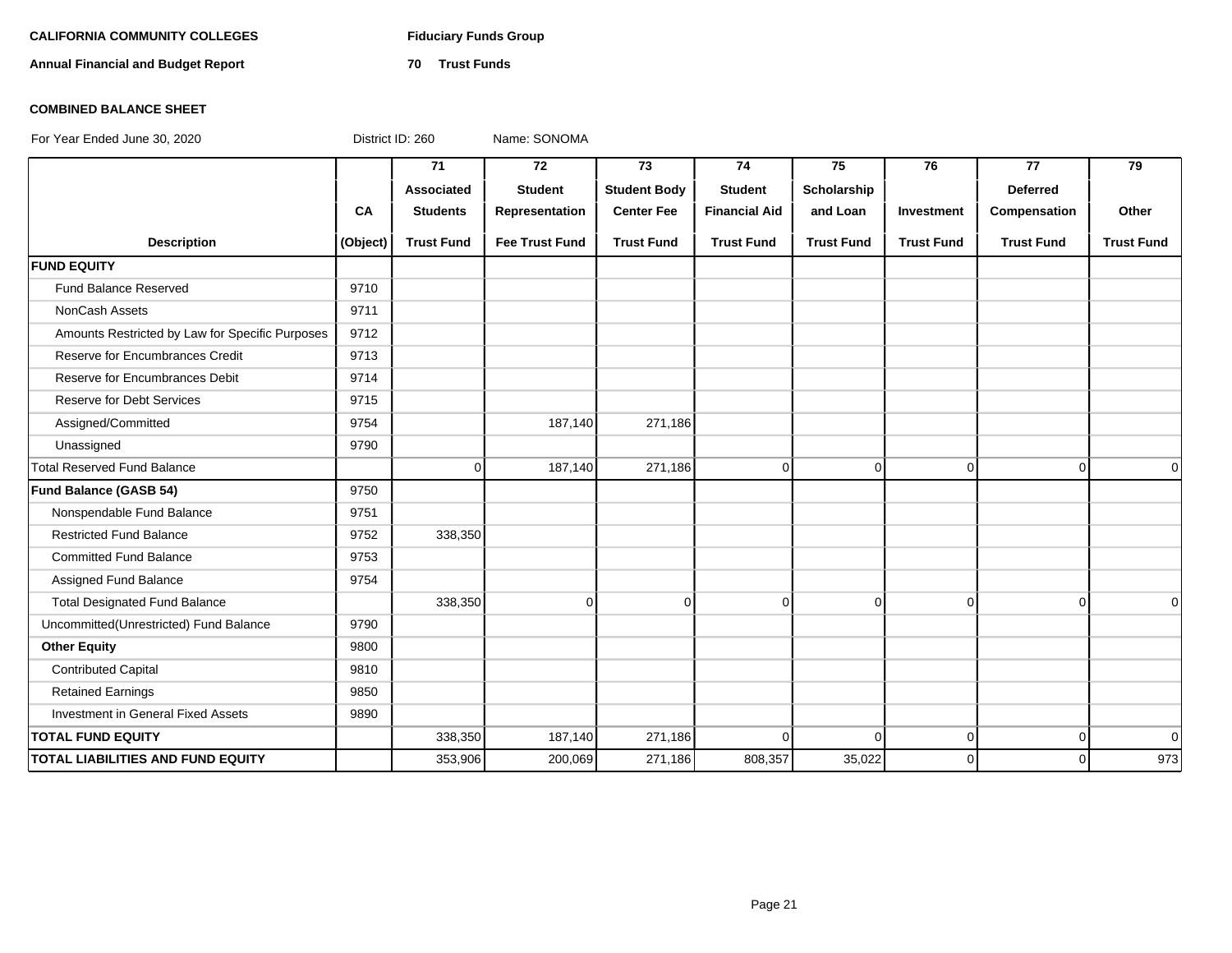#### **CALIFORNIA COMMUNITY COLLEGES Details of General Fund Revenue**

# **Annual Financial and Budget Report**

### **SUPPLEMENTAL DATA**

For Actual Year: 2019-2020 District ID: 260 Name: SONOMA

|                                                                   |        | Fund S11            | Fund S12          | <b>Fund S10 Total</b> |
|-------------------------------------------------------------------|--------|---------------------|-------------------|-----------------------|
|                                                                   | Object | <b>Unrestricted</b> | <b>Restricted</b> | <b>General Fund</b>   |
| <b>Description</b>                                                | Code   | <b>Actual</b>       | <b>Actual</b>     | <b>Actual</b>         |
| <b>Federal Revenues</b>                                           | 8100   |                     |                   |                       |
| <b>Forest Revenues</b>                                            | 8110   |                     |                   | $\overline{0}$        |
| <b>Higher Education Act</b>                                       | 8120   |                     |                   | $\overline{0}$        |
| Workforce Investment Act                                          | 8130   |                     |                   | 0                     |
| Temporary Assistance for Needy Families (TANF)                    | 8140   |                     | 75,667            | 75,667                |
| Student Financial Aid                                             | 8150   | 56,374              |                   | 56,374                |
| <b>Veterans Education</b>                                         | 8160   | 5,175               |                   | 5,175                 |
| Vocational and Technical Education Act (VATEA)                    | 8170   |                     | 630,719           | 630,719               |
| <b>Other Federal Revenues</b>                                     | 8190   | 8,946               | 2,839,325         | 2,848,271             |
| <b>Total Federal Revnues</b>                                      | 8100   | 70,495              | 3,545,711         | 3,616,206             |
| <b>State Revenues</b>                                             | 8600   |                     |                   |                       |
| <b>General Apportionments</b>                                     | 8610   |                     |                   | $\overline{0}$        |
| Apprenticeship Apportionment                                      | 8611   | 270,620             |                   | 270,620               |
| <b>State General Apportionment</b>                                | 8612   | 32,148,127          |                   | 32, 148, 127          |
| Other General Apportionment                                       | 8613   | 1,014,750           |                   | 1,014,750             |
| <b>General Categorical Programs</b>                               | 8620   |                     |                   |                       |
| <b>Child Development</b>                                          | 8621   |                     | 29,592            | 29,592                |
| Extended Opportunity Programs and Services(EOPS)                  | 8622   |                     | 1,664,438         | 1,664,438             |
| Disabled Students Programs and Services(DSPS)                     | 8623   |                     | 2,832,583         | 2,832,583             |
| Temporary Assistance for Needy Families (TANF)                    | 8624   |                     |                   | $\Omega$              |
| California Work Opportunity and Responsibility to Kids (CalWORKs) | 8625   |                     | 443,965           | 443,965               |
| Telecommunications and Technology Infrasturcture Program (TTIP)   | 8626   |                     |                   | $\Omega$              |
| Other General Categorical Programs                                | 8627   |                     | 10,095,646        | 10,095,646            |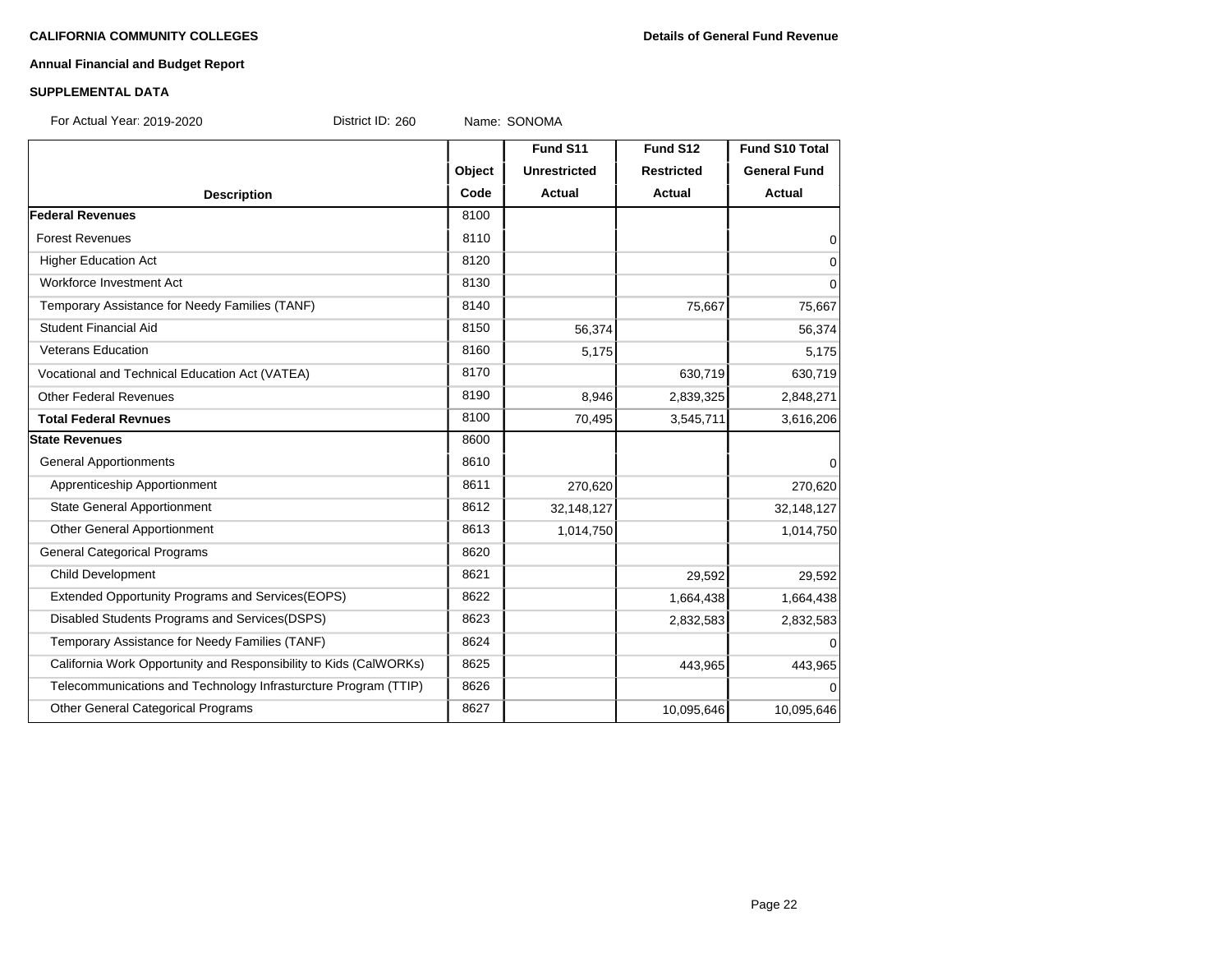# **CALIFORNIA COMMUNITY COLLEGES Details of General Fund Revenue**

# **Annual Financial and Budget Report**

# **SUPPLEMENTAL DATA**

| For Actual Year: 2019-2020               | District ID: 260 | Name: SONOMA        |                   |                       |
|------------------------------------------|------------------|---------------------|-------------------|-----------------------|
|                                          |                  | Fund S11            | Fund S12          | <b>Fund S10 Total</b> |
|                                          | Object           | <b>Unrestricted</b> | <b>Restricted</b> | <b>General Fund</b>   |
| <b>Description</b>                       | Code             | Actual              | <b>Actual</b>     | Actual                |
| <b>EPA Proceeds</b>                      | 8630             | 9,942,701           |                   | 9,942,701             |
| Reimburseable Categorical Programs       | 8650             |                     |                   |                       |
| Instructional Inprovement Grant          | 8651             |                     |                   | 0                     |
| Other Reimburseable Categorical Programs | 8652             |                     | 1,210,336         | 1,210,336             |
| <b>State Tax Subventions</b>             | 8670             |                     |                   |                       |
| Homeowners' Property Tax Refief          | 8671             | 359,219             |                   | 359,219               |
| <b>Timber Yield Tax</b>                  | 8672             | 20,052              |                   | 20,052                |
| <b>Other State Tax Subventions</b>       | 8673             |                     |                   | 0                     |
| <b>State Non-Tax Revenues</b>            | 8680             |                     |                   |                       |
| <b>State Lottery Proceeds</b>            | 8681             | 2,680,100           | 933,364           | 3,613,464             |
| <b>State Mandated Costs</b>              | 8685             | 560,843             |                   | 560,843               |
| Other State Non-Tax Revnues              | 8686             |                     |                   | 0                     |
| <b>Other State Revenues</b>              | 8690             | 600,439             | 5,818,198         | 6,418,637             |
| <b>Total State Revenues</b>              | 8600             | 47,596,851          | 23,028,122        | 70,624,973            |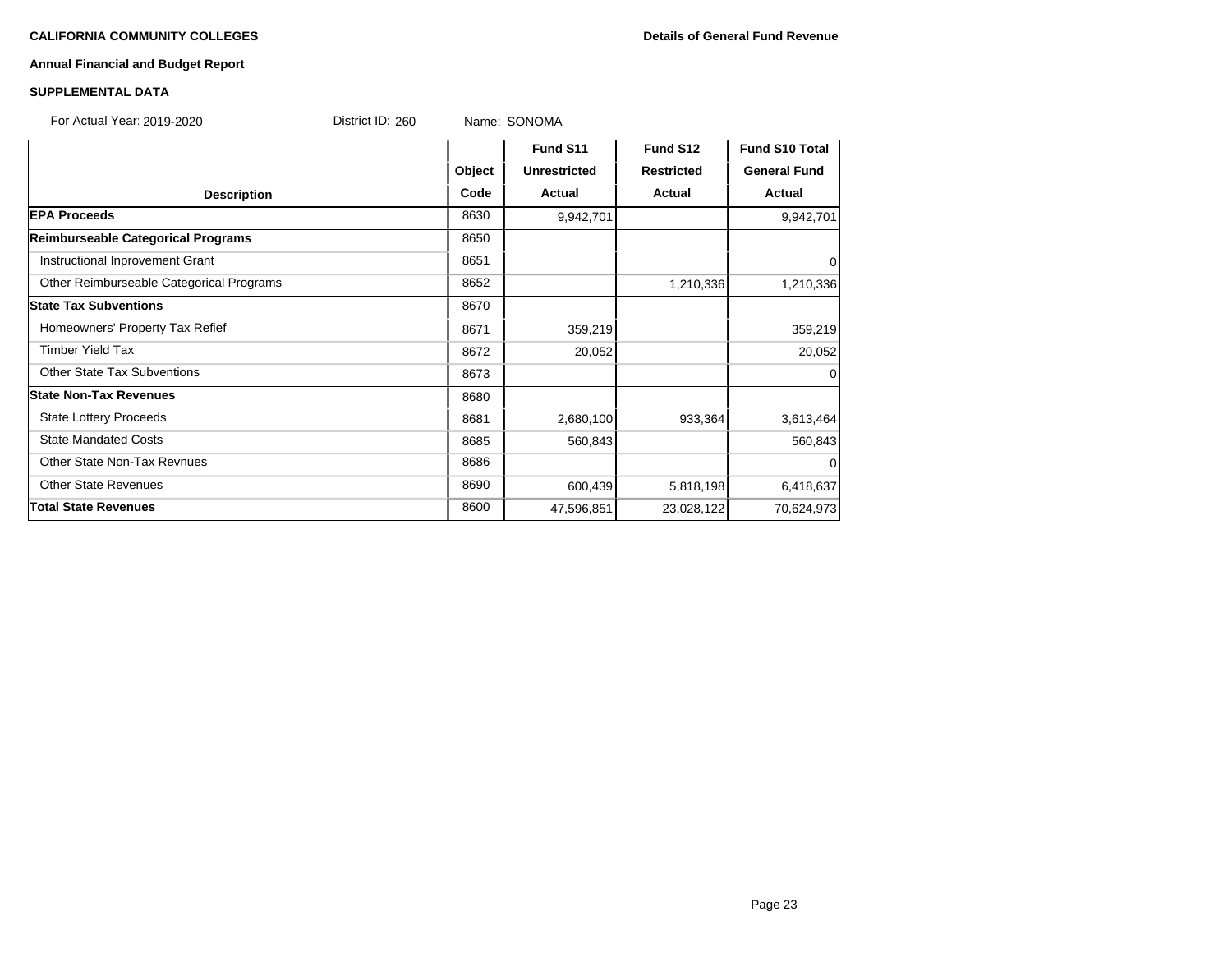# **SUPPLEMENTAL DATA**

For Actual Year: 2019-2020 District ID: 260 Name: SONOMA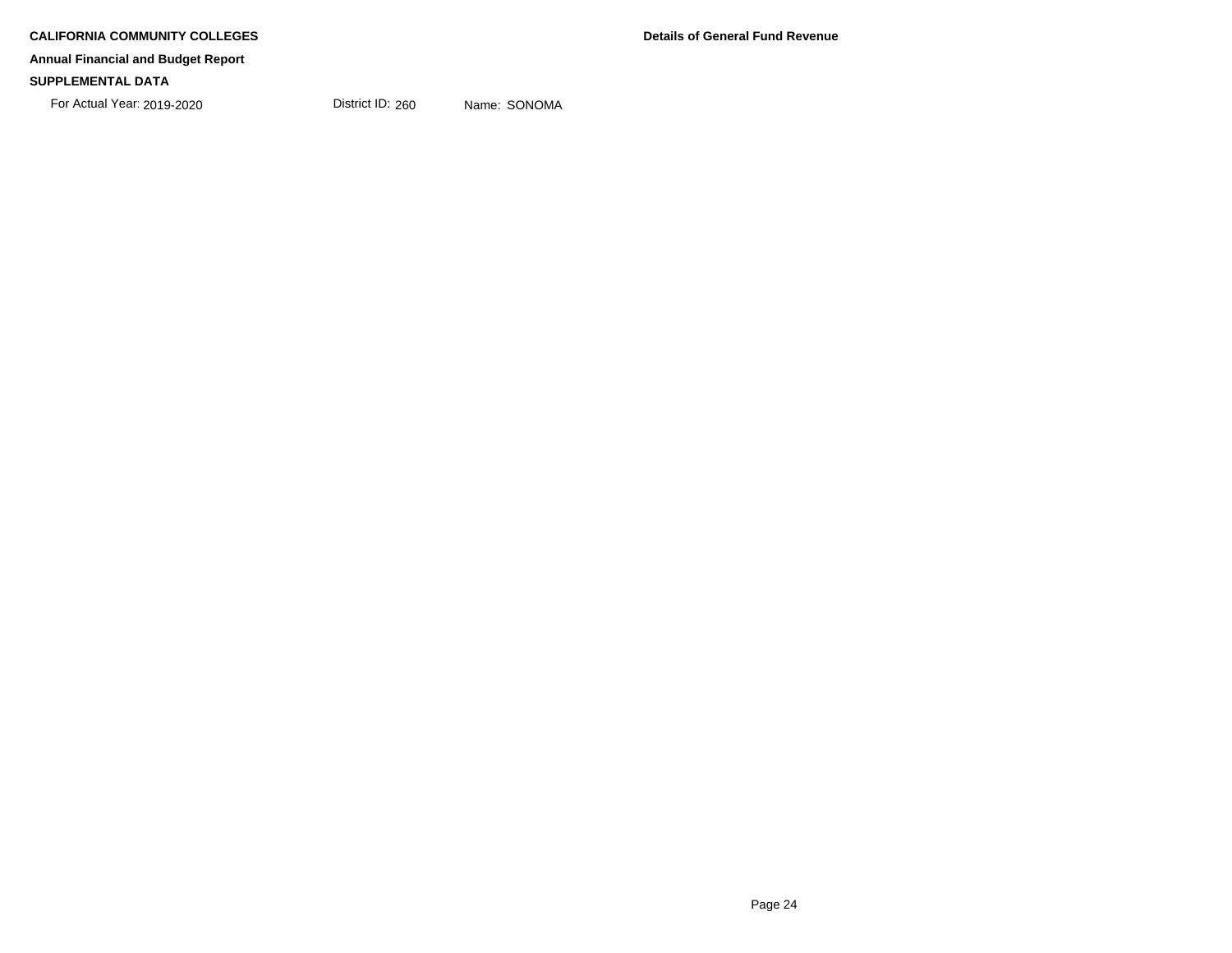|                                                            | Object | Fund S11                   | Fund S12                 | Fund S10 Total             |
|------------------------------------------------------------|--------|----------------------------|--------------------------|----------------------------|
| <b>Description</b>                                         | Code   | <b>Unrestricted Actual</b> | <b>Restricted Actual</b> | <b>General Fund Actual</b> |
| <b>Local Revenues</b>                                      | 8800   |                            |                          |                            |
| <b>Property Taxes</b>                                      | 8810   |                            |                          |                            |
| Tax Allocation, Secured Roll                               | 8811   | 53,042,518                 |                          | 53,042,518                 |
| Tax Allocation, Supplemental Roll                          | 8812   | 168,774                    |                          | 168,774                    |
| Tax Allocation, Unsecured Roll                             | 8813   | 2,799,218                  |                          | 2,799,218                  |
| <b>Prior Years Taxes</b>                                   | 8816   | (8, 173)                   |                          | (8, 173)                   |
| Education Revenues Augmentation Fund (ERAF)                | 8817   | 4,485,564                  |                          | 4,485,564                  |
| Redevelopment Agency Funds - Pass Through                  | 8818   |                            |                          | $\mathbf 0$                |
| Redevelopment Agency Funds - Residual                      | 8819   | 3,515,082                  |                          | 3,515,082                  |
| Redevelopment Agency Funds - Asset Liquidation             | 8819.1 |                            |                          | $\Omega$                   |
| Contributions, Gifts, Grants, and Endowments               | 8820   |                            |                          | $\mathbf 0$                |
| <b>Contract Services</b>                                   | 8830   |                            |                          |                            |
| <b>Contract Instructional Services</b>                     | 8831   | 149,890                    |                          | 149,890                    |
| <b>Other Contranct Services</b>                            | 8832   |                            |                          | $\Omega$                   |
| Sales and Commissions                                      | 8840   | 604,504                    |                          | 604,504                    |
| <b>Rentals and Leases</b>                                  | 8850   | 115,895                    |                          | 115,895                    |
| Interest and Investment Income                             | 8860   | 223,706                    |                          | 223,706                    |
| <b>Student Fees and Charges</b>                            | 8870   |                            |                          |                            |
| <b>Community Services Classes</b>                          | 8872   | 460,646                    |                          | 460,646                    |
| Dormitory                                                  | 8873   |                            |                          | $\Omega$                   |
| Enrollment                                                 | 8874   | 7,398,180                  |                          | 7,398,180                  |
| Enrollment Contra Revenue for Uncollectible Receivables    | 8874.1 |                            |                          | 0                          |
| Enrollment Contra Revenue for AB19 College Promise Waivers | 8874.5 |                            |                          | $\Omega$                   |
| Enrollment Contra Revenue for COVID Refunds                | 8874.7 | $-377423$                  |                          | $-377423$                  |
| Field Trips and Use of Nondistrict Facilities              | 8875   |                            |                          | $\mathbf 0$                |
| <b>Health Services</b>                                     | 8876   |                            | 744,985                  | 744,985                    |
| Instructional Materials Fees and Sales of Materials        | 8877   | 789,302                    |                          | 789,302                    |
| Insurance                                                  | 8878   |                            |                          | $\Omega$                   |
| <b>Student Records</b>                                     | 8879   | 83,071                     |                          | 83,071                     |
| <b>Nonresident Tuition</b>                                 | 8880   | 1,390,018                  | 372,161                  | 1,762,179                  |
| Parking Services and Public Transportation                 | 8881   |                            | 2,163                    | 2,163                      |
| Other Student Fees and Charges                             | 8885   | 91,596                     | 244,411                  | 336,007                    |
| <b>Other Local Revenues</b>                                | 8890   | 1,510,603                  | 204,872                  | 1,715,475                  |
| <b>Total Local Revenues</b>                                | 8800   | 76,442,971                 | 1,568,592                | 78,011,563                 |
| <b>Total Revenues</b>                                      |        | 124,110,317                | 28,142,425               | 152,252,742                |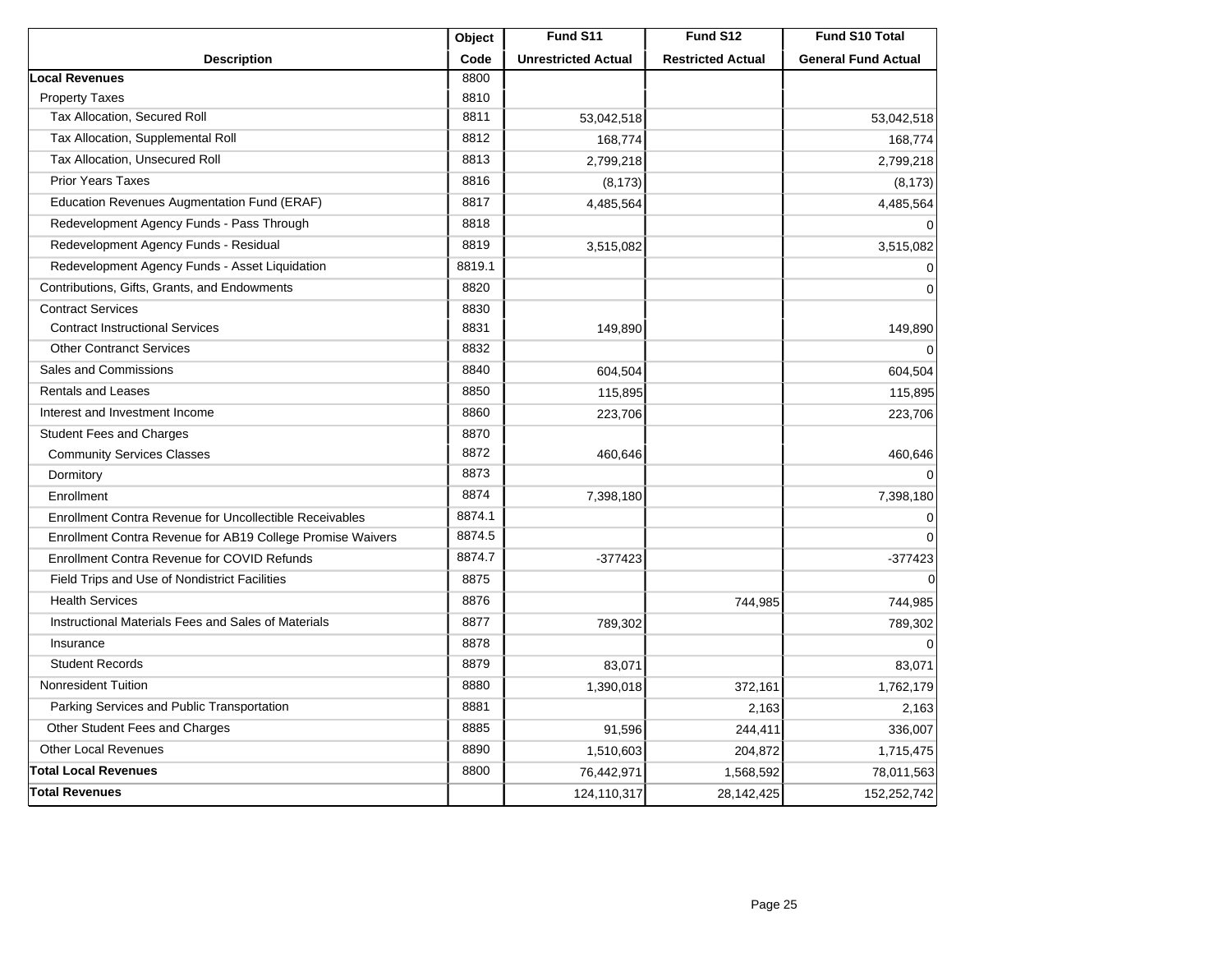# **CALIFORNIA COMMUNITY COLLEGES Details of General Fund Revenue**

# **Annual Financial and Budget Report**

# **SUPPLEMENTAL DATA**

| For Actual Year: 2019-2020                  | District ID: 260 |        | Name: SONOMA        |                   |                       |
|---------------------------------------------|------------------|--------|---------------------|-------------------|-----------------------|
|                                             |                  |        | Fund S11            | Fund S12          | <b>Fund S10 Total</b> |
|                                             |                  | Object | <b>Unrestricted</b> | <b>Restricted</b> | <b>General Fund</b>   |
| <b>Description</b>                          |                  | Code   | Actual              | Actual            | Actual                |
| <b>Other Financing Sources</b>              |                  | 8900   |                     |                   |                       |
| Proceeds of General Fixed Assets            |                  | 8910   |                     |                   | 0                     |
| Proceeds of Long-Term Debt                  |                  | 8940   |                     |                   | 0                     |
| Incoming Transfers -- (8970/8981/8982/8983) |                  | 898#   | 2,338,484           | 352,739           | 2,691,223             |
| <b>Total Other Financing Sources</b>        |                  | 8900   | 2,338,484           | 352,739           | 2,691,223             |
| Total Revenues and Other Financing Sources  |                  |        | 126,448,801         | 28,495,164        | 154,943,965           |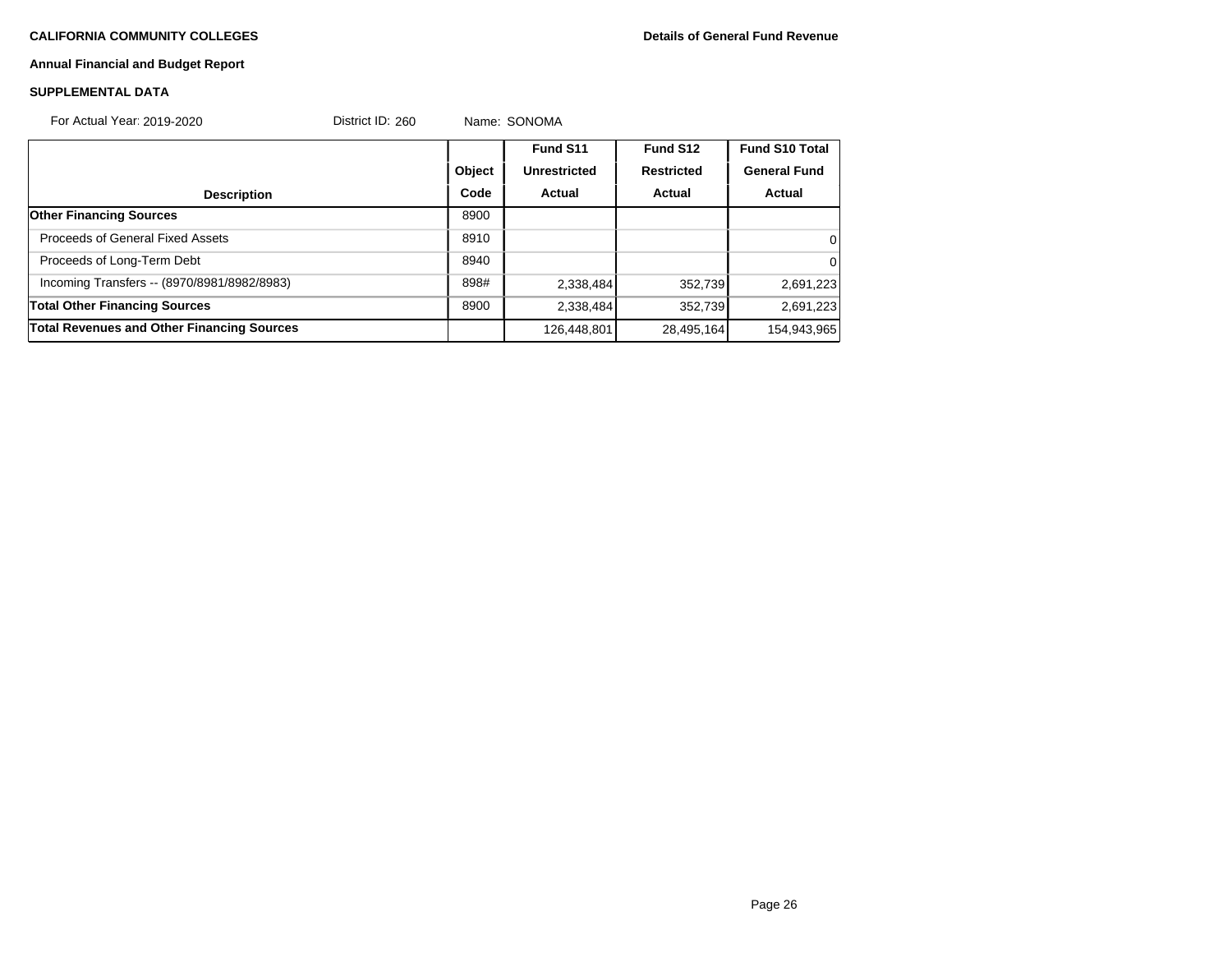**Expend by Instructional Activity**

# **Annual Financial and Budget Report**

# **S10 General Fund - Combined** (Total Unrestricted and Restricted)

# **SUPPLEMENTAL DATA**

For Actual Year: 2019-2020 Budget Year: 2020-2021 District ID: 260 Name: SONOMA

|                                                                                                                   |                 | <b>Salaries and Benefits</b> |               | Operating       | Capital   | Other     | <b>Total</b> |
|-------------------------------------------------------------------------------------------------------------------|-----------------|------------------------------|---------------|-----------------|-----------|-----------|--------------|
|                                                                                                                   | <b>Activity</b> |                              | <b>Non</b>    | <b>Expenses</b> | Outlay    | Outgo     |              |
| <b>Activity Classification</b>                                                                                    | Code            | Instructional                | Instructional | $(4000 - 5000)$ | (6000)    | (7000)    |              |
| Agriculture and Natual Resources                                                                                  | 0100            | 1,396,496                    | 669,049       | 359,561         | 82,546    |           | 2,507,652    |
| Architecture and Environmental Design                                                                             | 0200            |                              |               |                 |           |           | 0            |
| Environmental Sciences and Technologies                                                                           | 0300            |                              |               |                 |           |           | $\Omega$     |
| <b>Biological Sciences</b>                                                                                        | 0400            | 2,883,686                    | 132,565       | 66,107          | 4,870     |           | 3,087,228    |
| Business and Management                                                                                           | 0500            | 2,032,568                    | 297,897       | 233,998         |           |           | 2,564,463    |
| Communications                                                                                                    | 0600            | 2,152,557                    | 263,120       | 13,476          | 24,927    |           | 2,454,080    |
| Computer and Information Science                                                                                  | 0700            | 2,271,626                    | 221,041       | 35,487          | 50,070    |           | 2,578,224    |
| Education                                                                                                         | 0800            | 401,665                      | 124,567       | 149,142         |           |           | 675,374      |
| Engineering and Related Industrial Technology                                                                     | 0900            | 1,637,638                    | 623,185       | 398,288         | 650,787   |           | 3,309,898    |
| Fine and Applied Arts                                                                                             | 1000            | 3,929,584                    | 766,587       | 131,396         | 93,699    |           | 4,921,266    |
| Foreign language                                                                                                  | 1100            | 1,607,620                    | 86,603        | 4,498           |           |           | 1,698,721    |
| Health                                                                                                            | 1200            | 7,661,815                    | 1,727,617     | 113,092         | 1,079,476 |           | 10,582,000   |
| <b>Consumer Education And Home Economics</b>                                                                      | 1300            | 2,396,853                    | 590,296       | 504,831         | 74,547    |           | 3,566,527    |
| Law                                                                                                               | 1400            |                              |               |                 |           |           | $\mathbf 0$  |
| Humanities(Letters)                                                                                               | 1500            | 7,046,186                    | 912,238       | 79,987          | 6,945     |           | 8,045,356    |
| <b>Library Science</b>                                                                                            | 1600            | 145,847                      | 44,838        |                 |           |           | 190,685      |
| Mathematics                                                                                                       | 1700            | 4,816,618                    | 457,660       | 27,696          |           |           | 5,301,974    |
| Military Studies                                                                                                  | 1800            |                              |               |                 |           |           | $\Omega$     |
| Physical Sciences                                                                                                 | 1900            | 3,728,401                    | 175,358       | 46,081          | 15,283    |           | 3,965,123    |
| Psychology                                                                                                        | 2000            | 3,013,957                    | 282,580       | 5,870           | 10,076    |           | 3,312,483    |
| Public Affairs and Services                                                                                       | 2100            | 2,179,295                    | 2,357,435     | 436,768         | 129,163   |           | 5,102,661    |
| Social Sciences                                                                                                   | 2200            | 2,291,163                    | 111,583       | 404             |           |           | 2,403,150    |
| Commercial Services                                                                                               | 3000            |                              |               |                 |           |           | $\Omega$     |
| Interdisciplinary Studies                                                                                         | 4900            | 6,987,942                    | 4,135,939     | 2,266,656       | 9,651     |           | 13,400,188   |
| Instruc Staff-Retirees' Bnfts & Retire Incents                                                                    | 5900            | 1,182,228                    |               |                 |           |           | 1,182,228    |
| <b>Sub-Total Instructional Activites</b>                                                                          |                 | 59,763,745                   | 13,980,158    | 4,873,338       | 2,232,040 |           | 80,849,281   |
| Total Expenditures for GF Activities*                                                                             |                 | 60,662,076                   | 67,850,829    | 15,868,395      | 2,915,877 | 7,287,893 | 154,585,070  |
| *Total Expenditures for GF Activities above is the grand total of Instructional and Non-Instructional activities. |                 |                              |               |                 |           |           |              |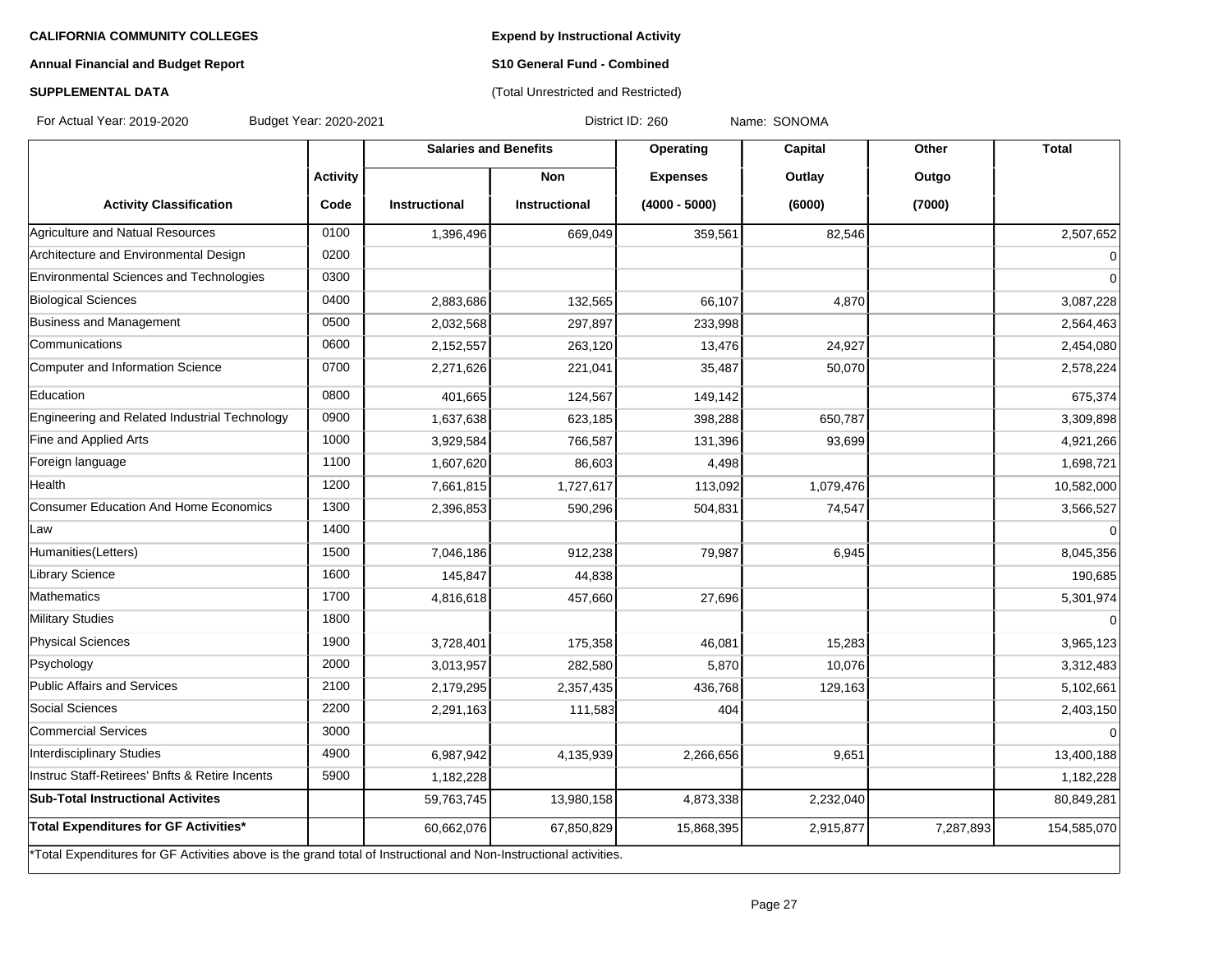# **Annual Financial and Budget Report S10 General Fund - Combined**

# **SUPPLEMENTAL DATA CONSUMPTER ACCOUNT ACCOUNT ACCOUNT ACCOUNT ACCOUNT ACCOUNT ACCOUNT ACCOUNT ACCOUNT ACCOUNT ACCOUNT ACCOUNT ACCOUNT ACCOUNT ACCOUNT ACCOUNT ACCOUNT ACCOUNT ACCOUNT ACCOUNT ACCOUNT ACCOUNT ACCOUNT ACCOUN**

For Actual Year: 2019-2020 Budget Year: 2020-2021 District ID: 260 Name: SONOMA

|                                                 |                 | <b>Salaries and Benefits</b> |                      | <b>Operating</b> | Capital | Other          | <b>Total</b>   |
|-------------------------------------------------|-----------------|------------------------------|----------------------|------------------|---------|----------------|----------------|
|                                                 | <b>Activity</b> |                              | <b>Non</b>           | <b>Expenses</b>  | Outlay  | Outgo          |                |
| <b>Activity Classification</b>                  | Code            | <b>Instructional</b>         | <b>Instructional</b> | $(4000 - 5000)$  | (6000)  | (7000)         |                |
| Instructional Administration and Governance     | 6000            |                              |                      |                  |         |                |                |
| Academic Administration                         | 6010            |                              | 4,571,712            | 148,483          | 11,963  |                | 4,732,158      |
| Course and Curriculum Development               | 6020            |                              | 749,806              | 25,848           |         |                | 775,654        |
| Academic / Faculty Senate                       | 6030            |                              | 274,911              | 12,407           |         |                | 287,318        |
| Other Instructional Administration & Governance | 6090            |                              | 918,124              | 392,277          | 33,980  |                | 1,344,381      |
| Total Instructional Admin. & Governance         |                 | $\pmb{0}$                    | 6,514,553            | 579,015          | 45,943  | $\overline{0}$ | 7,139,511      |
| Instructional Support Services                  | 6100            |                              |                      |                  |         |                |                |
| Learning Center                                 | 6110            | 873,500                      | 173,906              | 23,559           |         |                | 1,070,965      |
| Library                                         | 6120            |                              | 2,757,938            | 25,275           | 181,624 |                | 2,964,837      |
| Media                                           | 6130            |                              | 1,891,256            | 30,895           | 4,003   |                | 1,926,154      |
| Museums and Gallaries                           | 6140            |                              | 200,080              | 3,310            |         |                | 203,390        |
| Academic Information Systems and Technology     | 6150            |                              |                      |                  |         |                | $\overline{0}$ |
| Other Instructional Support Services            | 6190            |                              |                      |                  |         |                | $\Omega$       |
| <b>Total Instructional Support Services</b>     |                 | 873,500                      | 5,023,180            | 83,039           | 185,627 | $\Omega$       | 6,165,346      |
| Admissions and Records                          | 6200            |                              | 2,738,555            | 147,209          | 855     |                | 2,886,619      |
| Student Counseling and Guidance                 | 6300            |                              |                      |                  |         |                |                |
| Counseling and Guidance                         | 6310            |                              | 4,065,738            | 26,348           |         |                | 4,092,086      |
| Matriculation and Student Assessment            | 6320            |                              | 967,179              | 50,329           |         |                | 1,017,508      |
| Transfer Programs                               | 6330            |                              | 609,240              | 18,379           |         |                | 627,619        |
| Career Guidance                                 | 6340            |                              | 322,568              | 7,238            |         |                | 329,806        |
| Other Student Counseling and Guidance           | 6390            |                              | 1,792,483            | 47,945           | 13,119  |                | 1,853,547      |
| <b>Total Student Couseling and Guidance</b>     |                 | $\mathbf 0$                  | 7,757,208            | 150,239          | 13,119  | $\overline{0}$ | 7,920,566      |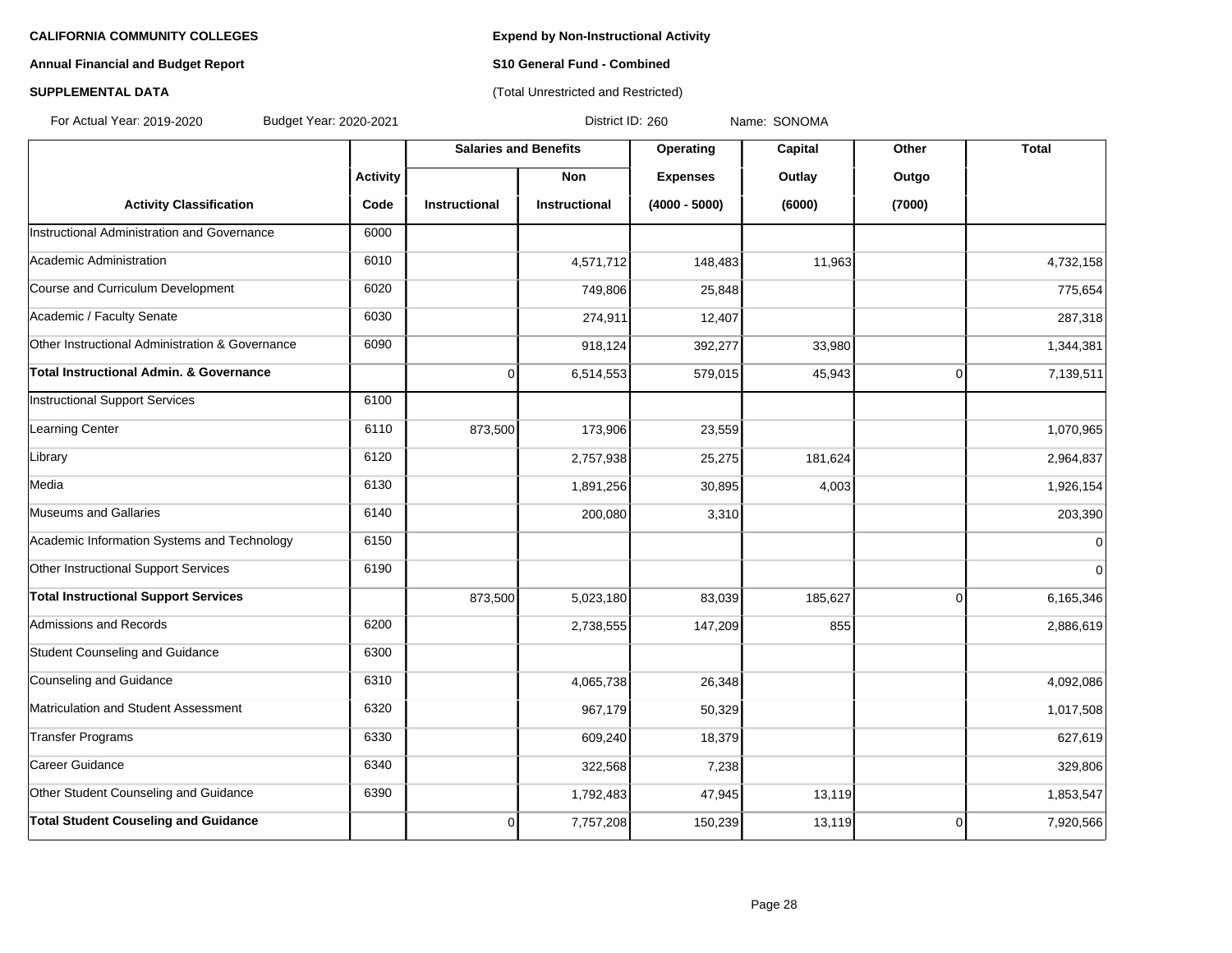## **Annual Financial and Budget Report S10 General Fund - Combined**

# **SUPPLEMENTAL DATA CONSERVATION CONSERVATION** (Total Unrestricted and Restricted)

For Actual Year: 2019-2020 Budget Year: 2020-2021 District ID: 260 Name: SONOMA

|                                                   |                 | <b>Salaries and Benefits</b> |                      | Operating       | Capital | Other          | <b>Total</b> |
|---------------------------------------------------|-----------------|------------------------------|----------------------|-----------------|---------|----------------|--------------|
|                                                   | <b>Activity</b> |                              | <b>Non</b>           | <b>Expenses</b> | Outlay  | Outgo          |              |
| <b>Activity Classification</b>                    | Code            | Instructional                | <b>Instructional</b> | $(4000 - 5000)$ | (6000)  | (7000)         |              |
| <b>Other Student Services</b>                     | 6400            |                              |                      |                 |         |                |              |
| Cal Work Opportunity and Responsibility to Kids * | 6410            |                              |                      |                 |         |                | $\mathbf 0$  |
| Disabled Student Programs and Services (DSPS)     | 6420            |                              | 3,630,881            | 75,189          | 4,619   |                | 3,710,689    |
| Extended Opportunity Programs and Services (EOPS) | 6430            |                              | 1,556,621            | 198,696         | 32,219  | 596,966        | 2,384,502    |
| <b>Health Services</b>                            | 6440            |                              | 1,139,125            | 82,799          | 4,994   |                | 1,226,918    |
| Student Personnel Administration                  | 6450            |                              | 434,707              | 24,840          |         |                | 459,547      |
| Financial Aid Administration                      | 6460            |                              | 1,929,308            | 217,156         |         |                | 2,146,464    |
| <b>Job Placement Services</b>                     | 6470            |                              | 1,777                |                 |         |                | 1,777        |
| Veterans Services                                 | 6480            |                              | 113,522              | 4,464           |         |                | 117,986      |
| Miscellaneous Student Services                    | 6490            |                              | 497,871              | 294,855         |         | 25,087         | 817,813      |
| <b>Total Other Student Services</b>               |                 | 0                            | 9,303,812            | 897,999         | 41,832  | 622,053        | 10,865,696   |
| Operation and maintenance of Plant                | 6500            |                              |                      |                 |         |                |              |
| <b>Building Maintenance and Repairs</b>           | 6510            |                              | 1,915,178            | 873,994         | 119,094 |                | 2,908,266    |
| <b>Custodial Services</b>                         | 6530            |                              | 3,557,507            | 189,983         | 52,494  |                | 3,799,984    |
| Grounds Maintenance and Repairs                   | 6550            |                              | 617,532              | 112,886         | 26,375  |                | 756,793      |
| <b>Utilities</b>                                  | 6570            |                              |                      | 2,589,767       |         |                | 2,589,767    |
| Other Operations and Maintenance of Plant         | 6590            |                              | 86,828               | (924, 183)      | 104,263 |                | (733,092)    |
| <b>Total Operation and Maintenance of Plant</b>   | 6500            | 0                            | 6,177,045            | 2,842,447       | 302,226 | $\overline{0}$ | 9,321,718    |
| Planning, Policymaking and Coordinations          | 6600            |                              | 2,313,837            | 2,013,389       | 4,481   |                | 4,331,707    |

\* California Work Opportunity and Responsibility to Kids (CalWORKs).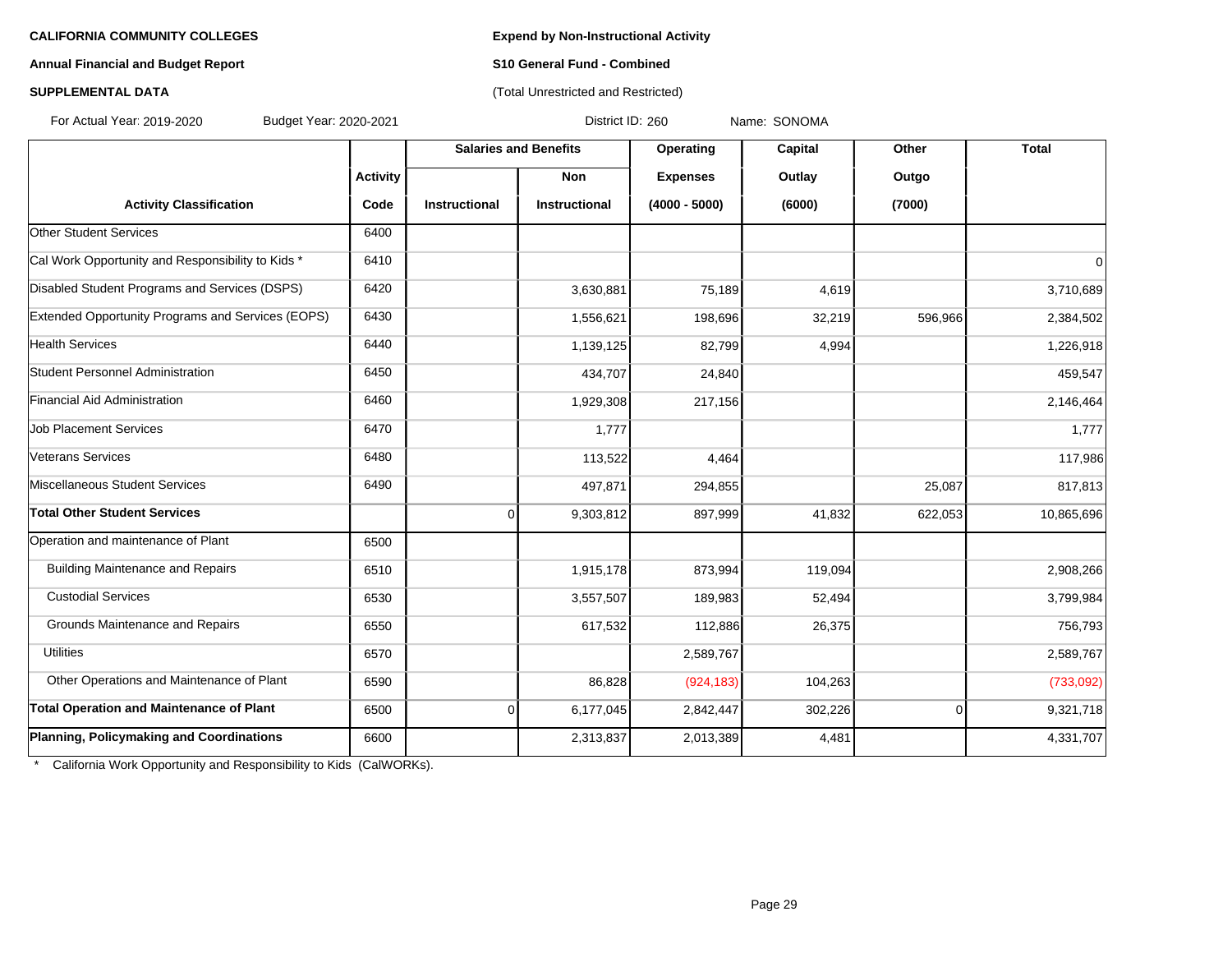### **Annual Financial and Budget Report S10 General Fund - Combined**

# **SUPPLEMENTAL DATA CONSERVATION CONSERVATION** (Total Unrestricted and Restricted)

For Actual Year: 2019-2020 Budget Year: 2020-2021 District ID: 260 Name: SONOMA

|                                                     |                 | <b>Salaries and Benefits</b> |                      | Operating       | Capital | Other          | <b>Total</b> |
|-----------------------------------------------------|-----------------|------------------------------|----------------------|-----------------|---------|----------------|--------------|
|                                                     | <b>Activity</b> |                              | <b>Non</b>           | <b>Expenses</b> | Outlay  | Outgo          |              |
| <b>Activity Classification</b>                      | Code            | <b>Instructional</b>         | <b>Instructional</b> | $(4000 - 5000)$ | (6000)  | (7000)         |              |
| General Institutional Support Services              | 6700            |                              |                      |                 |         |                |              |
| <b>Community Relations</b>                          | 6710            |                              | 616,369              | 193,706         | 6,463   |                | 816,538      |
| <b>Fiscal Operations</b>                            | 6720            |                              | 1,804,462            | 543,039         | 682     |                | 2,348,183    |
| Human Resourses Management                          | 6730            |                              | 2,513,172            | 128,267         | 1,016   |                | 2,642,455    |
| Noninstruct Staff Retirees' Benefits & Retirement * | 6740            |                              |                      |                 |         |                | $\mathbf 0$  |
| Staff Development                                   | 6750            |                              | 415,173              | 68,450          |         |                | 483,623      |
| <b>Staff Diversity</b>                              | 6760            |                              | 11,140               | 80,140          |         |                | 91,280       |
| <b>Logistical Services</b>                          | 6770            |                              | 2,514,528            | 1,592,699       | 6,555   |                | 4,113,782    |
| Management Information Systems                      | 6780            |                              | 3,497,188            | 726,803         |         |                | 4,223,991    |
| Other General Institutional Support Services        | 6790            |                              | (786, 269)           | 49,098          |         |                | (737, 171)   |
| <b>Total General Institutional Support Services</b> | 6700            | $\overline{0}$               | 10,585,763           | 3,382,202       | 14,716  | $\overline{0}$ | 13,982,681   |
| Community Services & Economic Development           | 6800            |                              |                      |                 |         |                |              |
| <b>Community Recreation</b>                         | 6810            |                              | 647                  | 3,429           |         |                | 4,076        |
| <b>Community Service Classes</b>                    | 6820            |                              | 564,133              | 224,460         | 200     |                | 788,793      |
| <b>Community Use of Facilities</b>                  | 6830            |                              | 40,805               | 110             |         |                | 40,915       |
| Economic Development                                | 6840            |                              |                      |                 |         |                | $\Omega$     |
| Other Community Services & Economic Development     | 6890            |                              |                      |                 |         |                | $\Omega$     |
| <b>Total Community Services</b>                     | 6800            | $\overline{0}$               | 605,585              | 227,999         | 200     | 0              | 833,784      |

\* Noninstructional Staff Retirees' Benefits & Retirement Incentives.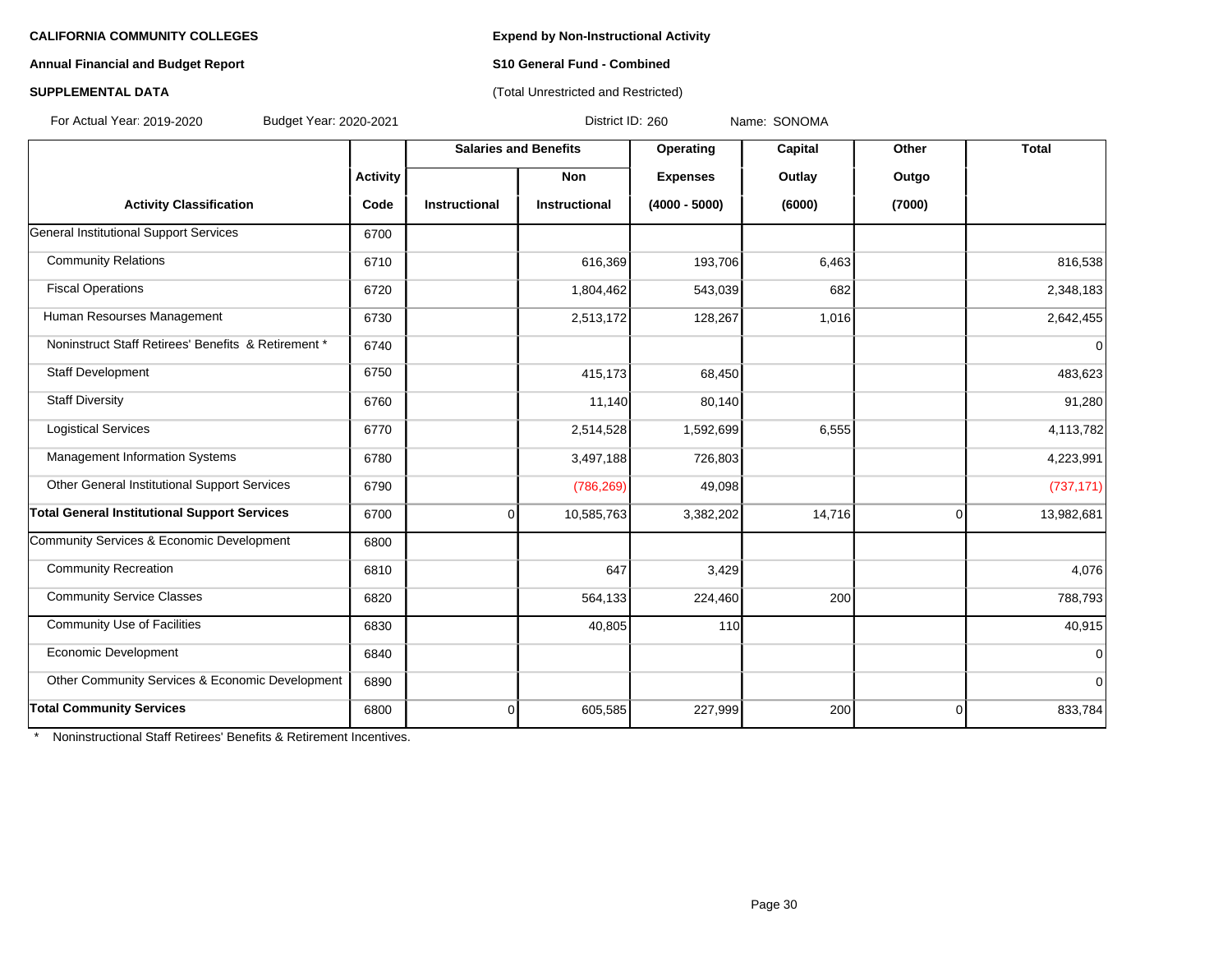# **Annual Financial and Budget Report S10 General Fund - Combined**

**SUPPLEMENTAL DATA CONSUMPTER ACCOUNT ACCOUNT ACCOUNT ACCOUNT ACCOUNT ACCOUNT ACCOUNT ACCOUNT ACCOUNT ACCOUNT ACCOUNT ACCOUNT ACCOUNT ACCOUNT ACCOUNT ACCOUNT ACCOUNT ACCOUNT ACCOUNT ACCOUNT ACCOUNT ACCOUNT ACCOUNT ACCOUN** 

|                                             |                 | <b>Salaries and Benefits</b> |                      | Operating       | Capital | Other          | <b>Total</b> |
|---------------------------------------------|-----------------|------------------------------|----------------------|-----------------|---------|----------------|--------------|
|                                             | <b>Activity</b> |                              | Non                  | <b>Expenses</b> | Outlay  | Outgo          |              |
| <b>Activity Classification</b>              | Code            | <b>Instructional</b>         | <b>Instructional</b> | $(4000 - 5000)$ | (6000)  | (7000)         |              |
| <b>Ancillary Services</b>                   | 6900            |                              |                      |                 |         |                |              |
| Bookstore                                   | 6910            |                              |                      | 145             |         |                | 145          |
| <b>Child Development Centers</b>            | 6920            |                              | 67,869               | 12,808          | 3,487   |                | 84,164       |
| Farm Operations                             | 6930            |                              |                      |                 |         |                | $\mathbf 0$  |
| <b>Food Services</b>                        | 6940            |                              |                      | 12,000          |         |                | 12,000       |
| Parking                                     | 6950            |                              |                      |                 |         |                | $\mathbf 0$  |
| <b>Student and Co-Curricular Activities</b> | 6960            |                              | 2,036,818            | 470,456         | 69,892  |                | 2,577,166    |
| <b>Student Housing</b>                      | 6970            |                              | 744,351              | 174,419         |         |                | 918,770      |
| <b>Other Ancillary Services</b>             | 6990            |                              |                      |                 |         |                | $\mathbf 0$  |
| <b>Total Ancillary Services</b>             | 6900            | $\Omega$                     | 2,849,038            | 669,828         | 73,379  | $\Omega$       | 3,592,245    |
| <b>Auxiliary Operations</b>                 | 7000            |                              |                      |                 |         |                |              |
| <b>Contract Education</b>                   | 7010            | 24,831                       | 2,095                | 1,691           | 1,459   |                | 30,076       |
| <b>Other Auxiliary Operations</b>           | 7090            |                              |                      |                 |         |                | $\mathbf 0$  |
| <b>Total Auxiliary Operations</b>           | 7000            | 24,831                       | 2,095                | 1,691           | 1,459   | $\overline{0}$ | 30,076       |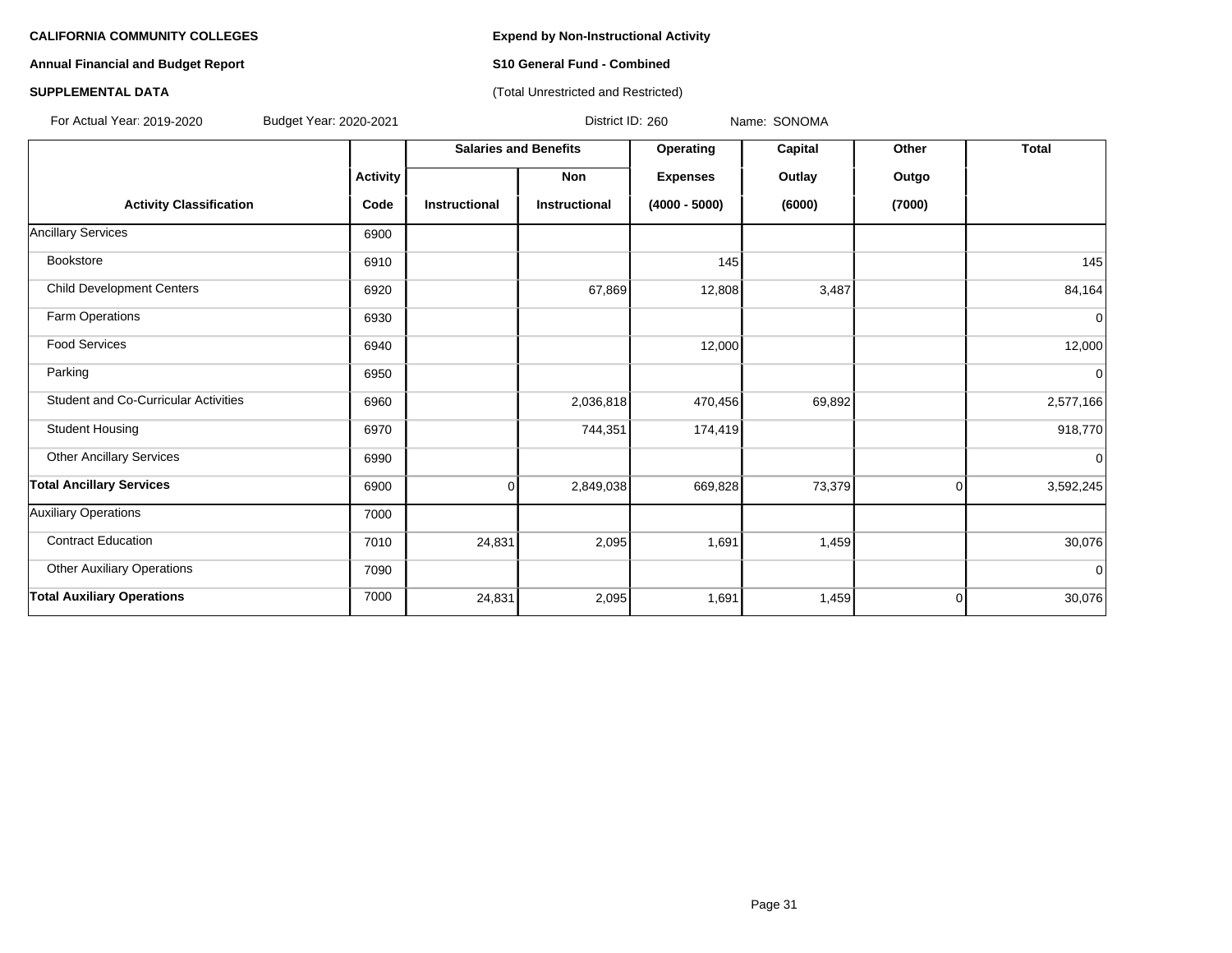**Annual Financial and Budget Report S10 General Fund - Combined**

## **SUPPLEMENTAL DATA CONSUMPTER ACCOUNT ACCOUNT ACCOUNT ACCOUNT ACCOUNT ACCOUNT ACCOUNT ACCOUNT ACCOUNT ACCOUNT ACCOUNT ACCOUNT ACCOUNT ACCOUNT ACCOUNT ACCOUNT ACCOUNT ACCOUNT ACCOUNT ACCOUNT ACCOUNT ACCOUNT ACCOUNT ACCOUN**

For Actual Year: 2019-2020 Budget Year: 2020-2021 District ID: 260 Name: SONOMA

|                                                     |                 |                      | <b>Salaries and Benefits</b> | Operating       | Capital   | Other     | <b>Total</b>   |
|-----------------------------------------------------|-----------------|----------------------|------------------------------|-----------------|-----------|-----------|----------------|
|                                                     | <b>Activity</b> |                      | Non                          | <b>Expenses</b> | Outlay    | Outgo     |                |
| <b>Activity Classification</b>                      | Code            | <b>Instructional</b> | Instructional                | $(4000 - 5000)$ | (6000)    | (7000)    |                |
| Physical Property and Related Acquisitions          | 7100            |                      |                              |                 |           |           | 0              |
| Long-Term Debt and Other Financing                  | 7200            |                      |                              |                 |           |           |                |
| Long_Term Debt                                      | 7210            |                      |                              |                 |           |           | 0              |
| Tax revenue Anticipation Notes                      | 7220            |                      |                              |                 |           |           | $\overline{0}$ |
| Other Financing                                     | 7290            |                      |                              |                 |           |           | $\Omega$       |
| <b>Total Long-Term Debt and Other Financing</b>     | 7200            | O                    | Ωl                           | $\Omega$        | 0         | 0         | $\Omega$       |
| Transfers, Student Aid and Other Outgo              | 7300            |                      |                              |                 |           |           |                |
| <b>Transfers</b>                                    | 7310            |                      |                              |                 |           | 5,335,438 | 5,335,438      |
| <b>Student Aid</b>                                  | 7320            |                      |                              |                 |           | 1,330,402 | 1,330,402      |
| Other Outgo                                         | 7390            |                      |                              |                 |           |           | $\Omega$       |
| <b>Total Transfers, Student Aid and Other Outgo</b> | 7300            | 0                    | $\Omega$                     | 0               | 0         | 6,665,840 | 6,665,840      |
|                                                     |                 |                      |                              |                 |           |           |                |
| <b>Sub-Total Non-Instructional Activites</b>        |                 | 898,331              | 53,870,671                   | 10,995,057      | 683,837   | 7,287,893 | 73,735,789     |
|                                                     |                 |                      |                              |                 |           |           |                |
| Total Expenditures General Fund: activities *       |                 | 60,662,076           | 67,850,829                   | 15,868,395      | 2,915,877 | 7,287,893 | 154,585,070    |

\* Total Expenditures for the General Fund: Instructional Activities and Non-Instructional Activities.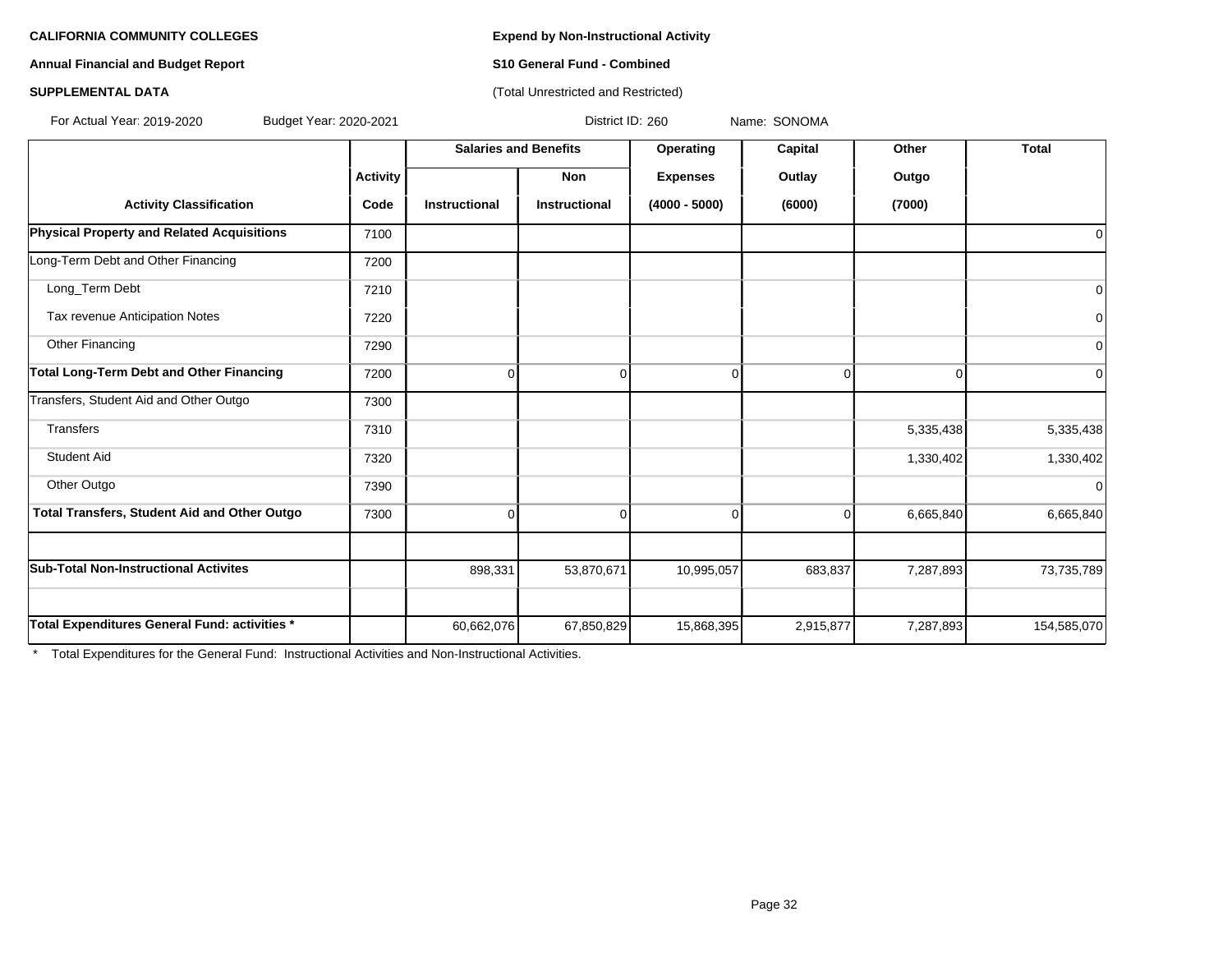### **Gann Appropriations Limit GANN Report**

# DISTRICT NAME: SONOMA

| 11. |     | 2020-2021 Appropriations Limit:                                                                           |           |             |               |
|-----|-----|-----------------------------------------------------------------------------------------------------------|-----------|-------------|---------------|
|     | А.  | 2019-2020 Appropriations Limit:                                                                           |           |             | \$175,441,690 |
|     | Iв. | 2020-2021 Price Factor:                                                                                   | 1.0373    |             |               |
|     | IC. | Population factor:                                                                                        |           |             |               |
|     |     | 1. 2018-2019 Second Period Actual FTES                                                                    | 17,744.68 |             |               |
|     |     | 2. 2019-2020 Second Period Actual FTES                                                                    | 16,473.16 |             |               |
|     |     | 3. 2019-2020 Population change factor (C2/C1)                                                             | 0.9283    |             |               |
|     | ID. | 2019-2020 Limit adjusted by inflation and population factors (A * B * C.3)                                |           |             | \$168,937,293 |
|     | E.  | Adjustments to increase limit:                                                                            |           |             |               |
|     |     | 1. Transfers in of financial responsibility                                                               |           | \$0         |               |
|     |     | 2. Temporary voter approved increases                                                                     |           | $\Omega$    |               |
|     |     | 3. Total adjustments - increase                                                                           |           |             | $\mathbf 0$   |
|     |     | Sub-Total $(D + E.3)$                                                                                     |           |             | \$168,937,293 |
|     | IF. | Adjustments to decrease limit:                                                                            |           |             |               |
|     |     | 1. Transfers out of financial responsibility                                                              |           | \$0         |               |
|     |     | 2. Lapses of voter approved increases                                                                     |           | $\mathbf 0$ |               |
|     |     | 3. Total adjustments - decrease                                                                           |           |             | $\Omega$      |
|     | IG. | 2020-2021 Appropriations Limit ( $D + E.3 - F.3$ )                                                        |           |             | \$168,937,293 |
| II. |     | 2020-2021 Appropriations Subject to Limit:                                                                |           |             |               |
|     | A.  | State Aid (General Apportionment, Apprenticeship Allowance, Basic Skills, and Partnership for Excellence) |           |             | 39,766,242    |
|     | B.  | State Subventions (Home Owners Property Tax Relief, Timber Yield tax, etc.)                               |           |             | 420,000       |
|     | IC. | Local Property taxes                                                                                      |           |             | 56,120,000    |
|     | ID. | <b>Estimated excess Debt Service taxes</b>                                                                |           |             | $\mathbf 0$   |
|     | ΙE. | Estimated Parcel taxes, Square Foot taxes, etc.                                                           |           |             | $\Omega$      |
|     | lF. | Interest on proceeds of taxes                                                                             |           |             | 25,000        |
|     | lG. | Local appropriations from taxes for unreimbursed State, court, and federal mandates                       |           |             | $\Omega$      |
|     | IH. | 2020-2021 Appropriations Subject to Limit                                                                 |           |             | \$96,331,242  |
|     |     |                                                                                                           |           |             |               |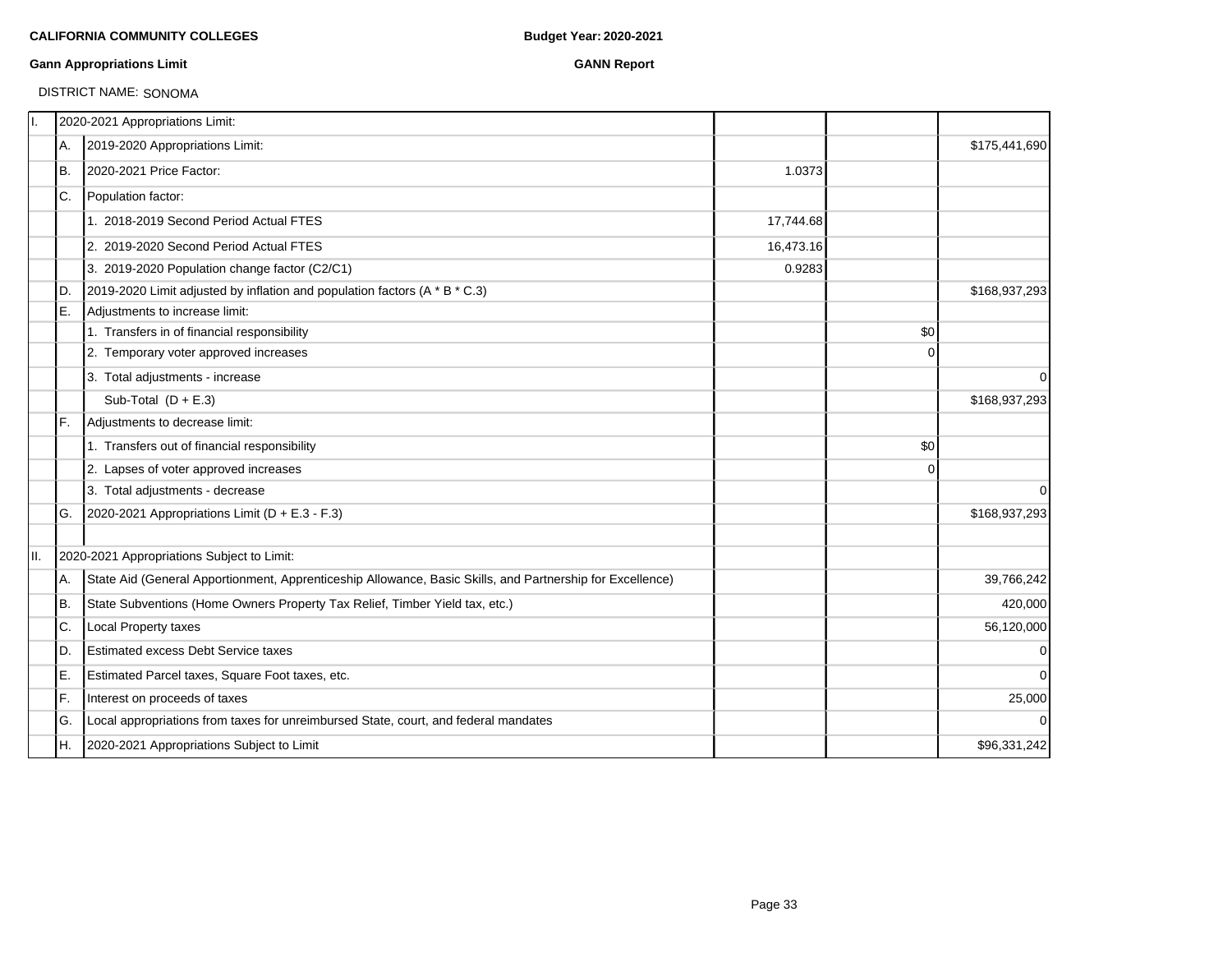**Governmental Funds Group**

Annual Financial and Budget Report

**10 General Fund**

#### **260** SONOMA

| For Actual Year, 2019-2020                         | Budget Year: 2020-2021 |                             | <b>General Fund</b> |                           |                |                 |               |  |  |
|----------------------------------------------------|------------------------|-----------------------------|---------------------|---------------------------|----------------|-----------------|---------------|--|--|
|                                                    | Object                 | <b>Fund: 11</b>             |                     | <b>Fund: 12</b>           |                | <b>Fund: 10</b> |               |  |  |
|                                                    | Code                   | <b>UNRESTRICTED SUBFUND</b> |                     | <b>RESTRICTED SUBFUND</b> |                | <b>TOTAL</b>    |               |  |  |
| <b>Description</b>                                 |                        | Actual                      | <b>Budget</b>       | Actual                    | <b>Budget</b>  | Actual          | <b>Budget</b> |  |  |
| <b>REVENUES:</b>                                   |                        |                             |                     |                           |                |                 |               |  |  |
| <b>Federal Revenues</b>                            | 8100                   | 70,495                      | 42,000              | 3,545,711                 | 13,992,544     | 3,616,206       | 14,034,544    |  |  |
| <b>State Revenues</b>                              | 8600                   | 47,596,851                  | 47,831,156          | 23,028,122                | 36,752,598     | 70,624,973      | 84,583,754    |  |  |
| <b>Local Revenues</b>                              | 8800                   | 76,442,971                  | 80,269,679          | 1,568,592                 | 3,442,744      | 78,011,563      | 83,712,423    |  |  |
| <b>Total Revenues</b>                              |                        | 124,110,317                 | 128, 142, 835       | 28, 142, 425              | 54,187,886     | 152,252,742     | 182,330,721   |  |  |
| <b>EXPENDITURES:</b>                               |                        |                             |                     |                           |                |                 |               |  |  |
| <b>Academic Salaries</b>                           | 1000                   | 55,419,031                  | 55,023,685          | 4,523,267                 | 4,594,619      | 59,942,298      | 59,618,304    |  |  |
| <b>Classified Salaries</b>                         | 2000                   | 27, 115, 378                | 26,297,603          | 8,524,736                 | 8,912,490      | 35,640,114      | 35,210,093    |  |  |
| <b>Employee Benefits</b>                           | 3000                   | 28,111,231                  | 30,072,597          | 4,819,262                 | 5,018,026      | 32,930,493      | 35,090,623    |  |  |
| <b>Supplies and Materials</b>                      | 4000                   | 1,873,234                   | 1,874,229           | 527,386                   | 684,736        | 2,400,620       | 2,558,965     |  |  |
| Other Operating Expenses and Services              | 5000                   | 10,211,192                  | 11,688,788          | 3,256,583                 | 5,892,331      | 13,467,775      | 17,581,119    |  |  |
| Capital Outlay                                     | 6000                   | 164,494                     | 171,866             | 2,751,383                 | 9,025,964      | 2,915,877       | 9,197,830     |  |  |
| <b>Total Expenditures</b>                          |                        | 122,894,560                 | 125, 128, 768       | 24,402,617                | 34,128,166     | 147,297,177     | 159,256,934   |  |  |
| Excess /(Deficiency) of Revenues over Expenditures |                        | 1,215,757                   | 3,014,067           | 3,739,808                 | 20,059,720     | 4,955,565       | 23,073,787    |  |  |
| <b>Other Financing Sources</b>                     | 8900                   | 2,338,484                   | 221,156             | 352,739                   | 111,445        | 2,691,223       | 332,601       |  |  |
| <b>Other Outgo</b>                                 | 7000                   | 3,195,346                   | 3,630,974           | 4,092,547                 | 20,171,165     | 7,287,893       | 23,802,139    |  |  |
| Net Increase/(Decrease) in Fund Balance            |                        | 358,895                     | (395, 751)          |                           |                | 358,895         | (395, 751)    |  |  |
| <b>BEGINNING FUND BALANCE:</b>                     |                        |                             |                     |                           |                |                 |               |  |  |
| Net Beginning Balance, July 1                      | 9010                   | 7,069,840                   | 7,428,735           | $\Omega$                  | $\overline{0}$ | 7,069,840       | 7,428,735     |  |  |
| <b>Prior Years Adustments</b>                      | 9020                   |                             |                     |                           |                | $\overline{0}$  |               |  |  |
| Adjusted Beginning Balance                         | 9030                   | 7,069,840                   |                     | $\Omega$                  |                | 7,069,840       |               |  |  |
| <b>Ending Fund Balance, June 30</b>                |                        | 7,428,735                   | 7,032,984           | $\Omega$                  | 0              | 7,428,735       | 7,032,984     |  |  |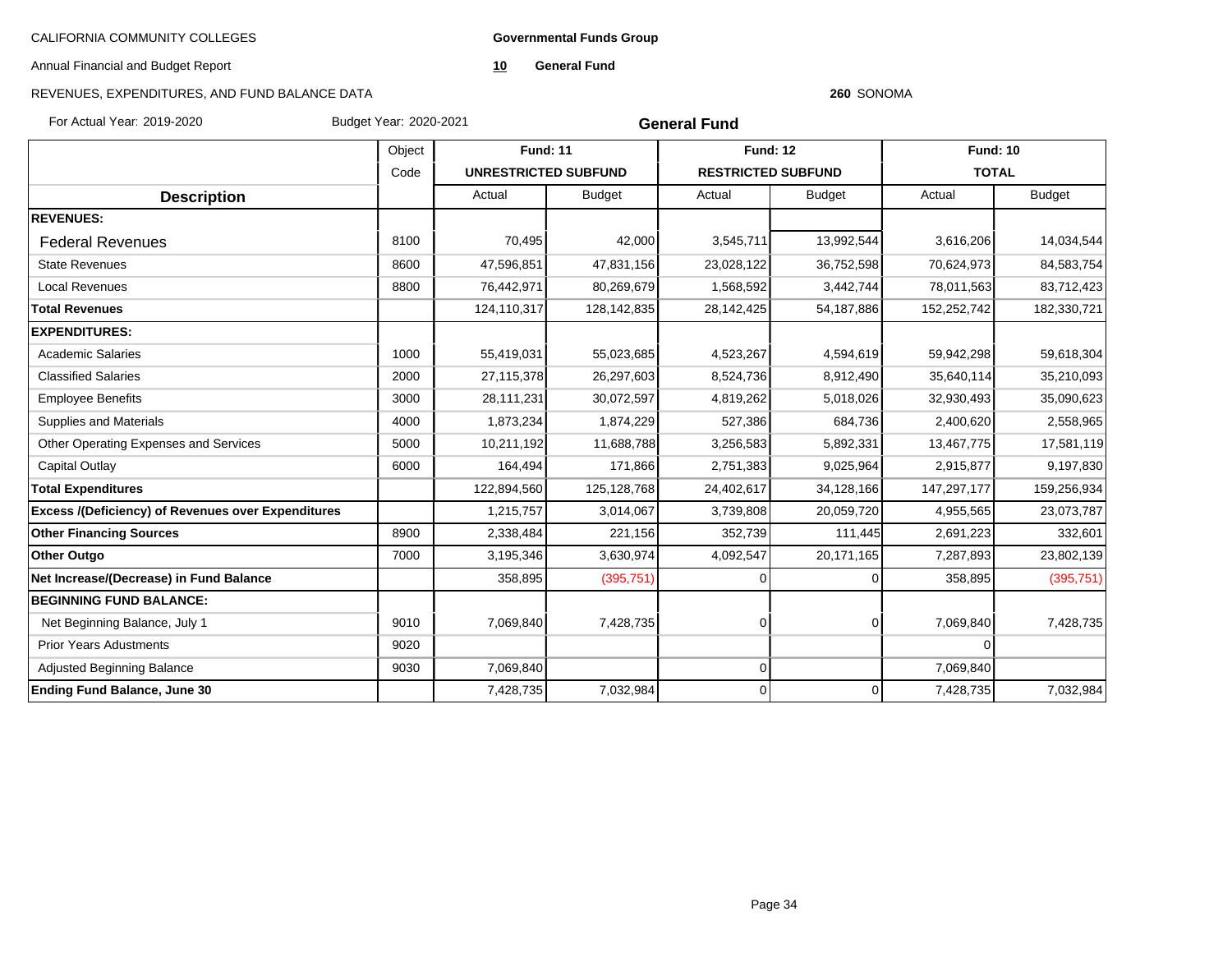**Governmental Funds Group**

**Annual Financial and Budget Report**

20 Debt service Funds

#### **260** SONOMA

# **REVENUES, EXPENDITURES, AND FUND BALANCE DATA**

For Actual Year: 2019-2020 Budget Year: 2020-2021 **DEBT SERVICE FUNDS**

|                                             | Object Code | <b>Fund: 21</b> |                          | <b>Fund: 22</b>              |                | <b>Fund: 29</b>         |               |
|---------------------------------------------|-------------|-----------------|--------------------------|------------------------------|----------------|-------------------------|---------------|
|                                             |             |                 | <b>BOND INTEREST AND</b> | <b>REVENUE BOND INTEREST</b> |                |                         |               |
|                                             |             |                 | <b>REDEMPTION FUND</b>   | AND REDEMPTION FUND          |                | OTHER DEBT SERVICE FUND |               |
| <b>Description</b>                          |             | <b>Actual</b>   | <b>Budget</b>            | <b>Actual</b>                | <b>Budget</b>  | <b>Actual</b>           | <b>Budget</b> |
| <b>REVENUES:</b>                            |             |                 |                          |                              |                |                         |               |
| <b>Federal Revenues</b>                     | 8100        |                 |                          |                              |                |                         |               |
| <b>State Revenues</b>                       | 8600        |                 |                          |                              |                |                         |               |
| <b>Local Revenues</b>                       | 8800        |                 |                          |                              |                |                         |               |
| <b>Total Revenues</b>                       |             | $\Omega$        | $\mathbf 0$              | $\mathbf 0$                  | $\overline{0}$ | $\mathbf 0$             | $\Omega$      |
| <b>Other Financing Sources</b>              | 8900        |                 |                          |                              |                |                         |               |
| Interfund Transfers In                      | 8981        |                 |                          |                              |                |                         |               |
| Other Incoming Transfers                    | 8983        |                 |                          |                              |                |                         |               |
| <b>Total Other Financing Sources</b>        |             | $\Omega$        | $\Omega$                 | $\mathbf 0$                  | $\overline{0}$ | $\overline{0}$          | $\Omega$      |
| Other Outgo                                 | 7000        |                 |                          |                              |                |                         |               |
| Debt Retirement (Long Term Debt)            | 7100        |                 |                          |                              |                |                         |               |
| <b>Debt Reduction</b>                       | 7110        |                 |                          |                              |                |                         |               |
| Debt Interest and Other Service Charges     | 7120        |                 |                          |                              |                |                         |               |
| <b>Transfers Outgoing</b>                   | 7300 & 7400 |                 |                          |                              |                |                         |               |
| Reserve for Contingencies                   | 7900        |                 |                          |                              |                |                         |               |
| <b>Total Other Outgo</b>                    | 7000        | $\Omega$        | $\mathbf 0$              | $\mathbf 0$                  | $\Omega$       | $\overline{0}$          | 0             |
| Net Other Financing Sources / (Other Outgo) | 8900 & 7000 | $\Omega$        | $\Omega$                 | $\mathbf 0$                  | $\overline{0}$ | $\overline{0}$          |               |
| Net Increase/Decrease in Fund Balance       |             |                 | O                        | $\mathbf 0$                  |                | $\Omega$                | $\Omega$      |
| <b>BEGINNING FUND BALANCE:</b>              |             |                 |                          |                              |                |                         |               |
| Net Beginning Balance, July 1               | 9010        | <sup>0</sup>    | $\Omega$                 | $\mathbf 0$                  | $\Omega$       |                         | $\Omega$      |
| <b>Prior Years Adustments</b>               | 9020        |                 |                          |                              |                |                         |               |
| Adjusted Beginning Balance                  | 9030        | $\Omega$        |                          | $\mathbf 0$                  |                | 0                       |               |
| <b>Ending Fund Balance, June 30</b>         |             | 0               | $\Omega$                 | $\mathbf 0$                  | 0              | $\Omega$                | $\mathbf 0$   |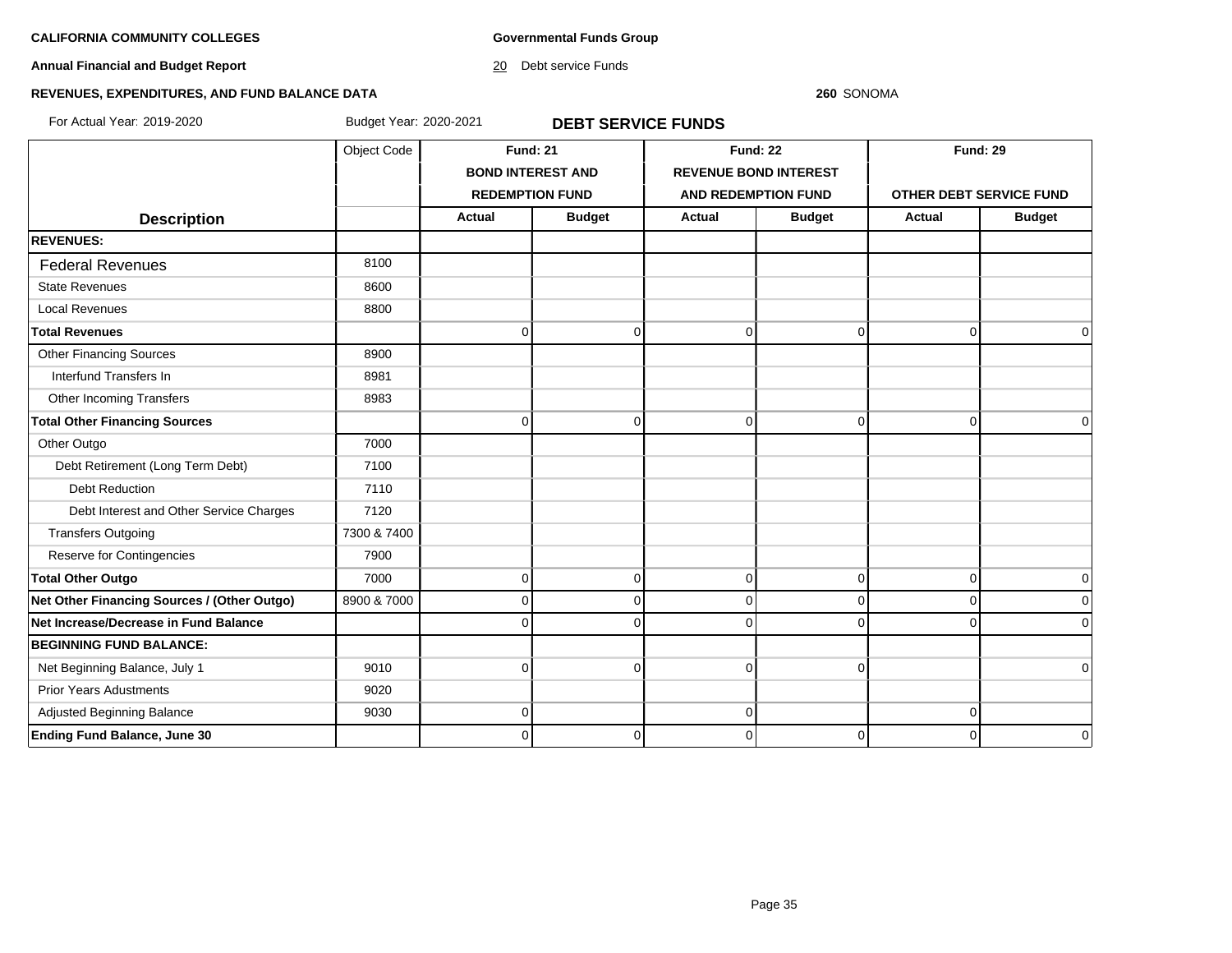**Annual Financial and Budget Report**

**Governmental Funds Group**

**30 Special Revenue Funds -- Part 1**

#### **260** SONOMA

| For Actual Year: 2019-2020                                | Budget Year: 2020-2021 | <b>Special Revenue Funds</b> |               |                |                       |                               |                |  |  |  |  |
|-----------------------------------------------------------|------------------------|------------------------------|---------------|----------------|-----------------------|-------------------------------|----------------|--|--|--|--|
|                                                           | Object                 | <b>FUND: 31</b>              |               |                | <b>FUND 32</b>        | FUND 33                       |                |  |  |  |  |
|                                                           | Code                   | <b>BOOKSTORE FUND</b>        |               |                | <b>CAFETERIA FUND</b> | <b>CHILD DEVELOPMENT FUND</b> |                |  |  |  |  |
| <b>Description</b>                                        |                        | Actual                       | <b>Budget</b> | Actual         | <b>Budget</b>         | Actual                        | <b>Budget</b>  |  |  |  |  |
| <b>REVENUES:</b>                                          |                        |                              |               |                |                       |                               |                |  |  |  |  |
| <b>Federal Revenues</b>                                   | 8100                   |                              |               |                |                       | 36,430                        | 45,000         |  |  |  |  |
| <b>State Revenues</b>                                     | 8600                   |                              |               |                |                       | 920,921                       | 907,000        |  |  |  |  |
| <b>Local Revenues</b>                                     | 8800                   |                              |               |                |                       | 23,806                        |                |  |  |  |  |
| <b>Total Income</b>                                       |                        | $\overline{0}$               | $\mathbf 0$   | $\Omega$       | $\Omega$              | 981,157                       | 952,000        |  |  |  |  |
| <b>Expenditures</b>                                       |                        |                              |               |                |                       |                               |                |  |  |  |  |
| <b>Academic Salaries</b>                                  | 1000                   |                              |               |                |                       | 106,522                       | 111,850        |  |  |  |  |
| <b>Classified Salaries</b>                                | 2000                   |                              |               |                |                       | 749,432                       | 701,092        |  |  |  |  |
| <b>Employee Benefits</b>                                  | 3000                   |                              |               |                |                       | 450,799                       | 444,073        |  |  |  |  |
| Supplies and Materials                                    | 4000                   |                              |               |                |                       | 32,567                        | 54,770         |  |  |  |  |
| Other Operating Expenses and Services                     | 5000                   |                              |               |                |                       | 2,955                         | 5,855          |  |  |  |  |
| <b>Capital Outlay</b>                                     | 6000                   |                              |               |                |                       |                               | 1,350          |  |  |  |  |
| <b>Total Expenditures</b>                                 |                        | $\overline{0}$               | $\mathbf 0$   | $\Omega$       | $\Omega$              | 1,342,275                     | 1,318,990      |  |  |  |  |
| <b>Excess /(Deficiency) of Revenues over Expenditures</b> |                        | $\overline{0}$               | $\mathbf 0$   | $\overline{0}$ | $\Omega$              | (361, 118)                    | (366,990)      |  |  |  |  |
| <b>Other Financing Sources</b>                            | 8900                   |                              |               |                |                       | 361,118                       | 423,128        |  |  |  |  |
| Other Outgo                                               | 7000                   |                              |               |                |                       |                               | 56,138         |  |  |  |  |
| Net Increase/(Decrease) in Fund Balance                   |                        | $\overline{0}$               | $\Omega$      | $\Omega$       | $\Omega$              |                               | $\overline{0}$ |  |  |  |  |
| <b>Begining Fund Balance:</b>                             |                        |                              |               |                |                       |                               |                |  |  |  |  |
| Net Beginning Balance, July 1                             | 9010                   |                              | $\mathbf 0$   |                | $\Omega$              | 0                             | $\overline{0}$ |  |  |  |  |
| <b>Prior Years Adustments</b>                             | 9020                   |                              |               |                |                       |                               |                |  |  |  |  |
| Adjusted Beginning Balance                                | 9030                   | $\overline{0}$               |               | $\mathbf 0$    |                       | $\Omega$                      |                |  |  |  |  |
| <b>Ending Fund Balance, June 30</b>                       |                        | $\Omega$                     | $\mathbf 0$   | $\Omega$       | $\Omega$              | $\Omega$                      | $\overline{0}$ |  |  |  |  |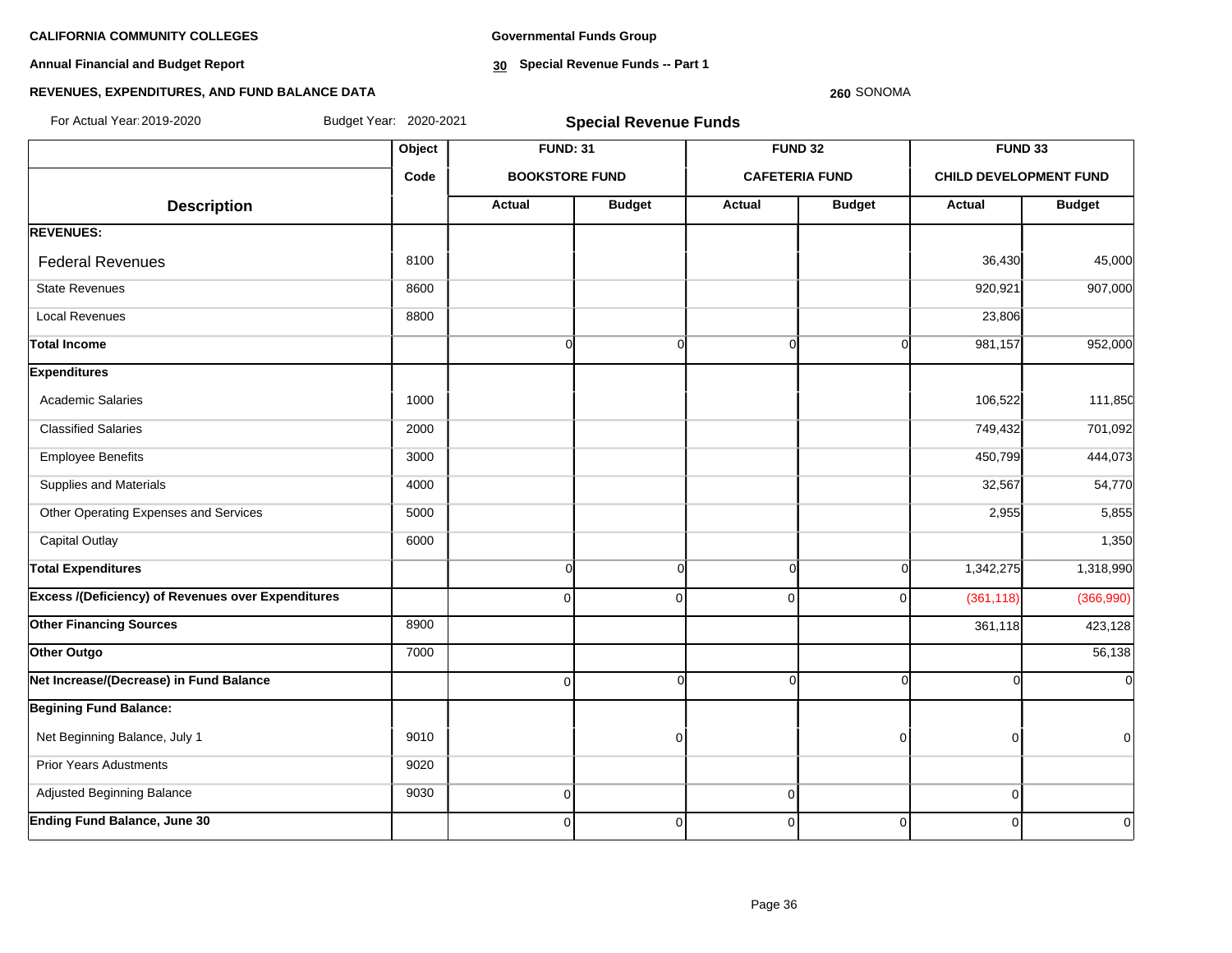**Annual Financial and Budget Report**

**Governmental Funds Group**

**30 Special Revenue Funds -- Part 2**

# **260** SONOMA

| For Actual Year: 2019-2020                         | Budget Year: 2020-2021 | <b>Special Revenue Funds</b> |               |                                  |               |                                   |               |  |
|----------------------------------------------------|------------------------|------------------------------|---------------|----------------------------------|---------------|-----------------------------------|---------------|--|
|                                                    | Object                 | <b>FUND: 34</b>              |               | <b>FUND 35</b>                   |               | <b>FUND 39</b>                    |               |  |
|                                                    | Code                   | <b>FARM OPERATION FUND</b>   |               | <b>REVENUE BOND PROJECT FUND</b> |               | <b>OTHER SPECIAL REVENUE FUND</b> |               |  |
| <b>Description</b>                                 |                        | Actual                       | <b>Budget</b> | <b>Actual</b>                    | <b>Budget</b> | <b>Actual</b>                     | <b>Budget</b> |  |
| <b>REVENUES:</b>                                   |                        |                              |               |                                  |               |                                   |               |  |
| <b>Federal Revenues</b>                            | 8100                   |                              |               |                                  |               |                                   |               |  |
| <b>State Revenues</b>                              | 8600                   |                              |               |                                  |               |                                   |               |  |
| <b>Local Revenues</b>                              | 8800                   | 1,508,713                    | 980,478       | 51,428                           | 17,000        | 1,441,513                         | 1,075,000     |  |
| <b>Total Income</b>                                |                        | 1,508,713                    | 980,478       | 51,428                           | 17,000        | 1,441,513                         | 1,075,000     |  |
| <b>Expenditures</b>                                |                        |                              |               |                                  |               |                                   |               |  |
| <b>Academic Salaries</b>                           | 1000                   | 10,227                       | 1,000         |                                  |               |                                   |               |  |
| <b>Classified Salaries</b>                         | 2000                   | 396,219                      | 417,755       |                                  |               | 1,447,892                         | 1,407,951     |  |
| <b>Employee Benefits</b>                           | 3000                   | 176,530                      | 203,806       |                                  |               | 506,283                           | 560,281       |  |
| Supplies and Materials                             | 4000                   | 68,603                       | 62,368        | 2,501                            |               | 21,852                            | 23,835        |  |
| Other Operating Expenses and Services              | 5000                   | 748,571                      | 771,257       | 37,056                           | 40,000        | 150,438                           | 223,513       |  |
| <b>Capital Outlay</b>                              | 6000                   | 126,606                      | 113,400       |                                  |               |                                   | 14,420        |  |
| <b>Total Expenditures</b>                          |                        | 1,526,756                    | 1,569,586     | 39,557                           | 40,000        | 2,126,465                         | 2,230,000     |  |
| Excess /(Deficiency) of Revenues over Expenditures |                        | (18, 043)                    | (589, 108)    | 11,871                           | (23,000)      | (684, 952)                        | (1, 155, 000) |  |
| <b>Other Financing Sources</b>                     | 8900                   | 150,000                      | 150,000       |                                  |               | 610,000                           | 1,155,000     |  |
| Other Outgo                                        | 7000                   |                              | 10,000        |                                  |               |                                   |               |  |
| Net Increase/(Decrease) in Fund Balance            |                        | 131,957                      | (449, 108)    | 11,871                           | (23,000)      | (74, 952)                         | $\Omega$      |  |
| <b>Begining Fund Balance:</b>                      |                        |                              |               |                                  |               |                                   |               |  |
| Net Beginning Balance, July 1                      | 9010                   | 991,558                      | 1,123,515     | 98,358                           | 110,229       | 152,375                           | 77,423        |  |
| <b>Prior Years Adustments</b>                      | 9020                   |                              |               |                                  |               |                                   |               |  |
| <b>Adjusted Beginning Balance</b>                  | 9030                   | 991,558                      |               | 98,358                           |               | 152,375                           |               |  |
| <b>Ending Fund Balance, June 30</b>                |                        | 1,123,515                    | 674,407       | 110,229                          | 87,229        | 77,423                            | 77,423        |  |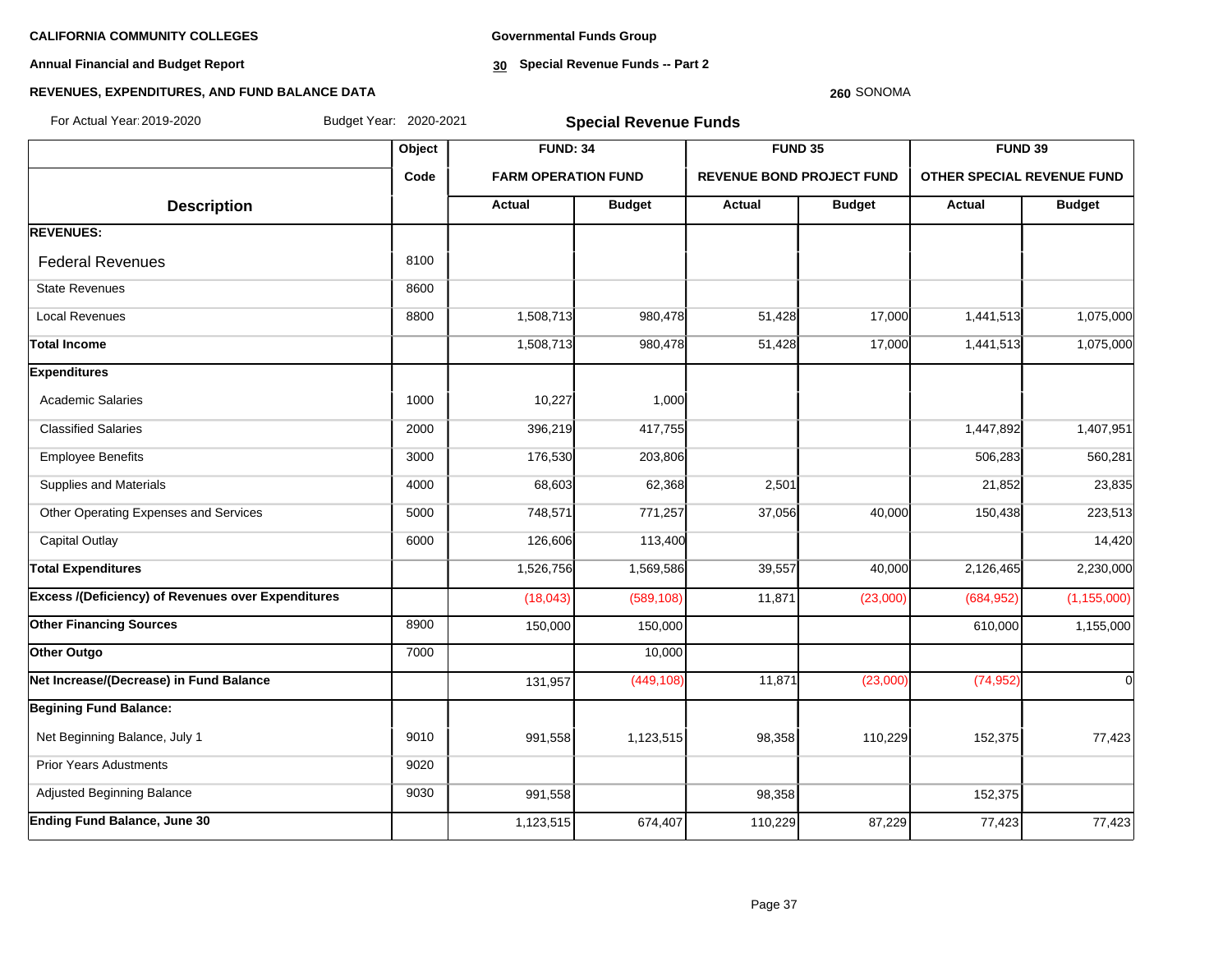**Annual Financial and Budget Report**

**Governmental Funds Group**

**40 Capital Projects Funds**

#### **REVENUES, EXPENDITURES, AND FUND BALANCE DATA**

# **Object FUND: 41 FUND 42 FUND 43 Code CAPITAL QUTLAY PROJECTS FUND REVENUE BOND CONSTRUCTION FUND GENERAL OBLIGATION BOND FUND**  $\begin{array}{|c|c|c|c|c|c|}\n\hline\n\textbf{A} & \textbf{A} & \textbf{B} & \textbf{B} & \textbf{B} & \textbf{B} & \textbf{B} & \textbf{B} & \textbf{B} & \textbf{B} & \textbf{B} & \textbf{B} & \textbf{B} & \textbf{B} & \textbf{B} & \textbf{B} & \textbf{B} & \textbf{B} & \textbf{B} & \textbf{B} & \textbf{B} & \textbf{B} & \textbf{B} & \textbf{B} & \textbf{B} & \textbf{B} & \textbf{B} & \textbf{B} & \$ **REVENUES:** Federal Revenues 8100 State Revenues 8600 1,097,185 30,971,633 Local Revenues 1,525,887 120,000 1,990,573 1,500,000 **Total Income** 2,623,072 31,091,633 0 0 1,990,573 1,500,000 **Expenditures** Academic Salaries 1000 and 1000 Classified Salaries 2000 2000 2000 2000 2000 2000 201,182 2000 21,182 2000 21,182 Employee Benefits 3000 320,728 420,316 Supplies and Materials **1990** 27,617 4,221 4,221 4,221 4,221 4,221 4,221 4,221 4,221 4,221 4,221 4,221 4,221 4,221 Other Operating Expenses and Services **5000 567,400** 567,400 567,400 5,149,916 Capital Outlay 1,058,170| 39,083,617| 130,494,735 Total Expenditures 1,625,570| 39,083,617| 0 136,990,370 **Excess /(Deficiency) of Revenues over Expenditures** (1.997,502 (7,991,984) 0 0 0 (44,951,381) (135,490,370) (135,490,370) **Other Financing Sources 8900 180,000,000 180,000,000 180,000,000 180,000,000 180,000,000 180,000,000 Other Outgo** 7000 7,960,162 **Net Increase/(Decrease) in Fund Balance 12.3.450,532** (7,991,984) **135,048,619** 0 135,048,619 (143,450,532) 135,048,619 (143,450,532) **Begining Fund Balance:** Net Beginning Balance, July 1 9010 | 9010 | 6,994,482 7,991,984 | 0 0 0 8,401,913 | 143,450,532 Prior Years Adustments **19020**  Adjusted Beginning Balance 9030 6,994,482 0 8,401,913 **Ending Fund Balance, June 30 143.450.532 143.450.532 143.450.532 143.450.532** For Actual Year:2019-2020 Budget Year: 2020-2021 **Capital Projects Funds**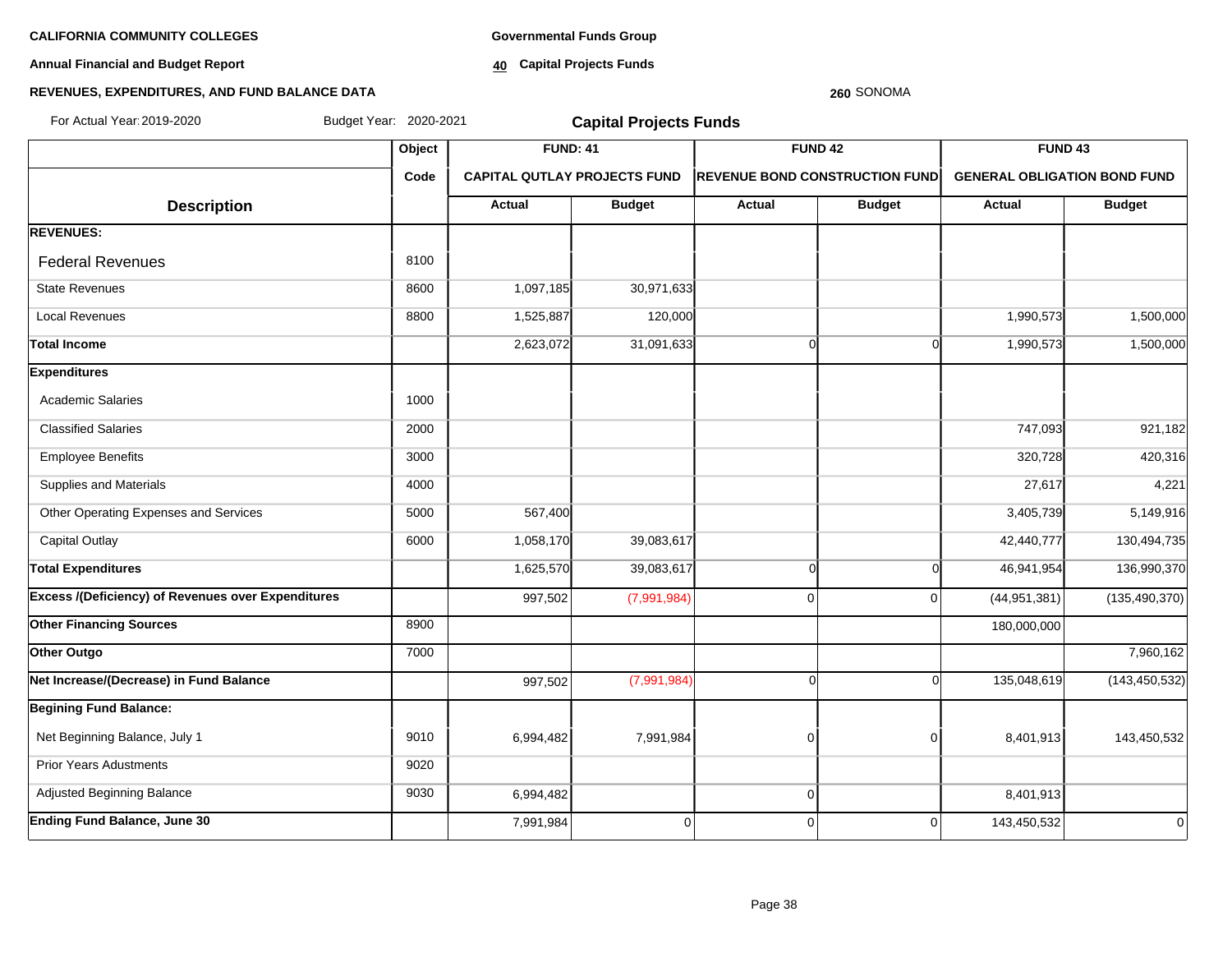**Proprietary Funds Group**

**Annual Financial and Budget Report**

**50 Enterprise Funds Group -- Part 1**

# **REVENUES, EXPENDITURES, AND FUND BALANCE DATA**

| For Actual Year: 2019-2020              | Budget Year: 2020-2021 |                       | <b>Enterprise Funds</b> |                       |                |          | <b>FUND 53</b><br><b>FARM OPERATIONS</b><br><b>Budget</b><br>Actual<br>$\Omega$<br>$\overline{0}$<br>$\Omega$<br>n |  |  |
|-----------------------------------------|------------------------|-----------------------|-------------------------|-----------------------|----------------|----------|--------------------------------------------------------------------------------------------------------------------|--|--|
|                                         | Object                 | <b>FUND: 51</b>       |                         |                       | <b>FUND 52</b> |          |                                                                                                                    |  |  |
|                                         | Code                   | <b>BOOKSTORE FUND</b> |                         | <b>CAFETERIA FUND</b> |                |          |                                                                                                                    |  |  |
| <b>Description</b>                      |                        | Actual                | <b>Budget</b>           | <b>Actual</b>         | <b>Budget</b>  |          |                                                                                                                    |  |  |
| <b>REVENUES:</b>                        |                        |                       |                         |                       |                |          |                                                                                                                    |  |  |
| <b>Local Revenues</b>                   | 8800                   |                       |                         |                       |                |          |                                                                                                                    |  |  |
| <b>Other Financing Sources</b>          | 8900                   |                       |                         |                       |                |          |                                                                                                                    |  |  |
| <b>Total Income</b>                     |                        | $\Omega$              | $\overline{0}$          | $\overline{0}$        | $\Omega$       |          |                                                                                                                    |  |  |
| <b>Cost of Sales</b>                    | 5890                   |                       |                         |                       |                |          |                                                                                                                    |  |  |
| <b>Gross Profit or Loss</b>             |                        | $\Omega$              | $\Omega$                | $\Omega$              |                |          |                                                                                                                    |  |  |
| <b>Expenditures</b>                     |                        |                       |                         |                       |                |          |                                                                                                                    |  |  |
| <b>Academic Salaries</b>                | 1000                   |                       |                         |                       |                |          |                                                                                                                    |  |  |
| <b>Classified Salaries</b>              | 2000                   |                       |                         |                       |                |          |                                                                                                                    |  |  |
| <b>Employee Benefits</b>                | 3000                   |                       |                         |                       |                |          |                                                                                                                    |  |  |
| Supplies and Materials                  | 4000                   |                       |                         |                       |                |          |                                                                                                                    |  |  |
| Other Operating Expenses and Services   | 5000                   |                       |                         |                       |                |          |                                                                                                                    |  |  |
| Capital Outlay                          | 6000                   |                       |                         |                       |                |          |                                                                                                                    |  |  |
| <b>Total Expenditures</b>               |                        | $\Omega$              | $\overline{0}$          | $\overline{0}$        | $\Omega$       | $\Omega$ | $\Omega$                                                                                                           |  |  |
| <b>Net Profit or Loss</b>               |                        | $\mathbf 0$           | $\Omega$                | $\overline{0}$        | 0              | 0        | 0                                                                                                                  |  |  |
| Other Outgo                             | 7000                   |                       |                         |                       |                |          |                                                                                                                    |  |  |
| Net Increase/(Decrease) in Fund Balance |                        | $\Omega$              | $\Omega$                | $\overline{0}$        |                | $\Omega$ | $\Omega$                                                                                                           |  |  |
| <b>Begining Fund Balance:</b>           |                        |                       |                         |                       |                |          |                                                                                                                    |  |  |
| Net Beginning Balance, July 1           | 9010                   | 0                     | $\Omega$                |                       | O              |          | $\pmb{0}$                                                                                                          |  |  |
| <b>Prior Years Adustments</b>           | 9020                   |                       |                         |                       |                |          |                                                                                                                    |  |  |
| Adjusted Beginning Balance              | 9030                   | $\mathbf 0$           |                         | $\Omega$              |                | 0        |                                                                                                                    |  |  |
| <b>Ending Fund Balance, June 30</b>     |                        | $\Omega$              | $\mathbf{0}$            | $\Omega$              | $\overline{0}$ | $\Omega$ | $\mathbf 0$                                                                                                        |  |  |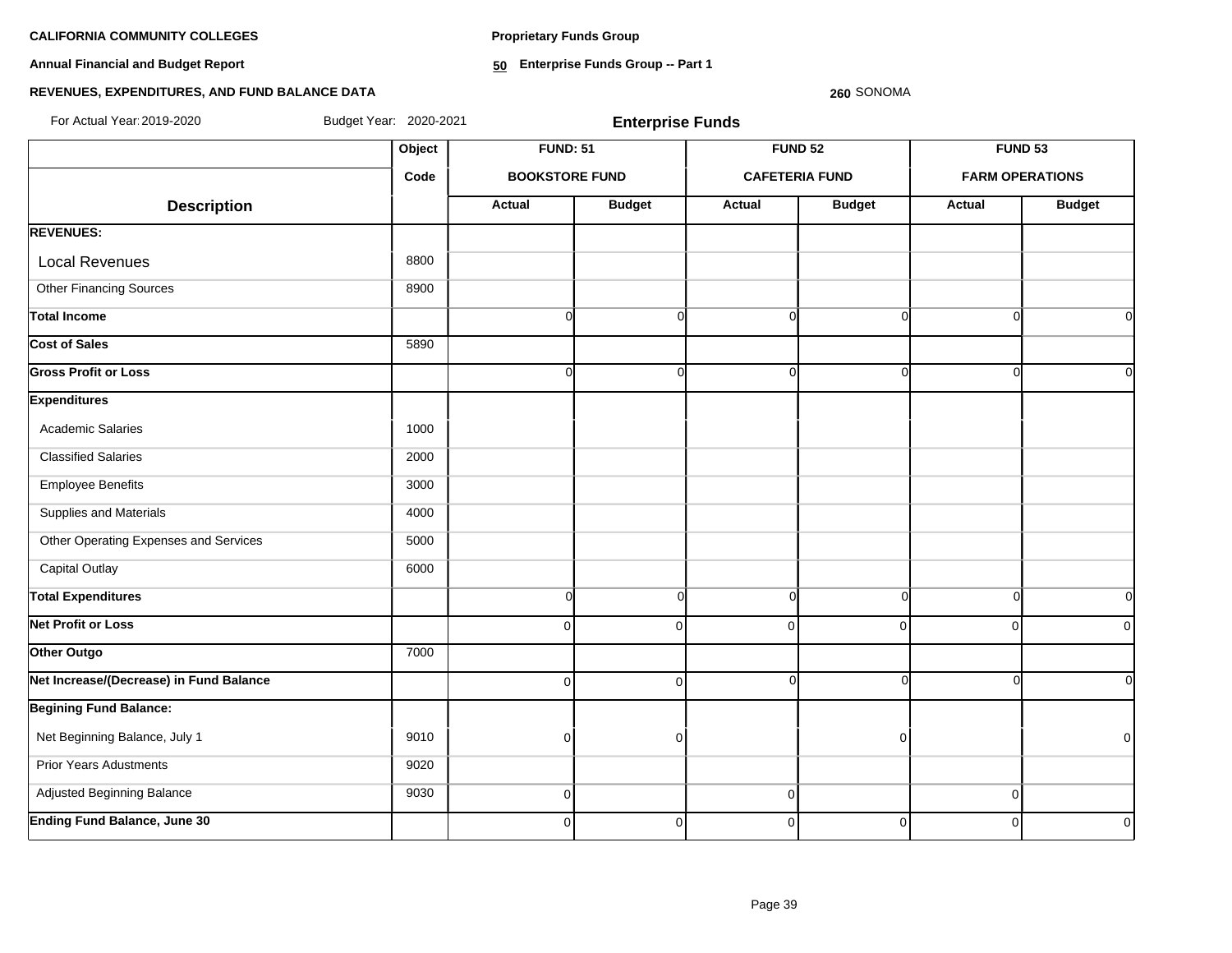**Proprietary Funds Group**

**Annual Financial and Budget Report**

**50 Enterprise Funds Group -- Part 2**

# **REVENUES, EXPENDITURES, AND FUND BALANCE DATA**

| For Actual Year: 2019-2020              | Budget Year: 2020-2021 |                              | <b>Enterprise Funds</b> |  |  |
|-----------------------------------------|------------------------|------------------------------|-------------------------|--|--|
|                                         | Object                 | <b>FUND: 59</b>              |                         |  |  |
|                                         | Code                   | <b>OTHER ENTERPRISE FUND</b> |                         |  |  |
| <b>Description</b>                      |                        | <b>Actual</b>                | <b>Budget</b>           |  |  |
| <b>REVENUES:</b>                        |                        |                              |                         |  |  |
| <b>Local Revenues</b>                   | 8800                   |                              |                         |  |  |
| <b>Other Financing Sources</b>          | 8900                   |                              |                         |  |  |
| <b>Total Income</b>                     |                        | $\overline{0}$               | $\circ$                 |  |  |
| Cost of Sales                           | 5890                   |                              |                         |  |  |
| <b>Gross Profit or Loss</b>             |                        | $\overline{0}$               | $\circ$                 |  |  |
| <b>Expenditures</b>                     |                        |                              |                         |  |  |
| <b>Academic Salaries</b>                | 1000                   |                              |                         |  |  |
| <b>Classified Salaries</b>              | 2000                   |                              |                         |  |  |
| <b>Employee Benefits</b>                | 3000                   |                              |                         |  |  |
| Supplies and Materials                  | 4000                   |                              |                         |  |  |
| Other Operating Expenses and Services   | 5000                   |                              |                         |  |  |
| <b>Capital Outlay</b>                   | 6000                   |                              |                         |  |  |
| <b>Total Expenditures</b>               |                        | $\overline{0}$               | $\overline{0}$          |  |  |
| <b>Net Profit or Loss</b>               |                        | $\Omega$                     | $\overline{0}$          |  |  |
| Other Outgo                             | 7000                   |                              |                         |  |  |
| Net Increase/(Decrease) in Fund Balance |                        | $\Omega$                     | $\overline{0}$          |  |  |
| <b>Begining Fund Balance:</b>           |                        |                              |                         |  |  |
| Net Beginning Balance, July 1           | 9010                   |                              | $\overline{0}$          |  |  |
| <b>Prior Years Adustments</b>           | 9020                   |                              |                         |  |  |
| Adjusted Beginning Balance              | 9030                   | $\Omega$                     |                         |  |  |
| <b>Ending Fund Balance, June 30</b>     |                        | $\overline{0}$               | $\overline{0}$          |  |  |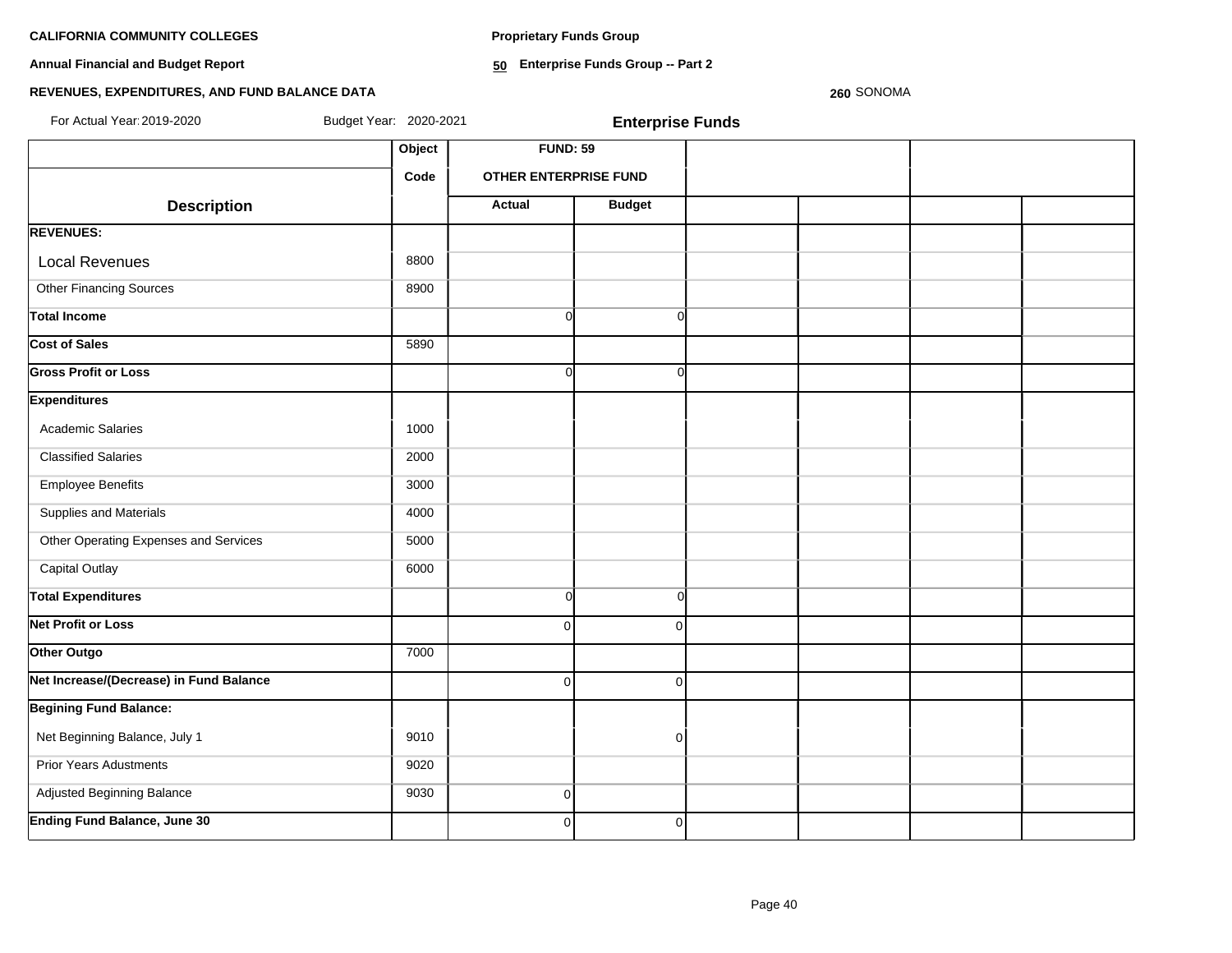**Annual Financial and Budget Report**

**Proprietary Funds Group**

**60 Enterprise Funds Group** 

# **REVENUES, EXPENDITURES, AND FUND BALANCE DATA**

| Budget Year: 2020-2021<br>For Actual Year: 2019-2020 |        |                            | <b>Internal Service Funds</b> |                              |               |  |
|------------------------------------------------------|--------|----------------------------|-------------------------------|------------------------------|---------------|--|
|                                                      | Object | <b>FUND: 61</b>            |                               | <b>FUND 69</b>               |               |  |
|                                                      | Code   | <b>SELF-INSURANCE FUND</b> |                               | OTHER INTERNAL SERVICES FUND |               |  |
| <b>Description</b>                                   |        | <b>Actual</b>              | <b>Budget</b>                 | Actual                       | <b>Budget</b> |  |
| <b>REVENUES:</b>                                     |        |                            |                               |                              |               |  |
| <b>Local Revenues</b>                                | 8800   | 1,688,211                  | 1,780,000                     | 18,218                       | 20,000        |  |
| <b>Other Financing Sources</b>                       | 8900   |                            |                               | 1,800,000                    | 2,000,000     |  |
| <b>Total Income</b>                                  |        | 1,688,211                  | 1,780,000                     | 1,818,218                    | 2,020,000     |  |
| <b>Expenditures</b>                                  |        |                            |                               |                              |               |  |
| <b>Academic Salaries</b>                             | 1000   | 73,956                     |                               |                              |               |  |
| <b>Classified Salaries</b>                           | 2000   | 7,004                      | 15,000                        |                              |               |  |
| <b>Employee Benefits</b>                             | 3000   | 8,278                      | 1,322                         | 1,904,070                    | 2,000,000     |  |
| Supplies and Materials                               | 4000   | 1,027                      | 5,500                         |                              |               |  |
| Other Operating Expenses and Services                | 5000   | 1,695,535                  | 1,790,000                     |                              |               |  |
| <b>Capital Outlay</b>                                | 6000   | 737                        | 5,000                         |                              |               |  |
| <b>Total Expenditures</b>                            |        | 1,786,537                  | 1,816,822                     | 1,904,070                    | 2,000,000     |  |
| <b>Net Profit or Loss</b>                            |        | (98, 326)                  | (36, 822)                     | (85, 852)                    | 20,000        |  |
| Other Outgo                                          | 7000   |                            |                               |                              |               |  |
| Net Increase/(Decrease) in Fund Balance              |        | (98, 326)                  | (36, 822)                     | (85, 852)                    | 20,000        |  |
| <b>Begining Fund Balance:</b>                        |        |                            |                               |                              |               |  |
| Net Beginning Balance, July 1                        | 9010   | 160,396                    | 62,070                        | 1,606,997                    | 1,521,145     |  |
| <b>Prior Years Adustments</b>                        | 9020   |                            |                               |                              |               |  |
| Adjusted Beginning Balance                           | 9030   | 160,396                    |                               | 1,606,997                    |               |  |
| <b>Ending Fund Balance, June 30</b>                  |        | 62,070                     | 25,248                        | 1,521,145                    | 1,541,145     |  |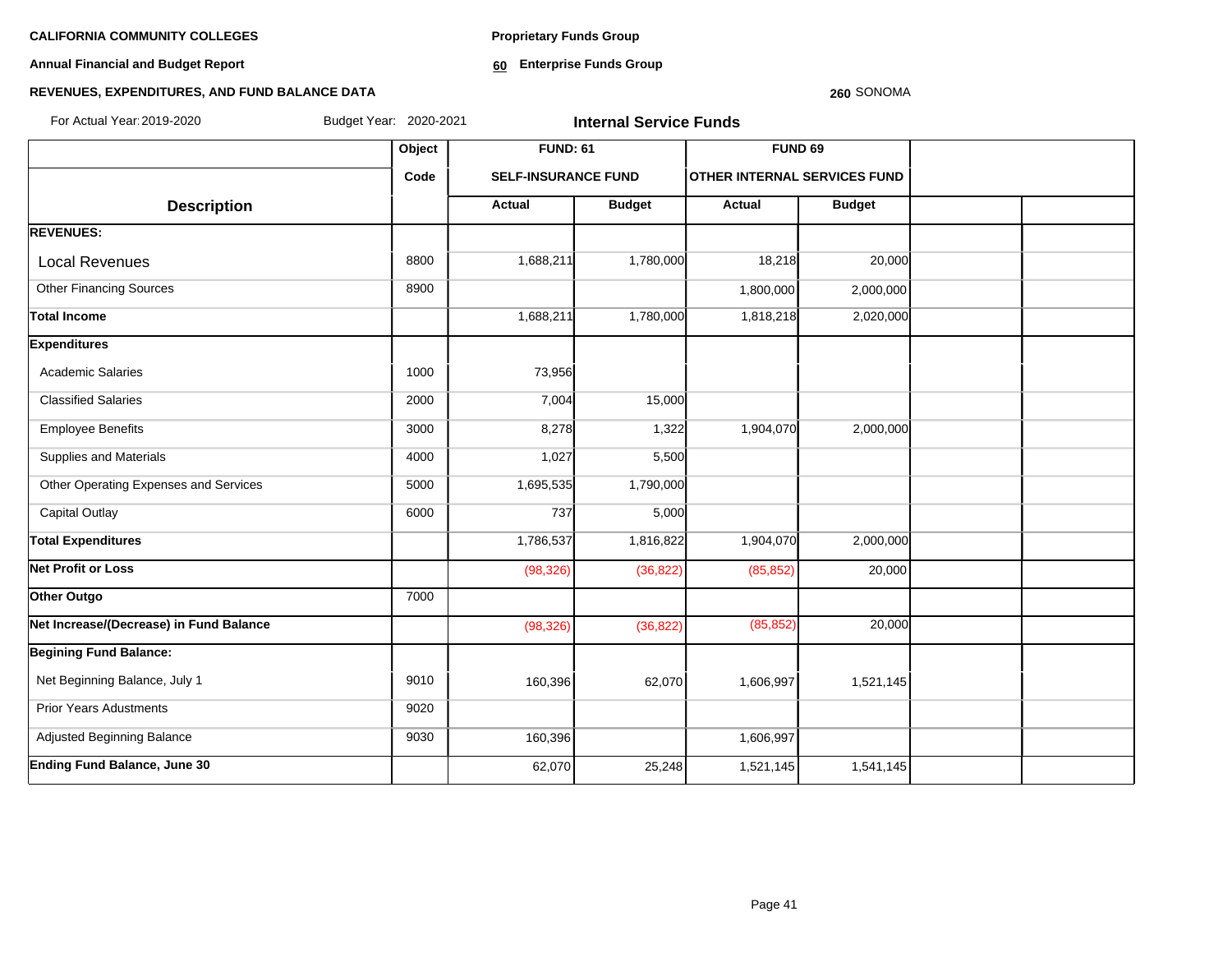**Annual Financial and Budget Report**

**Fiduciary Funds Group**

**70 Fiduciary Funds Group -- Part 1**

#### **260** SONOMA

| For Actual Year: 2019-2020                                | Budget Year: 2020-2021 |                                        | <b>Fiduciary Funds Group</b> |                                                |               |                                                                                                                                                                                                                                                                            |         |
|-----------------------------------------------------------|------------------------|----------------------------------------|------------------------------|------------------------------------------------|---------------|----------------------------------------------------------------------------------------------------------------------------------------------------------------------------------------------------------------------------------------------------------------------------|---------|
|                                                           | Object                 | <b>FUND: 71</b>                        |                              | <b>FUND 72</b>                                 |               |                                                                                                                                                                                                                                                                            |         |
|                                                           | Code                   | <b> ASSOCIATED STUDENTS TRUST FUND</b> |                              | <b>REPRESENTATION FEE TRUST</b><br><b>FUND</b> |               |                                                                                                                                                                                                                                                                            |         |
| <b>Description</b>                                        |                        | <b>Actual</b>                          | <b>Budget</b>                | <b>Actual</b>                                  | <b>Budget</b> | <b>FUND 73</b><br><b>BODY CENTER FEE TRUST FUND</b><br><b>Budget</b><br>Actual<br>157,113<br>84,000<br>84,000<br>157,113<br>58,688<br>96,671<br>44,597<br>40,860<br>13,670<br>16,800<br>151,201<br>120,085<br>5,912<br>(36,085)<br>(36,085)<br>5,912<br>265,274<br>271,186 |         |
| <b>REVENUES:</b>                                          |                        |                                        |                              |                                                |               |                                                                                                                                                                                                                                                                            |         |
| <b>Federal Revenues</b>                                   | 8100                   |                                        |                              |                                                |               |                                                                                                                                                                                                                                                                            |         |
| <b>State Revenues</b>                                     | 8600                   |                                        |                              |                                                |               |                                                                                                                                                                                                                                                                            |         |
| <b>Local Revenues</b>                                     | 8800                   | 425,466                                | 74,330                       | 45,754                                         | 37,000        |                                                                                                                                                                                                                                                                            |         |
| <b>Total Income</b>                                       |                        | 425,466                                | 74,330                       | 45,754                                         | 37,000        |                                                                                                                                                                                                                                                                            |         |
| <b>Expenditures</b>                                       |                        |                                        |                              |                                                |               |                                                                                                                                                                                                                                                                            |         |
| <b>Academic Salaries</b>                                  | 1000                   |                                        |                              |                                                |               |                                                                                                                                                                                                                                                                            |         |
| <b>Classified Salaries</b>                                | 2000                   | 7,145                                  | 7,150                        | 31,293                                         | 48,883        |                                                                                                                                                                                                                                                                            |         |
| <b>Employee Benefits</b>                                  | 3000                   | 181                                    | 180                          | 12,474                                         | 21,081        |                                                                                                                                                                                                                                                                            |         |
| Supplies and Materials                                    | 4000                   | 51,400                                 | 12,000                       |                                                |               |                                                                                                                                                                                                                                                                            |         |
| Other Operating Expenses and Services                     | 5000                   | 379,350                                | 65,000                       | 3,220                                          | 600           |                                                                                                                                                                                                                                                                            |         |
| <b>Capital Outlay</b>                                     | 6000                   |                                        |                              |                                                |               |                                                                                                                                                                                                                                                                            |         |
| <b>Total Expenditures</b>                                 |                        | 438,076                                | 84,330                       | 46,987                                         | 70,564        |                                                                                                                                                                                                                                                                            |         |
| <b>Excess /(Deficiency) of Revenues over Expenditures</b> |                        | (12,610)                               | (10,000)                     | (1, 233)                                       | (33, 564)     |                                                                                                                                                                                                                                                                            |         |
| <b>Other Financing Sources</b>                            | 8900                   | 10,000                                 | 10,000                       |                                                |               |                                                                                                                                                                                                                                                                            |         |
| Other Outgo                                               | 7000                   |                                        |                              | 3,076                                          | 2,520         |                                                                                                                                                                                                                                                                            |         |
| Net Increase/(Decrease) in Fund Balance                   |                        | (2,610)                                | ∩                            | (4, 309)                                       | (36,084)      |                                                                                                                                                                                                                                                                            |         |
| <b>Begining Fund Balance:</b>                             |                        |                                        |                              |                                                |               |                                                                                                                                                                                                                                                                            |         |
| Net Beginning Balance, July 1                             | 9010                   | 350,903                                | 338,350                      | 191,449                                        | 187,140       |                                                                                                                                                                                                                                                                            |         |
| <b>Prior Years Adustments</b>                             | 9020                   | (9,943)                                |                              |                                                |               |                                                                                                                                                                                                                                                                            |         |
| Adjusted Beginning Balance                                | 9030                   | 340,960                                |                              | 191,449                                        |               | 265,274                                                                                                                                                                                                                                                                    |         |
| <b>Ending Fund Balance, June 30</b>                       |                        | 338,350                                | 338,350                      | 187,140                                        | 151,056       | 271,186                                                                                                                                                                                                                                                                    | 235,101 |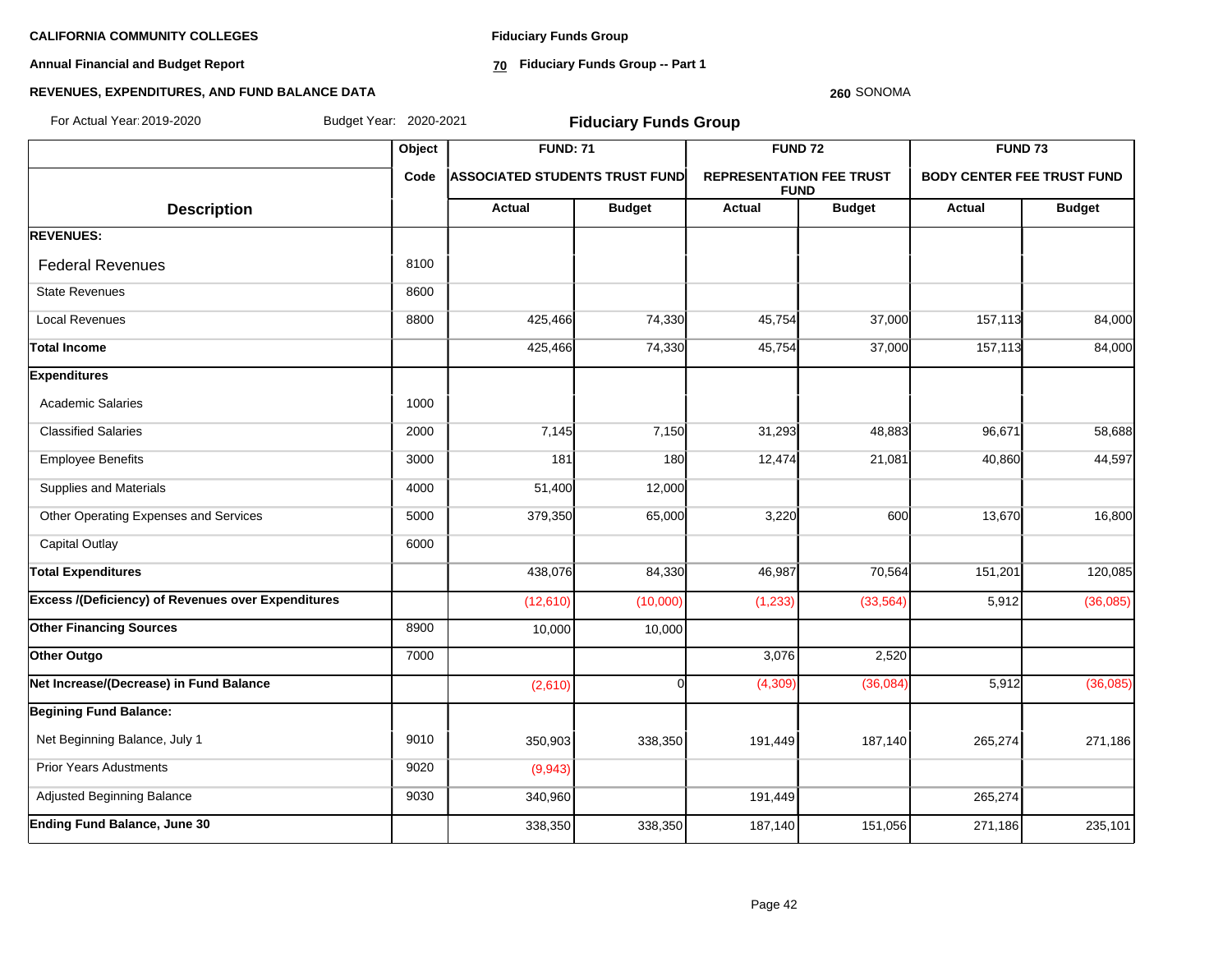**Annual Financial and Budget Report**

**Fiduciary Funds Group**

**70 Fiduciary Funds Group -- Part 2**

#### **260** SONOMA

| For Actual Year: 2019-2020                                | Budget Year: 2020-2021 |                                 | <b>Fiduciary Funds Group</b> |                                     |                    |             |                                                                                                                                  |  |  |
|-----------------------------------------------------------|------------------------|---------------------------------|------------------------------|-------------------------------------|--------------------|-------------|----------------------------------------------------------------------------------------------------------------------------------|--|--|
|                                                           | Object                 | <b>FUND: 74</b>                 |                              |                                     | FUND <sub>75</sub> |             |                                                                                                                                  |  |  |
|                                                           | Code                   | <b>FINANCIAL AID TRUST FUND</b> |                              | <b>SCHOLARSHIP &amp; LOAN TRUST</b> | <b>FUND</b>        |             |                                                                                                                                  |  |  |
| <b>Description</b>                                        |                        | <b>Actual</b>                   | <b>Budget</b>                | <b>Actual</b>                       | <b>Budget</b>      | Actual      | FUND 76<br><b>INVESTMENT TRUST FUND</b><br><b>Budget</b><br>$\Omega$<br>$\Omega$<br>$\Omega$<br>$\Omega$<br>$\Omega$<br>$\Omega$ |  |  |
| <b>REVENUES:</b>                                          |                        |                                 |                              |                                     |                    |             |                                                                                                                                  |  |  |
| <b>Federal Revenues</b>                                   | 8100                   | 16,322,308                      | 17,000,000                   |                                     |                    |             |                                                                                                                                  |  |  |
| <b>State Revenues</b>                                     | 8600                   | 3,041,407                       | 3,000,000                    |                                     |                    |             |                                                                                                                                  |  |  |
| <b>Local Revenues</b>                                     | 8800                   |                                 |                              | 2,469,061                           | 2,500,000          |             |                                                                                                                                  |  |  |
| Total Income                                              |                        | 19,363,715                      | 20,000,000                   | 2,469,061                           | 2,500,000          |             |                                                                                                                                  |  |  |
| <b>Expenditures</b>                                       |                        |                                 |                              |                                     |                    |             |                                                                                                                                  |  |  |
| <b>Academic Salaries</b>                                  | 1000                   |                                 |                              |                                     |                    |             |                                                                                                                                  |  |  |
| <b>Classified Salaries</b>                                | 2000                   |                                 |                              |                                     |                    |             |                                                                                                                                  |  |  |
| <b>Employee Benefits</b>                                  | 3000                   |                                 |                              |                                     |                    |             |                                                                                                                                  |  |  |
| Supplies and Materials                                    | 4000                   |                                 |                              |                                     |                    |             |                                                                                                                                  |  |  |
| Other Operating Expenses and Services                     | 5000                   | 35,949                          | 35,000                       |                                     |                    |             |                                                                                                                                  |  |  |
| <b>Capital Outlay</b>                                     | 6000                   |                                 |                              |                                     |                    |             |                                                                                                                                  |  |  |
| <b>Total Expenditures</b>                                 |                        | 35,949                          | 35,000                       | $\Omega$                            | $\Omega$           |             |                                                                                                                                  |  |  |
| <b>Excess /(Deficiency) of Revenues over Expenditures</b> |                        | 19,327,766                      | 19,965,000                   | 2,469,061                           | 2,500,000          |             |                                                                                                                                  |  |  |
| <b>Other Financing Sources</b>                            | 8900                   | 1,210,449                       | 1,000,000                    |                                     |                    |             |                                                                                                                                  |  |  |
| Other Outgo                                               | 7000                   | 20,538,215                      | 20,965,000                   | 2,469,061                           | 2,500,000          |             |                                                                                                                                  |  |  |
| Net Increase/(Decrease) in Fund Balance                   |                        | $\Omega$                        | $\Omega$                     | ∩                                   |                    | ſ           | $\Omega$                                                                                                                         |  |  |
| <b>Begining Fund Balance:</b>                             |                        |                                 |                              |                                     |                    |             |                                                                                                                                  |  |  |
| Net Beginning Balance, July 1                             | 9010                   | $\mathbf 0$                     | $\Omega$                     | 0                                   | $\Omega$           |             | $\Omega$                                                                                                                         |  |  |
| <b>Prior Years Adustments</b>                             | 9020                   |                                 |                              |                                     |                    |             |                                                                                                                                  |  |  |
| Adjusted Beginning Balance                                | 9030                   | $\mathbf 0$                     |                              | 0                                   |                    | $\mathbf 0$ |                                                                                                                                  |  |  |
| <b>Ending Fund Balance, June 30</b>                       |                        | 0                               | $\Omega$                     | 0                                   | $\mathbf 0$        | ∩           | $\overline{0}$                                                                                                                   |  |  |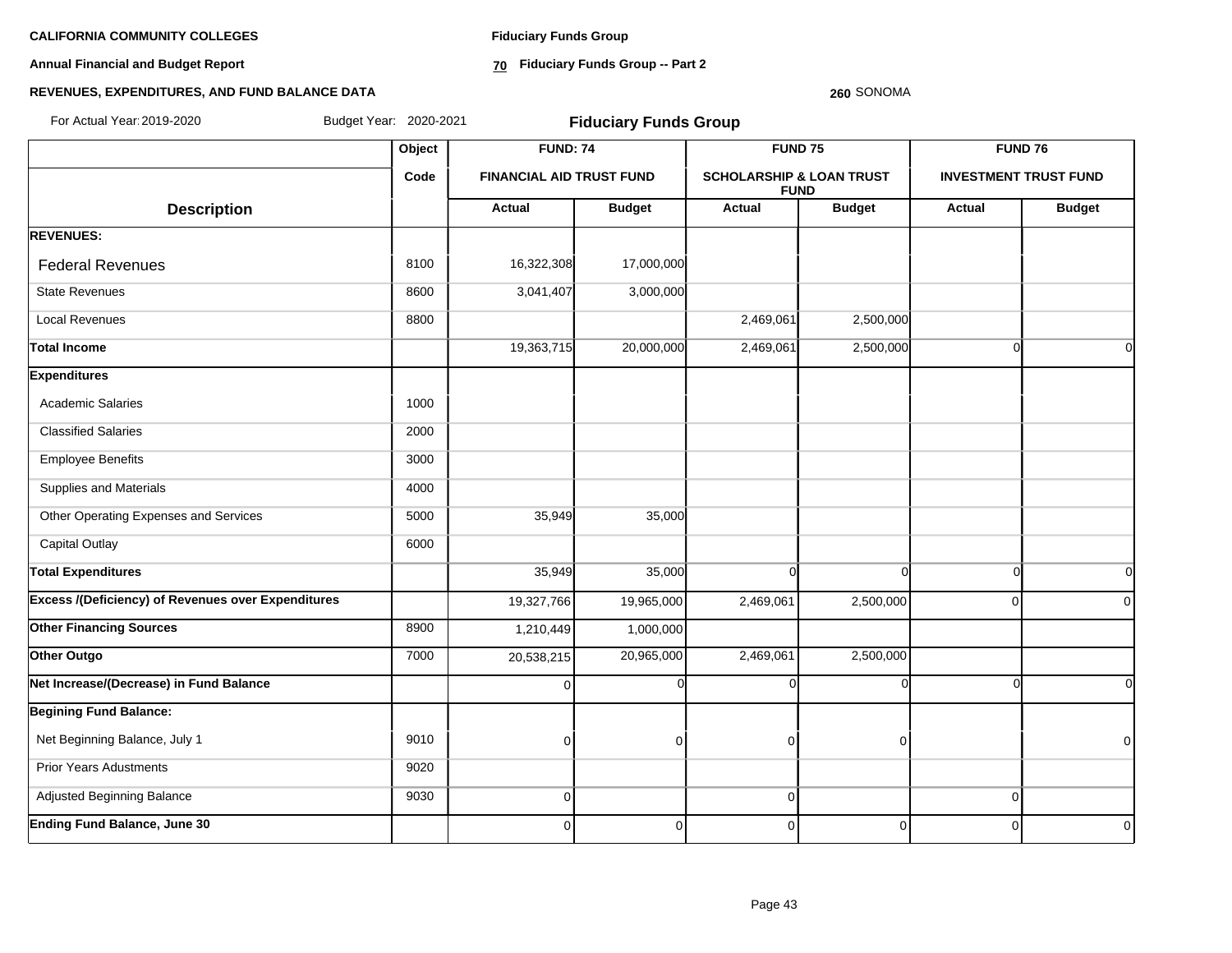**Annual Financial and Budget Report**

**Fiduciary Funds Group**

**70 Fiduciary Funds Group -- Part 3**

**260** SONOMA

| For Actual Year: 2019-2020                                | Budget Year: 2020-2021 |                | <b>Fiduciary Funds Group</b>     |                          |                |
|-----------------------------------------------------------|------------------------|----------------|----------------------------------|--------------------------|----------------|
|                                                           | Object                 |                | <b>FUND: 77</b>                  | FUND <sub>79</sub>       |                |
|                                                           | Code                   |                | DEFERRED COMPENSATION TRUST FUND | <b>OTHER TRUST FUNDS</b> |                |
| <b>Description</b>                                        |                        | Actual         | <b>Budget</b>                    | <b>Actual</b>            | <b>Budget</b>  |
| <b>REVENUES:</b>                                          |                        |                |                                  |                          |                |
| <b>Federal Revenues</b>                                   | 8100                   |                |                                  |                          |                |
| <b>State Revenues</b>                                     | 8600                   |                |                                  |                          |                |
| <b>Local Revenues</b>                                     | 8800                   |                |                                  |                          |                |
| <b>Total Income</b>                                       |                        | $\overline{0}$ | $\Omega$                         | $\Omega$                 | 0l             |
| <b>Expenditures</b>                                       |                        |                |                                  |                          |                |
| <b>Academic Salaries</b>                                  | 1000                   |                |                                  |                          |                |
| <b>Classified Salaries</b>                                | 2000                   |                |                                  |                          |                |
| <b>Employee Benefits</b>                                  | 3000                   |                |                                  |                          |                |
| Supplies and Materials                                    | 4000                   |                |                                  |                          |                |
| Other Operating Expenses and Services                     | 5000                   |                |                                  |                          |                |
| <b>Capital Outlay</b>                                     | 6000                   |                |                                  |                          |                |
| <b>Total Expenditures</b>                                 |                        | $\overline{0}$ | $\overline{0}$                   | $\Omega$                 | 0              |
| <b>Excess /(Deficiency) of Revenues over Expenditures</b> |                        | $\Omega$       | $\Omega$                         | $\mathbf 0$              | $\overline{0}$ |
| <b>Other Financing Sources</b>                            | 8900                   |                |                                  |                          |                |
| Other Outgo                                               | 7000                   |                |                                  |                          |                |
| Net Increase/(Decrease) in Fund Balance                   |                        | $\Omega$       | $\Omega$                         | $\Omega$                 | οI             |
| <b>Begining Fund Balance:</b>                             |                        |                |                                  |                          |                |
| Net Beginning Balance, July 1                             | 9010                   |                | $\Omega$                         | $\overline{0}$           | $\overline{0}$ |
| <b>Prior Years Adustments</b>                             | 9020                   |                |                                  |                          |                |
| Adjusted Beginning Balance                                | 9030                   | $\mathbf 0$    |                                  | $\mathbf 0$              |                |
| <b>Ending Fund Balance, June 30</b>                       |                        | $\overline{0}$ | $\Omega$                         | $\mathbf 0$              | $\mathbf 0$    |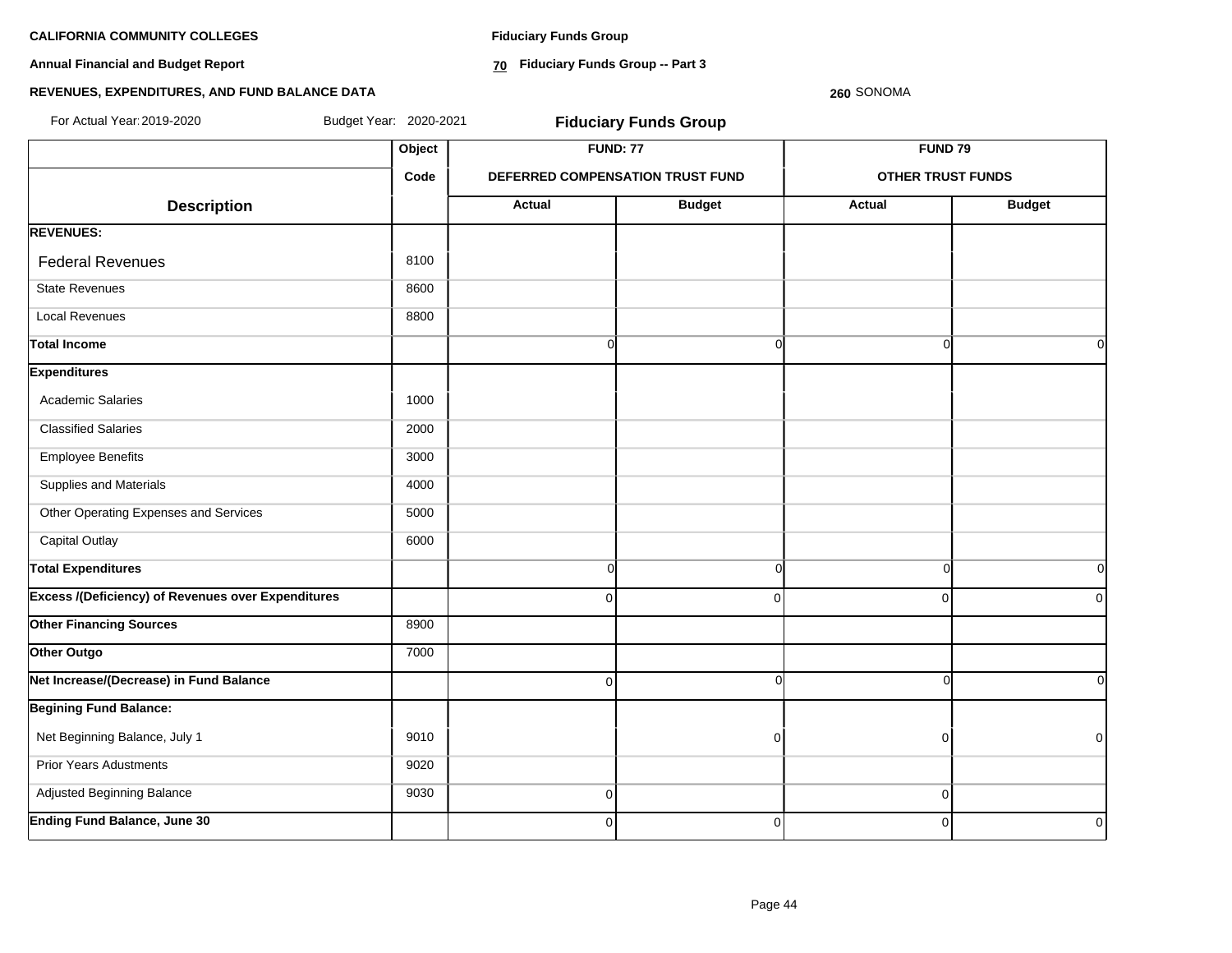**Interfund Transfer Report**

# **Annual Financial and Budget Report**

### **SUPPLEMENTAL DATA**

| <b>For Actual Year:</b> | 2019-2020                                |                   | District ID: 260<br>Name: SONOMA       |             |
|-------------------------|------------------------------------------|-------------------|----------------------------------------|-------------|
| <b>Fund</b>             |                                          | Fund              |                                        | Amount      |
| Number In               | <b>Fund Name</b>                         | <b>Number Out</b> | <b>Fund Name</b>                       | Transferred |
| 33                      | <b>ICHILD DEVELOPMENT FUND</b>           | 11                | IUNRESTRICTED SUBFUND                  | 361,118     |
| 34                      | <b>IFARM OPERATION FUND</b>              | 11                | UNRESTRICTED SUBFUND                   | 150,000     |
| 39                      | <b>JOTHER SPECIAL REVENUE FUND</b>       | 11                | UNRESTRICTED SUBFUND                   | 610,000     |
| 69                      | <b>JOTHER INTERNAL SERVICES FUND</b>     | 11                | IUNRESTRICTED SUBFUND                  | 1,800,000   |
| 71                      | <b>IASSOCIATED STUDENTS TRUST FUND</b>   | 11                | IUNRESTRICTED SUBFUND                  | 10,000      |
| 74                      | <b>ISTUDENT FINANCIAL AID TRUST FUND</b> | 11                | IUNRESTRICTED SUBFUND                  | 1,210,449   |
| 11                      | IUNRESTRICTED SUBFUND                    | 72                | ISTUDENT REPRESENTATION FEE TRUST FUND | 3,076       |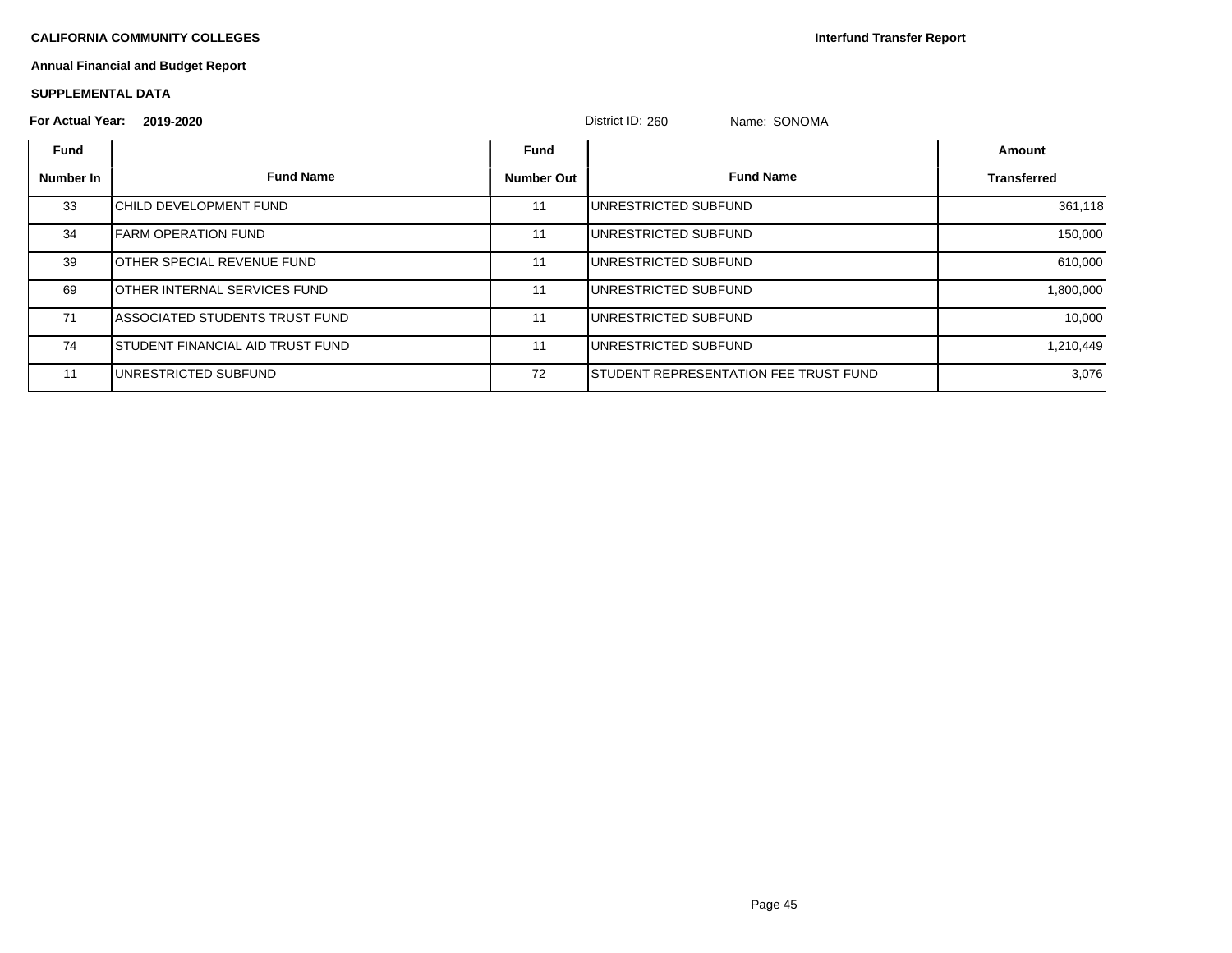| <b>Annual Financial and Budget Report</b> |                        |                |                               | <b>Lottery Actual Report</b> |                |                           |                |
|-------------------------------------------|------------------------|----------------|-------------------------------|------------------------------|----------------|---------------------------|----------------|
| <b>SUPPLEMENTAL DATA</b>                  |                        |                |                               | <b>L10 GENERAL FUND</b>      |                |                           |                |
| For Actual Year: 2019-2020                | Budget Year: 2020-2021 |                | District ID: 260              |                              | Name: SONOMA   |                           |                |
| <b>Activity Classification</b>            | <b>Activity Code</b>   |                | <b>Unrestricted</b>           |                              |                | <b>Restricted Prop 20</b> |                |
| Lottery Adjustments and Proceeds:         |                        |                |                               |                              |                |                           |                |
| Net Beginning Balance, July 1             | 9010                   |                |                               |                              |                |                           |                |
| Adjustments                               | 9020                   |                |                               |                              |                |                           |                |
| Adjusted Beginning Balance                | 9030                   |                | $\mathbf 0$                   |                              |                | $\mathbf 0$               |                |
| Actual Fiscal Year Data                   |                        |                |                               |                              |                |                           |                |
| State Lottery Proceeds:                   | 8681                   |                | 2,680,100                     |                              |                | 933,364                   |                |
|                                           |                        |                |                               |                              |                | Instructional             |                |
|                                           |                        |                | Instructional & Institutional |                              |                | <b>Materials</b>          |                |
|                                           |                        |                | Unrestricted                  |                              |                | Propostition 20           | Total          |
|                                           |                        | Instructional  | Support                       | Support                      |                |                           |                |
|                                           |                        | Activities     | Activities                    | Activities                   | Total          | Instructional             |                |
|                                           |                        | (AC 0100-5900) | (AC 6000-6700)                | (AC 6800-7390)               | Unrestricted   | (AC 0100-4900)            |                |
| <b>Expenditures</b>                       |                        |                |                               |                              |                |                           |                |
| <b>Academic Salaries</b>                  | 1000                   |                | 585,464                       |                              | 585,464        |                           | 585,464        |
| <b>Classified Salaries</b>                | 2000                   |                | 1,556,172                     |                              | 1,556,172      |                           | 1,556,172      |
| <b>Employee Benefits</b>                  | 3000                   |                | 538,464                       |                              | 538,464        |                           | 538,464        |
| <b>Supplies &amp; Materials</b>           | 4000                   |                |                               |                              |                |                           |                |
| Software                                  | 4100                   |                |                               |                              | $\overline{0}$ | 214,706                   | 214,706        |
| Books, Magazines, & Periodicals           | 4200                   |                |                               |                              | $\overline{0}$ | 12,460                    | 12,460         |
| Instructional Supplies & Materials        | 4300                   |                |                               |                              | $\overline{0}$ | 706,198                   | 706,198        |
| Noninstructional Supplies & Mtrls         | 4400                   |                |                               |                              | $\overline{0}$ |                           | $\overline{0}$ |
| <b>Total Supplies and Materials</b>       |                        | $\Omega$       | $\mathbf 0$                   | 0                            | $\overline{0}$ | 933,364                   | 933,364        |
| Other Operating Expenses and Services     | 5000                   |                |                               |                              | $\Omega$       |                           | $\overline{0}$ |
| Capital Outlay                            | 6000                   |                |                               |                              |                |                           |                |
| <b>Library Books</b>                      | 6300                   |                |                               |                              | $\overline{0}$ |                           | $\mathbf 0$    |
| Equipment                                 | 6400                   |                |                               |                              |                |                           |                |
| Equipment - Additional                    | 6410                   |                |                               |                              | $\overline{0}$ |                           | $\mathbf 0$    |
| Equipment - Replacement                   | 6420                   |                |                               |                              | $\overline{0}$ |                           | $\mathbf 0$    |
| <b>Total Capital Outlay</b>               |                        | $\overline{0}$ | $\mathbf 0$                   | $\mathbf 0$                  | $\overline{0}$ |                           | $\mathbf 0$    |
| Other Outgo                               | 7000                   |                |                               |                              | $\Omega$       |                           | $\mathbf 0$    |
| <b>Total Expenditures</b>                 |                        | $\Omega$       | 2,680,100                     | $\overline{0}$               | 2,680,100      | 933,364                   | 3,613,464      |

**CALIFORNIA COMMUNITY COLLEGES Receipt and Expenditures of Lottery Proceeds** 

**Ending Balance** 0 0 0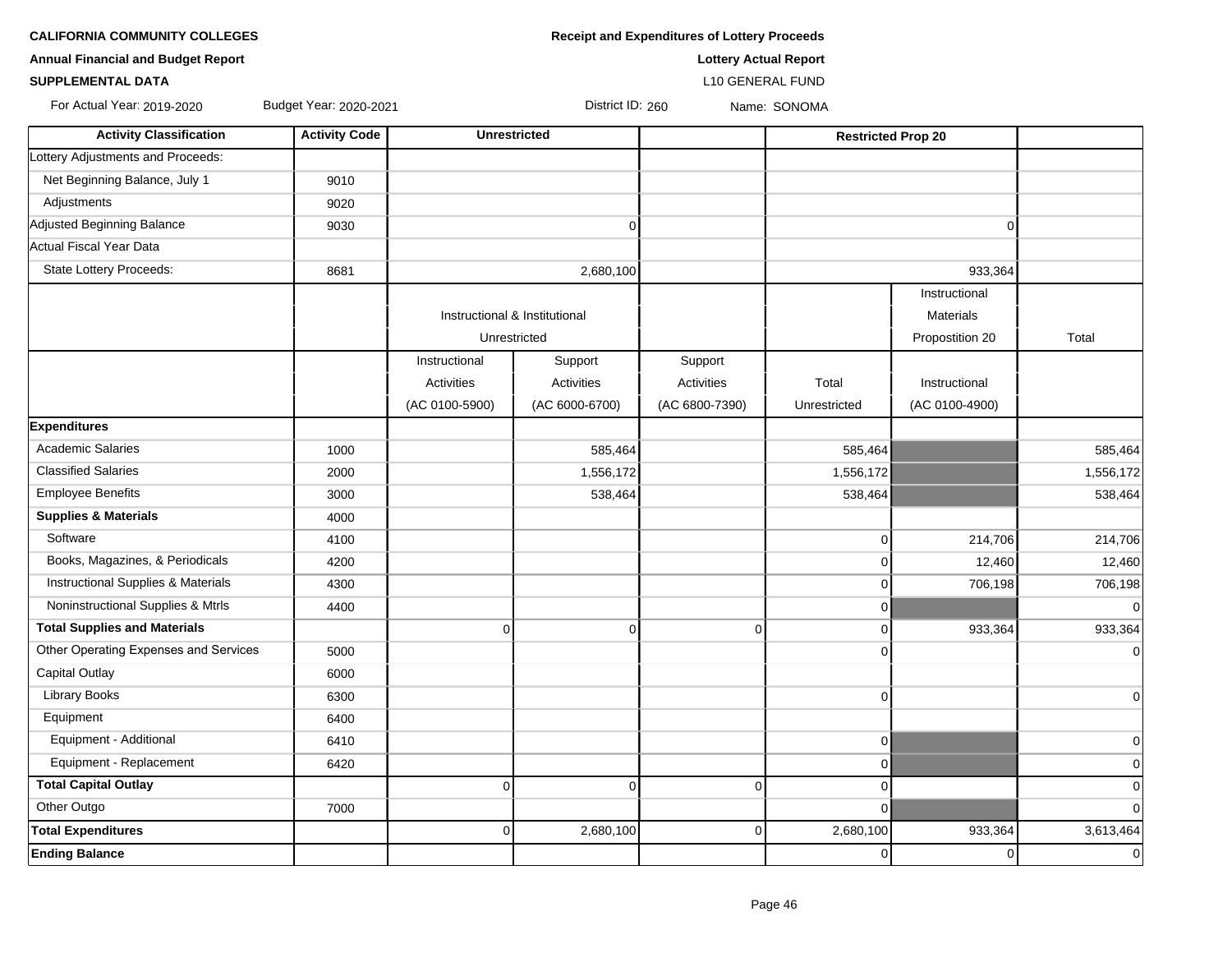| <b>Receipt and Expenditures of Lottery Proceeds</b> |
|-----------------------------------------------------|
|                                                     |

**Annual Financial and Budget Report Lottery Budget Report**

### **SUPPLEMENTAL DATA** L10 GENERAL FUND

For Actual Year: 2019-2020 Budget Year: 2020-2021 District ID: 260 Name: SONOMA

| <b>Activity Classification</b>                | <b>Activity Code</b> | <b>Unrestricted</b>                      |                   |                   | <b>Restricted Prop 20</b> |                        |                |
|-----------------------------------------------|----------------------|------------------------------------------|-------------------|-------------------|---------------------------|------------------------|----------------|
| Lottery Adjustments and Proceeds:             |                      |                                          |                   |                   |                           |                        |                |
| Net Beginning Balance, July 1                 | 9010                 |                                          |                   |                   |                           |                        |                |
| Adjustments                                   | 9020                 |                                          |                   |                   |                           |                        |                |
| Adjusted Beginning Balance                    | 9030                 |                                          | $\Omega$          |                   |                           | $\Omega$               |                |
| Budget Fiscal Year Data                       |                      |                                          |                   |                   |                           |                        |                |
| <b>State Lottery Proceeds:</b>                | 8681                 |                                          | 3,047,234         |                   |                           | 1,075,494              |                |
|                                               |                      |                                          |                   |                   |                           | Instructional          |                |
|                                               |                      | <b>Instructional &amp; Institutional</b> |                   |                   |                           | <b>Materials</b>       |                |
|                                               |                      | <b>Unrestricted</b>                      |                   |                   |                           | <b>Propostition 20</b> | <b>Total</b>   |
|                                               |                      | <b>Instructional</b>                     | <b>Support</b>    | <b>Support</b>    |                           |                        |                |
|                                               |                      | <b>Activities</b>                        | <b>Activities</b> | <b>Activities</b> | <b>Total</b>              | <b>Instructional</b>   |                |
|                                               |                      | (AC 0100-5900)                           | (AC 6000-6700)    | (AC 6800-7390)    | Unrestricted              | (AC 0100-4900)         |                |
| <b>Expenditures</b>                           |                      |                                          |                   |                   |                           |                        |                |
| <b>Academic Salaries</b>                      | 1000                 |                                          | 638,578           |                   | 638,578                   |                        | 638,578        |
| <b>Classified Salaries</b>                    | 2000                 |                                          | 1,806,186         |                   | 1,806,186                 |                        | 1,806,186      |
| <b>Employee Benefits</b>                      | 3000                 |                                          | 602,470           |                   | 602,470                   |                        | 602,470        |
| <b>Supplies &amp; Materials</b>               | 4000                 |                                          |                   |                   |                           |                        |                |
| Software                                      | 4100                 |                                          |                   |                   | $\Omega$                  | 20,005                 | 20,005         |
| Books, Magazines, & Periodicals               | 4200                 |                                          |                   |                   | $\Omega$                  | 640                    | 640            |
| <b>Instructional Supplies &amp; Materials</b> | 4300                 |                                          |                   |                   | $\Omega$                  | 1,054,849              | 1,054,849      |
| Noninstructional Supplies & Mtrls             | 4400                 |                                          |                   |                   | $\Omega$                  |                        | $\overline{0}$ |
| <b>Total Supplies and Materials</b>           |                      | $\overline{0}$                           | $\mathbf 0$       | $\Omega$          | $\overline{0}$            | 1,075,494              | 1,075,494      |
| Other Operating Expenses and Services         | 5000                 |                                          |                   |                   | $\Omega$                  |                        | $\Omega$       |
| <b>Capital Outlay</b>                         | 6000                 |                                          |                   |                   |                           |                        |                |
| <b>Library Books</b>                          | 6300                 |                                          |                   |                   | $\Omega$                  |                        | $\overline{0}$ |
| Equipment                                     | 6400                 |                                          |                   |                   |                           |                        |                |
| Equipment - Additional                        | 6410                 |                                          |                   |                   | $\overline{0}$            |                        | $\overline{0}$ |
| Equipment - Replacement                       | 6420                 |                                          |                   |                   | $\overline{0}$            |                        | $\mathbf 0$    |
| <b>Total Capital Outlay</b>                   |                      | $\overline{0}$                           | $\Omega$          | $\Omega$          | $\overline{0}$            |                        | $\mathbf 0$    |
| Other Outgo                                   | 7000                 |                                          |                   |                   | $\overline{0}$            |                        | $\mathbf 0$    |
| <b>Total Expenditures</b>                     |                      | $\overline{0}$                           | 3,047,234         | 0                 | 3,047,234                 | 1,075,494              | 4,122,728      |
| <b>Ending Balance</b>                         |                      |                                          |                   |                   | $\overline{0}$            | $\mathbf 0$            |                |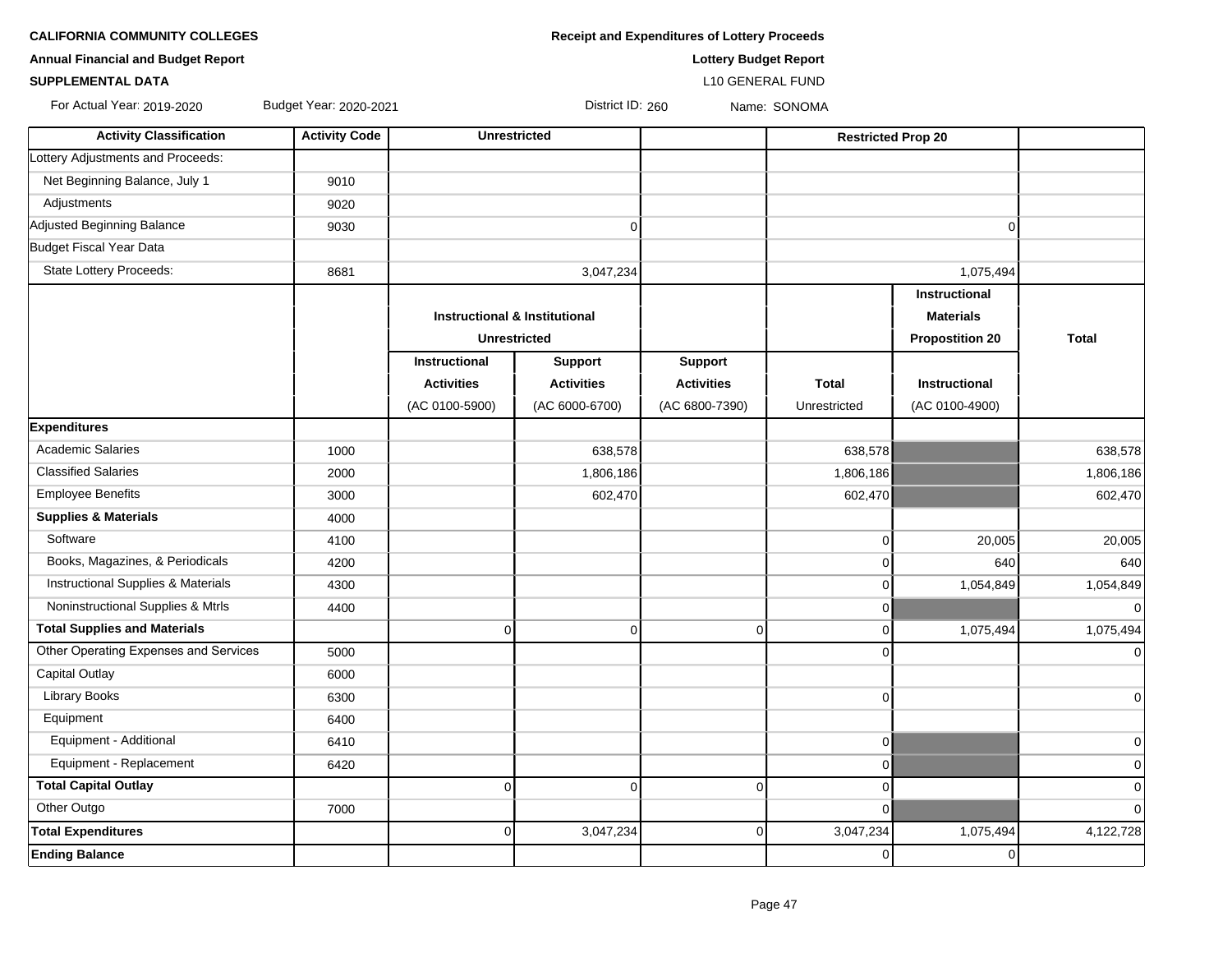# **Annual Financial and Budget Report**

For Actual Year: 2019-2020 District ID: 260 Name: SONOMA

**EPA Revenue** 9,942,701

|                                 |                 | <b>Salaries and</b> | <b>Operating</b> | Capital    |              |
|---------------------------------|-----------------|---------------------|------------------|------------|--------------|
|                                 | <b>Activity</b> | <b>Benefits</b>     | <b>Expenses</b>  | Outlay     |              |
| <b>Activity Classification</b>  | Code            | (Obj 1000-3000)     | (Obj 4000-5000)  | (Obj 6000) | <b>Total</b> |
| <b>Instructional Activities</b> | 0100-5900       | 9,942,701           |                  |            | 9,942,701    |
| <b>TOTAL</b>                    |                 | 9,942,701           | ΟI               | 01         | 9,942,701    |